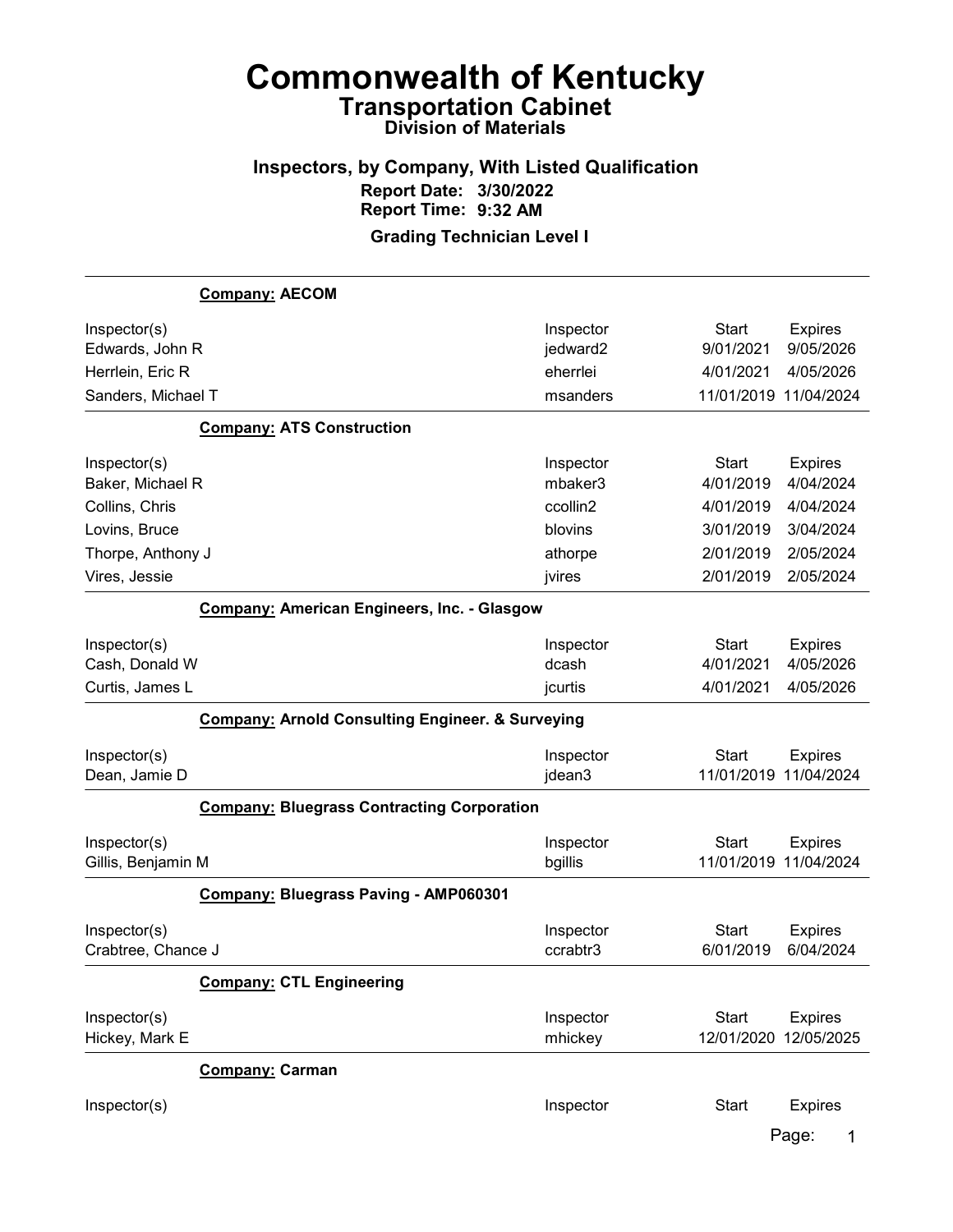#### Inspectors, by Company, With Listed Qualification Report Date: 3/30/2022 Report Time: 9:32 AM

Grading Technician Level I

| Edelen, Travis A                                  |                                            | tedelen                          | 2/01/2019                                           | 2/05/2024                                |
|---------------------------------------------------|--------------------------------------------|----------------------------------|-----------------------------------------------------|------------------------------------------|
| Turley, Wesley W                                  |                                            | wturley                          | 2/01/2019                                           | 2/05/2024                                |
|                                                   | <b>Company: Carter County Fiscal Court</b> |                                  |                                                     |                                          |
| Inspector(s)<br>Barker, Daniel C                  |                                            | Inspector<br>dbarker             | <b>Start</b><br>4/01/2019                           | <b>Expires</b><br>4/04/2024              |
|                                                   | <b>Company: Central Bridge</b>             |                                  |                                                     |                                          |
| Inspector(s)<br>Whitaker, Joshua R                |                                            | Inspector<br>jwhitak4            | <b>Start</b><br>1/01/2018                           | <b>Expires</b><br>1/05/2023              |
|                                                   | <b>Company: Central Office Materials</b>   |                                  |                                                     |                                          |
| Inspector(s)<br>Rich, Eric W<br>Rich, Eric W      |                                            | Inspector<br>erich<br>erich      | <b>Start</b><br>4/01/2017<br>4/01/2017              | <b>Expires</b><br>4/05/2022<br>4/05/2022 |
| Taylor, Brandon W                                 |                                            | btaylor4                         | 10/01/2019 10/04/2024                               |                                          |
|                                                   | <b>Company: City Of Bowling Green</b>      |                                  |                                                     |                                          |
| Inspector(s)<br>Phelps, Tyler R<br>Shy, Melanie K |                                            | Inspector<br>tphelps3<br>mshy    | <b>Start</b><br>12/01/2019<br>12/01/2019 12/04/2024 | <b>Expires</b><br>12/04/2024             |
|                                                   | <b>Company: City Of Owensboro</b>          |                                  |                                                     |                                          |
| Inspector(s)<br>Ragan, Hunter B                   |                                            | Inspector<br>hragan              | <b>Start</b><br>11/01/2021                          | <b>Expires</b><br>11/05/2026             |
|                                                   | <b>Company: City of Elizabethtown</b>      |                                  |                                                     |                                          |
| Inspector(s)<br>Davis, Rita<br>Reynolds, Scott    |                                            | Inspector<br>rdavis3<br>sreynold | <b>Start</b><br>10/01/2020<br>12/01/2019 12/04/2024 | <b>Expires</b><br>10/05/2025             |
|                                                   | <b>Company: City of Ft. Mitchell</b>       |                                  |                                                     |                                          |
| Inspector(s)<br>Cardosi, Edward J                 |                                            | Inspector<br>ecardosi            | <b>Start</b><br>6/01/2019                           | <b>Expires</b><br>6/04/2024              |
|                                                   | <b>Company: City of Henderson</b>          |                                  |                                                     |                                          |
| Inspector(s)<br>Lewis, Robert E                   |                                            | Inspector<br>rlewis2             | <b>Start</b><br>2/01/2018                           | <b>Expires</b><br>2/05/2023              |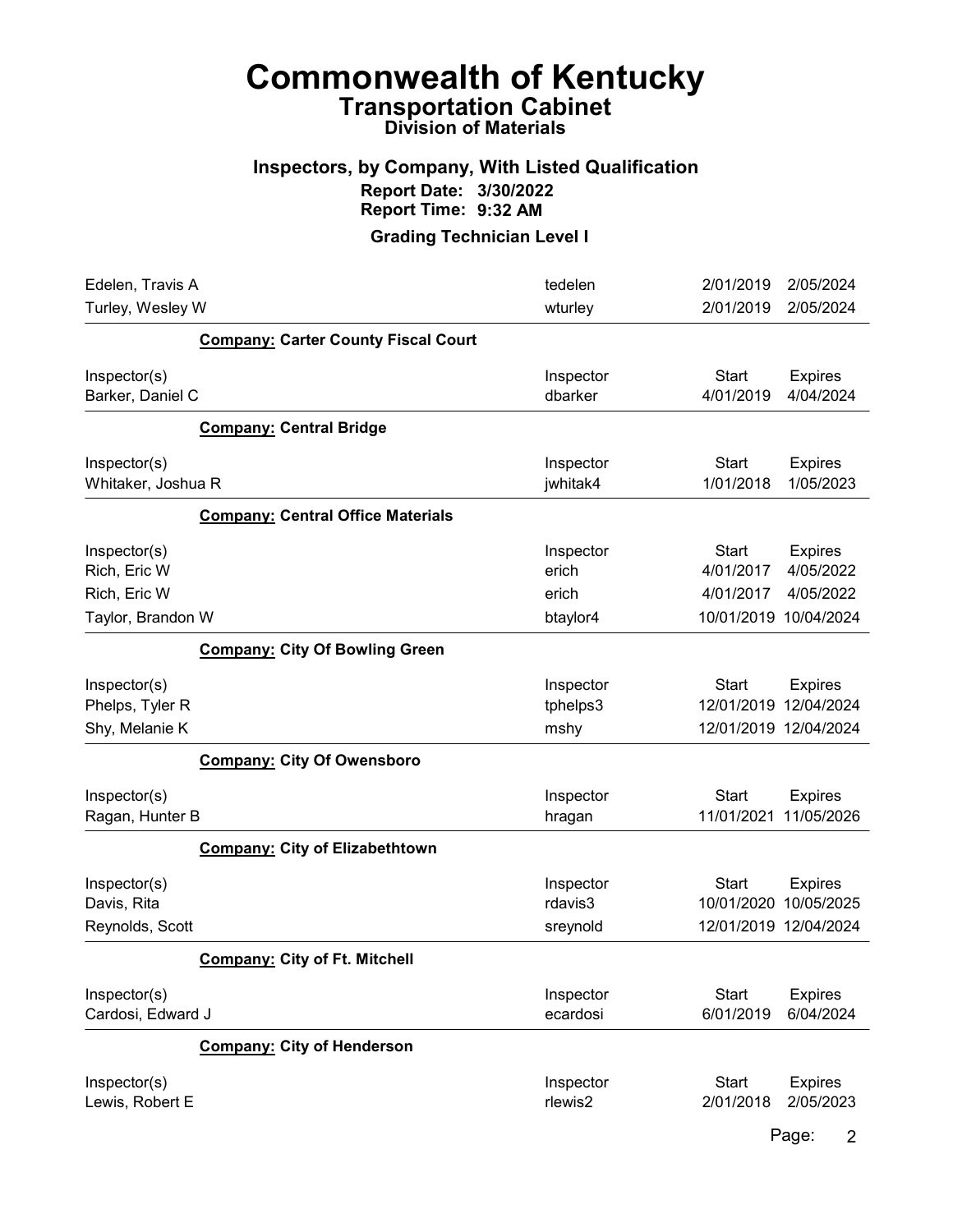## Inspectors, by Company, With Listed Qualification Report Date: 3/30/2022 Report Time: 9:32 AM

#### Grading Technician Level I

|                                  | <b>Company: Corridor Land Services</b>       |                     |                           |                             |
|----------------------------------|----------------------------------------------|---------------------|---------------------------|-----------------------------|
| Inspector(s)<br>Baker, William D |                                              | Inspector<br>wbaker | <b>Start</b><br>4/01/2017 | <b>Expires</b><br>4/05/2022 |
| Baker, William D                 |                                              | wbaker              | 4/01/2017                 | 4/05/2022                   |
|                                  | <b>Company: Crane Environmental Services</b> |                     |                           |                             |
| Inspector(s)                     |                                              | Inspector           | <b>Start</b>              | <b>Expires</b>              |
| Bannon, Jarred L                 |                                              | jbannon             | 11/01/2019                | 11/04/2024                  |
| Basham, Jenna L                  |                                              | jbasham             |                           | 11/01/2019 11/04/2024       |
| Mullen, Ellen R                  |                                              | emullen             |                           | 11/01/2019 11/04/2024       |
| Shimko, Ryan J                   |                                              | rshimko             |                           | 11/01/2019 11/04/2024       |
|                                  | <b>Company: D-01 Materials Section</b>       |                     |                           |                             |
| Inspector(s)                     |                                              | Inspector           | <b>Start</b>              | <b>Expires</b>              |
| Hurt, Donna M                    |                                              | dhurt               | 12/01/2019                | 12/04/2024                  |
| Turner, Charles K                |                                              | cturner             |                           | 12/01/2019 12/04/2024       |
|                                  | <b>Company: D-01 Mayfield Section</b>        |                     |                           |                             |
| Inspector(s)                     |                                              | Inspector           | <b>Start</b>              | <b>Expires</b>              |
| Jackson, Dalton R                |                                              | djackso4            | 3/01/2018                 | 3/05/2023                   |
| Looper, Jason W                  |                                              | jlooper             | 4/01/2017                 | 4/05/2022                   |
| Looper, Jason W                  |                                              | jlooper             | 4/01/2017                 | 4/05/2022                   |
| Summerville, Barry L             |                                              | bsummerv            | 4/01/2017                 | 4/05/2022                   |
| Summerville, Barry L             |                                              | bsummerv            | 4/01/2017                 | 4/05/2022                   |
| Wilson, Everett L                |                                              | ewilson             | 4/01/2017                 | 4/05/2022                   |
| Wilson, Everett L                |                                              | ewilson             | 4/01/2017                 | 4/05/2022                   |
| Wilson, Robert G                 |                                              | rwilso11            | 9/01/2021                 | 9/05/2026                   |
| Womble, Terry L                  |                                              | twomble             | 4/01/2017                 | 4/05/2022                   |
| Womble, Terry L                  |                                              | twomble             | 4/01/2017                 | 4/05/2022                   |
|                                  | <b>Company: D-01 Murray Section</b>          |                     |                           |                             |
| Inspector(s)                     |                                              | Inspector           | <b>Start</b>              | <b>Expires</b>              |
| Beale, Brandon L                 |                                              | bbeale              | 5/01/2021                 | 5/05/2026                   |
| Black, Bryan K                   |                                              | bblack              | 5/01/2021                 | 5/05/2026                   |
| Bush, Gary M                     |                                              | mbush               | 5/01/2021                 | 5/05/2026                   |
| Hargis, Debra A                  |                                              | dboyd               | 5/01/2021                 | 5/05/2026                   |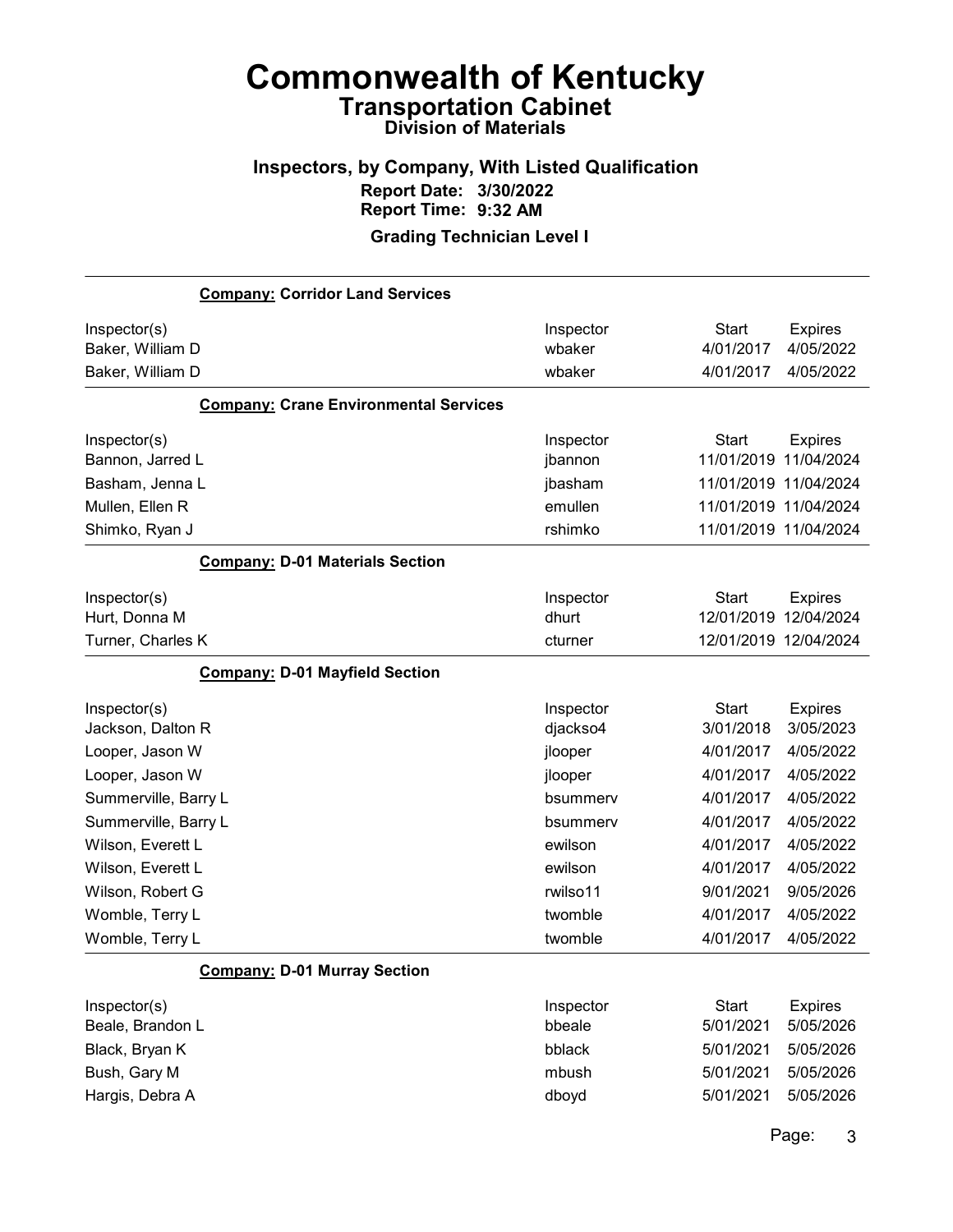#### Inspectors, by Company, With Listed Qualification Report Date: 3/30/2022 Report Time: 9:32 AM

| Mann, Marcus A                            | mmann                | 5/01/2021             | 5/05/2026      |
|-------------------------------------------|----------------------|-----------------------|----------------|
| Oliver, Jr., Robert M                     | roliver <sub>2</sub> | 5/01/2021             | 5/05/2026      |
| Owen, Tyler J                             | towen                | 5/01/2021             | 5/05/2026      |
| <b>Company: D-02 Henderson Section</b>    |                      |                       |                |
| Inspector(s)                              | Inspector            | <b>Start</b>          | <b>Expires</b> |
| Abell, James G                            | jabell               | 3/01/2018             | 3/05/2023      |
| Chandler, Bruce A                         | bchandle             | 10/01/2018 10/05/2023 |                |
| Chandler, Timothy A                       | tchandle             | 10/01/2018 10/05/2023 |                |
| Horton, Dennis A                          | dhorton              | 10/01/2018 10/05/2023 |                |
| Pierson, Johnathan D                      | jpierson             | 4/01/2021             | 4/05/2026      |
| <b>Company: D-02 Hopkinsville Section</b> |                      |                       |                |
| Inspector(s)                              | Inspector            | <b>Start</b>          | <b>Expires</b> |
| Buchannon, Eric J                         | jbuchann             | 3/01/2018             | 3/05/2023      |
| Cotton, Charlotte                         | ccotton              | 2/01/2021             | 2/05/2026      |
| Gray, Robert B                            | rgray                | 2/01/2021             | 2/05/2026      |
| Hansley, Christopher D                    | chansley             | 12/01/2018 12/05/2023 |                |
| Mitchell, Jamie S                         | jmitche1             | 10/01/2018 10/05/2023 |                |
| <b>Company: D-02 Madisonville Section</b> |                      |                       |                |
| Inspector(s)                              | Inspector            | Start                 | <b>Expires</b> |
| Burden, Brandon L                         | bburden              | 12/01/2018 12/05/2023 |                |
| Conrad, Eric A                            | econrad              | 3/01/2018             | 3/05/2023      |
| Fulton, LaDonna D                         | Ifulton              | 7/01/2021             | 7/05/2026      |
| Gibbs, Michael T                          | tgibbs2              | 12/01/2019 12/04/2024 |                |
| Jenkins, Brian W                          | bjenkins             | 1/16/2020             | 1/19/2025      |
| Logan, DeCaris L                          | dlogan2              | 10/01/2018            | 10/05/2023     |
| McCuiston, Traye D                        | dmccuist             | 4/01/2017             | 4/05/2022      |
| Miller, Terri C                           | tmiller3             | 2/01/2020             | 2/04/2025      |
| Overstreet, Cole A                        | coverstr             | 3/01/2018             | 3/05/2023      |
| Sexton, Larry                             | Isexton              | 10/01/2018 10/05/2023 |                |
| Shephard, Paul W                          | pshephar             | 2/01/2021             | 2/05/2026      |
| Waggoner, Paul D                          | pwaggon2             | 3/01/2018             | 3/05/2023      |
| Wilson, Alan W                            | awilson2             | 10/01/2018 10/05/2023 |                |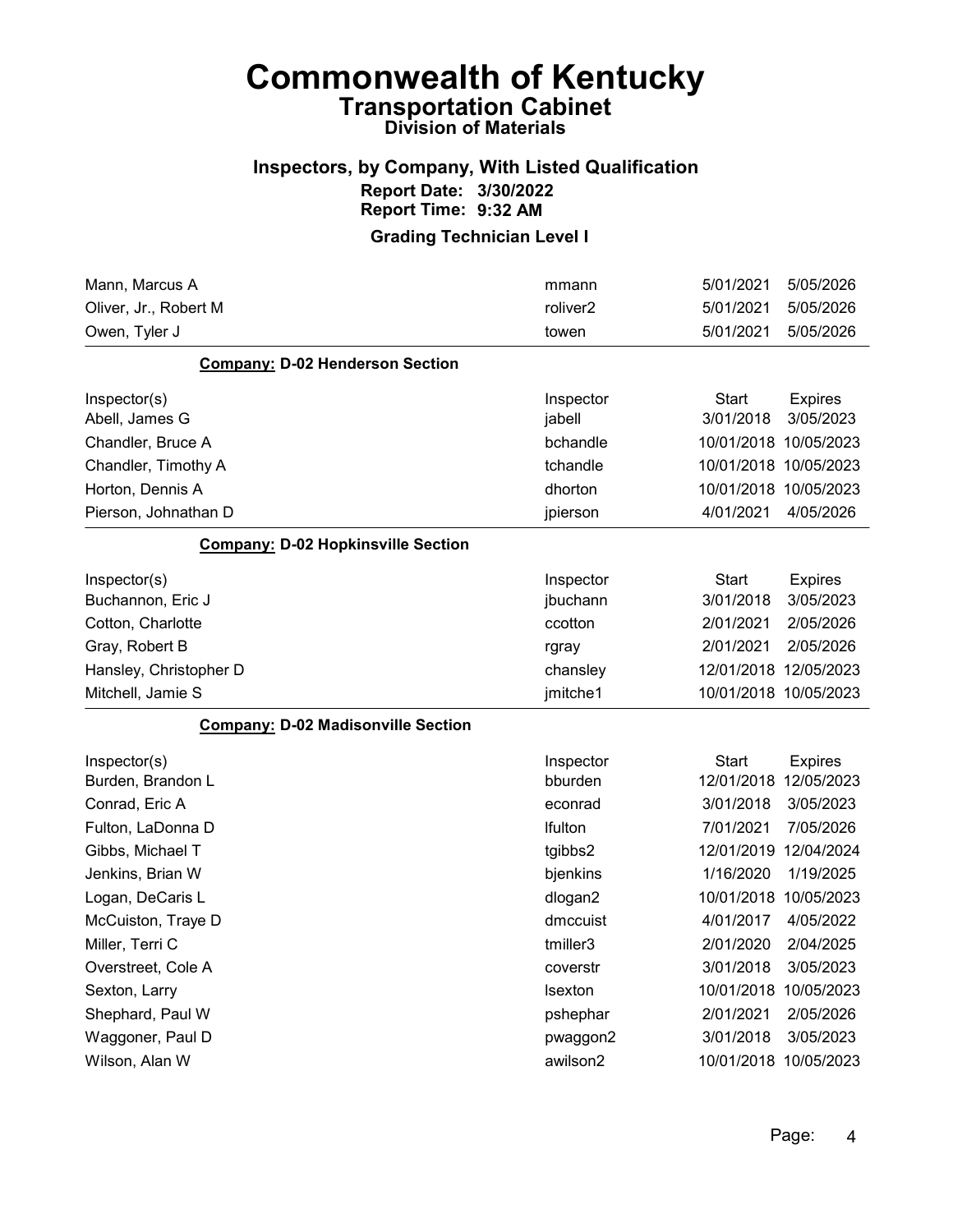#### Inspectors, by Company, With Listed Qualification Report Date: 3/30/2022 Report Time: 9:32 AM Grading Technician Level I

Company: D-02 Materials Section Inspector(s) **Inspector** Start Expires Back, Chris D cback 3/01/2018 3/05/2023 Beasley, Cindy L cbeasle2 3/01/2018 3/05/2023 Colburn, Jason A jcolburn 9/01/2021 9/05/2026 Hoagland, Benton W bhoaglan 11/01/2019 11/04/2024 Mason, Rakeem S rmason 6/01/2019 6/04/2024 Miller, Allen J amiller4 10/01/2018 10/05/2023 Webb, Kevin W kwebb 4/01/2017 4/05/2022 Webb, Kevin W kwebb 4/01/2017 4/05/2022 Company: D-02 Owensboro Section Inspector(s) **Inspector** Start Expires Gray, Samuel N sgray 10/01/2018 10/05/2023 Howard, Cary W choward 10/01/2020 10/05/2025 Howard, Edward E ehoward2 12/01/2018 12/05/2023 Johnson, John D jjohnso2 10/01/2020 10/05/2025 Mayes, Bryan K bmayes 10/01/2020 10/05/2025 O'Bryan, Roger D robryan 10/01/2020 10/05/2025 Payne, Ricky B rpayne 10/01/2020 10/05/2025 Phelps, Brian S bphelps 3/01/2021 3/05/2026 Reynolds, John R jreynol3 1/01/2019 1/05/2024 Company: D-03 Bowling Green Section Inspector(s) **Inspector** Start Expires Anderson, Magon A manderso 11/01/2021 11/05/2026 Colter, Daniel R dcolter 3/01/2018 3/05/2023 Ervin, Jonathan L jervin 3/01/2018 3/05/2023 Hammer, Daniel R dhammer 4/01/2017 4/05/2022 Hammer, Daniel R dhammer 4/01/2017 4/05/2022 Hughes, Matthew S mhughes 11/01/2021 11/05/2026 Meador, Lawrence A lmeador 3/01/2019 3/04/2024 Sharp, Timothy W tsharp3 10/01/2020 10/05/2025 Smith, Christopher W **csmith19** 2021 1/05/2026

Spidel, Travis M tspidel 11/01/2021 11/05/2026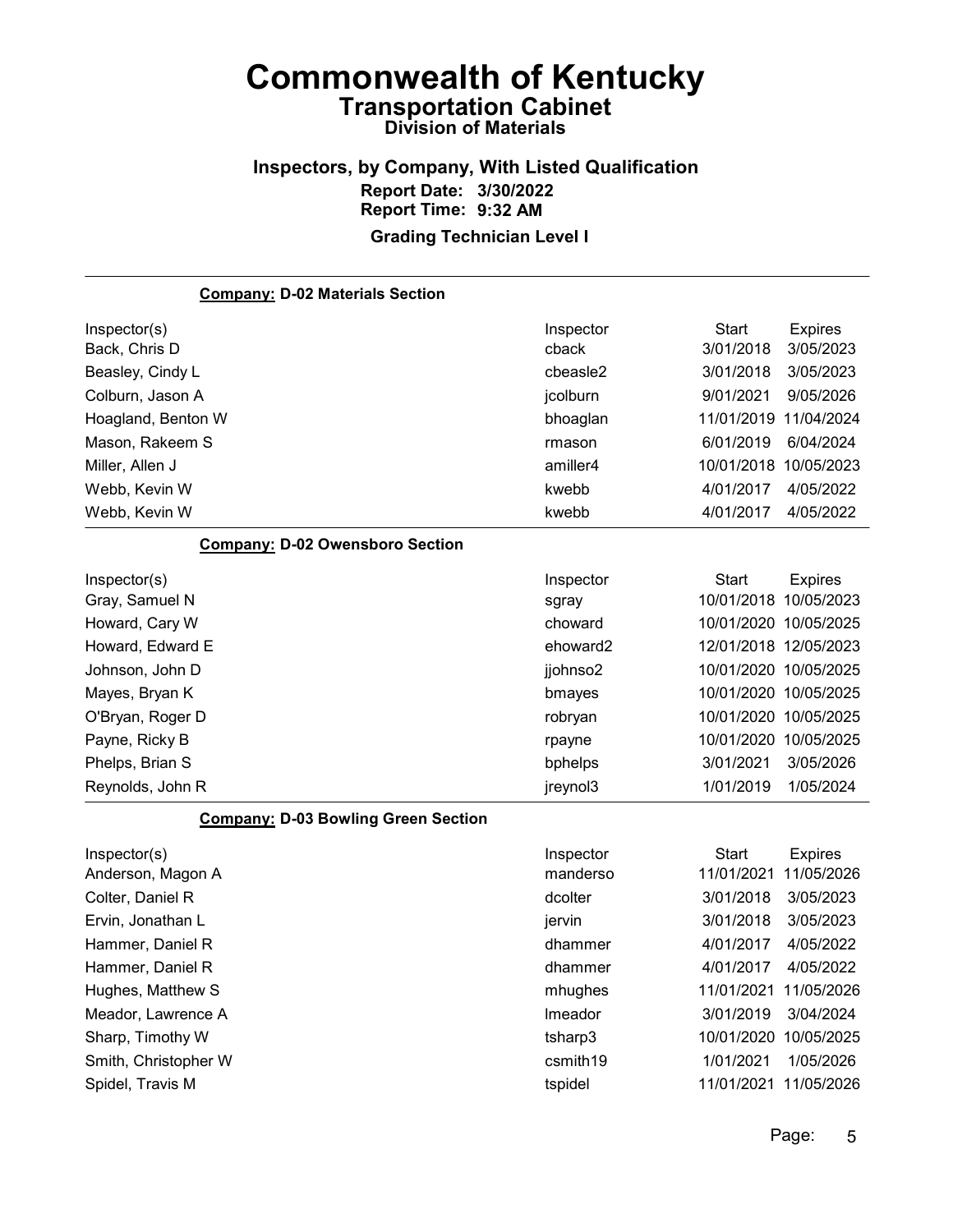#### Inspectors, by Company, With Listed Qualification Report Date: 3/30/2022 Report Time: 9:32 AM Grading Technician Level I

Company: D-03 Glasgow Section Inspector(s) **Inspector** Start Expires Blakley, David dblakley 3/01/2019 3/04/2024 Cline, Richey B rcline 4/01/2019 4/04/2024 Dismon, Joe L jdismon 3/01/2019 3/04/2024 Fisher, Kaleb B kfisher 3/01/2019 3/04/2024 Gearlds, Kevin L kgearlds 10/01/2019 10/04/2024 Gibson, Roy rgibson 11/01/2018 11/05/2023 Haile, Michael F mhaile 4/01/2017 4/05/2022 Haile, Michael F mhaile 11/01/2021 11/05/2026 Haile, Michael F mhaile 4/01/2017 4/05/2022 Hodges, Gavin V gyoung 4/01/2017 4/05/2022 Hodges, Gavin V gyoung 4/01/2017 4/05/2022 Kidd, Benjamin P bkidd 12/01/2019 12/04/2024 Pedigo, Casey E cpedigo 12/01/2019 12/04/2024 Phelps, Bobby L bphelps2 10/01/2021 10/05/2026 Rigsby, Jim D jrigsby 2/01/2021 2/05/2026 Thompson, Jeff D jeffthom 3/01/2018 3/05/2023 Walden, Casey J cwalden 12/01/2019 12/04/2024 Williams, Terry B **bwillia3** 12/01/2019 12/04/2024 Company: D-03 Materials Section Inspector(s) **Inspector** Start Expires Cox, Christopher A ccox 12/01/2019 12/04/2024 Hurt, Jason W jhurt 12/01/2019 12/04/2024 Logan, Wilburn J wlogan 2/01/2021 2/05/2026 Company: D-03 Russellville Section Inspector(s) **Inspector** Start Expires Grubb, Patrick D pgrubb 7/01/2019 7/04/2024 Hadden, Jonathan K jhadden 9/01/2019 9/04/2024 Hall, Bradford H bhall3 12/01/2019 12/04/2024 Kemp, Jeffery W **ikemp** 3/01/2018 3/05/2023 Moore, Jamison C jmoore11 10/01/2021 10/05/2026 Shields, Nicole L njohnso3 10/01/2018 10/05/2023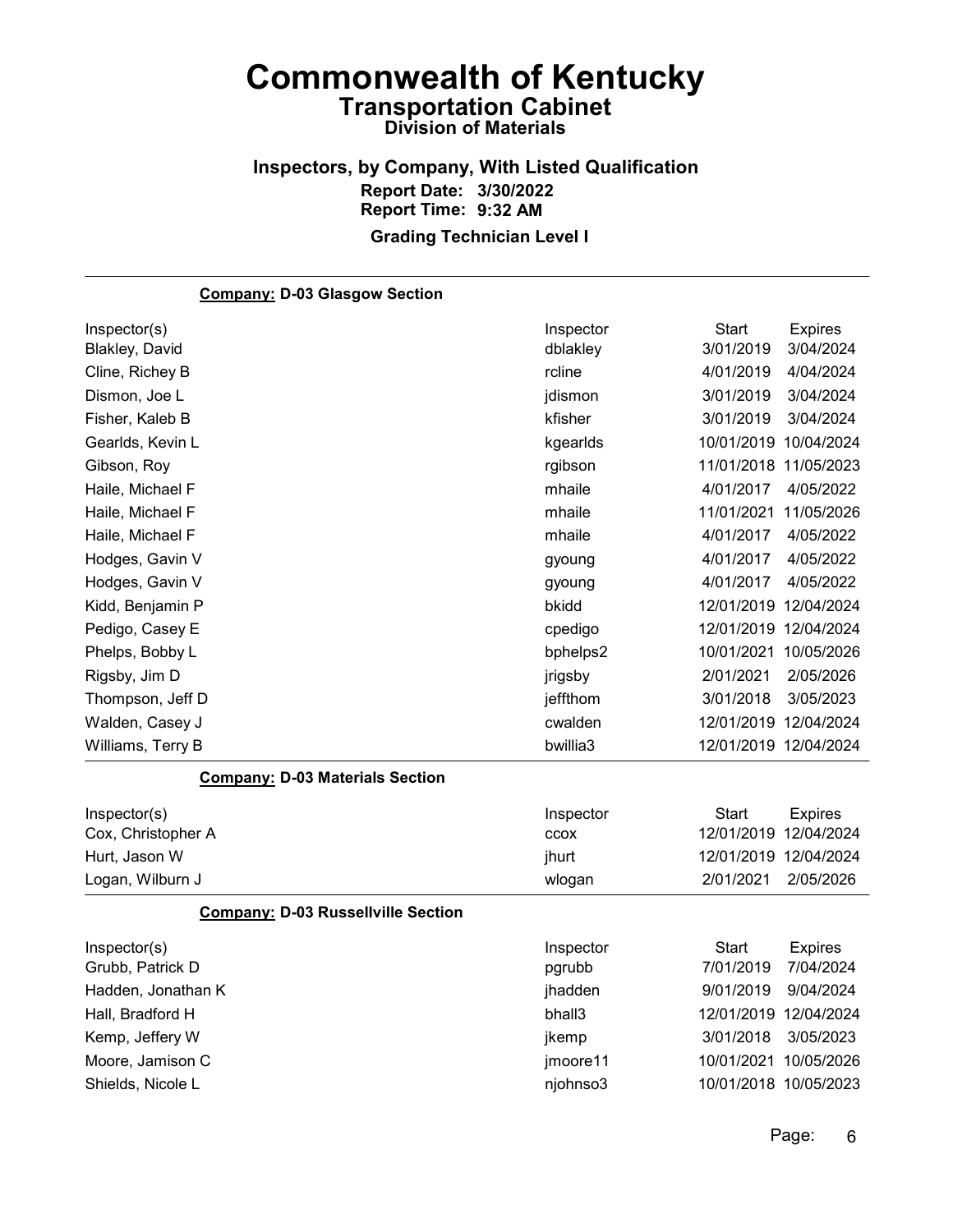#### Inspectors, by Company, With Listed Qualification Report Date: 3/30/2022 Report Time: 9:32 AM

| Taylor, William B                          | btaylor <sub>6</sub> |                     | 10/01/2021 10/05/2026 |
|--------------------------------------------|----------------------|---------------------|-----------------------|
| VanZee, Raymond J                          | rvanzee              |                     | 10/01/2020 10/05/2025 |
| Young, Justin L                            | jyoung7              |                     | 12/01/2019 12/04/2024 |
| <b>Company: D-03 Scottsville Section</b>   |                      |                     |                       |
| Inspector(s)                               | Inspector            | <b>Start</b>        | <b>Expires</b>        |
| Cockrill, Shannon S                        | scockril             | 3/01/2019           | 3/04/2024             |
| Cornwell, Joshua N                         | jcornwe2             | 3/01/2019           | 3/04/2024             |
| Dismon, Terry D                            | tdismon              | 3/01/2019           | 3/04/2024             |
| Dyer, Bradley E                            | bdyer                | 9/01/2019           | 9/04/2024             |
| Graves, Ashley R                           | agraves              | 4/01/2018           | 4/05/2023             |
| Hurley, Clifton D                          | churley              | 12/01/2019          | 12/04/2024            |
| Robinson, Keith A                          | krobins3             | 3/01/2019           | 3/04/2024             |
| Starr, Patrick B                           | bstarr               | 3/01/2018           | 3/05/2023             |
| Wallace, Aaron A                           | awallace             | 4/01/2018           | 4/05/2023             |
| <b>Company: D-04 Bardstown Section</b>     |                      |                     |                       |
| Inspector(s)                               | Inspector            | <b>Start</b>        | <b>Expires</b>        |
| Begley, Jenny L                            | jbegley2             | 3/01/2021           | 3/05/2026             |
| Benningfield, Troy B                       | tbenning             | 10/01/2018          | 10/05/2023            |
| Culver, James E                            | eculver              | 3/01/2021           | 3/05/2026             |
| Filiatreau, Chad J                         | cfiliatr             | 3/01/2021           | 3/05/2026             |
| Filiatreau, Jude M                         | jfiliatr             | 3/01/2021           | 3/05/2026             |
| Leete, Jeffrey W                           | jleete               | 3/01/2021           | 3/05/2026             |
| Lewis, Lloyd D                             | <b>llewis</b>        | 2/01/2019           | 2/05/2024             |
| Parrish, Dwight D                          | dparish              | 3/01/2021           | 3/05/2026             |
| <b>Company: D-04 Cambellsville Section</b> |                      |                     |                       |
| Inspector(s)                               | Inspector            | <b>Start</b>        | <b>Expires</b>        |
| Bills, Michael H                           | mbills               |                     | 12/01/2019 12/04/2024 |
| Cox, Terry L                               | tcox2                | 4/01/2019 4/04/2024 |                       |
| Craig, Brandon L                           | bcraig2              | 2/01/2019           | 2/05/2024             |
| Gribbins, Raymond C                        | rgribbi2             |                     | 10/01/2018 10/05/2023 |
| Jewell, William C                          | wjewell              | 2/01/2019           | 2/05/2024             |
| Morrison, Christopher D                    | cmorriso             | 4/01/2019           | 4/04/2024             |
| Pierce, Larry D                            | Ipierce              | 3/01/2018           | 3/05/2023             |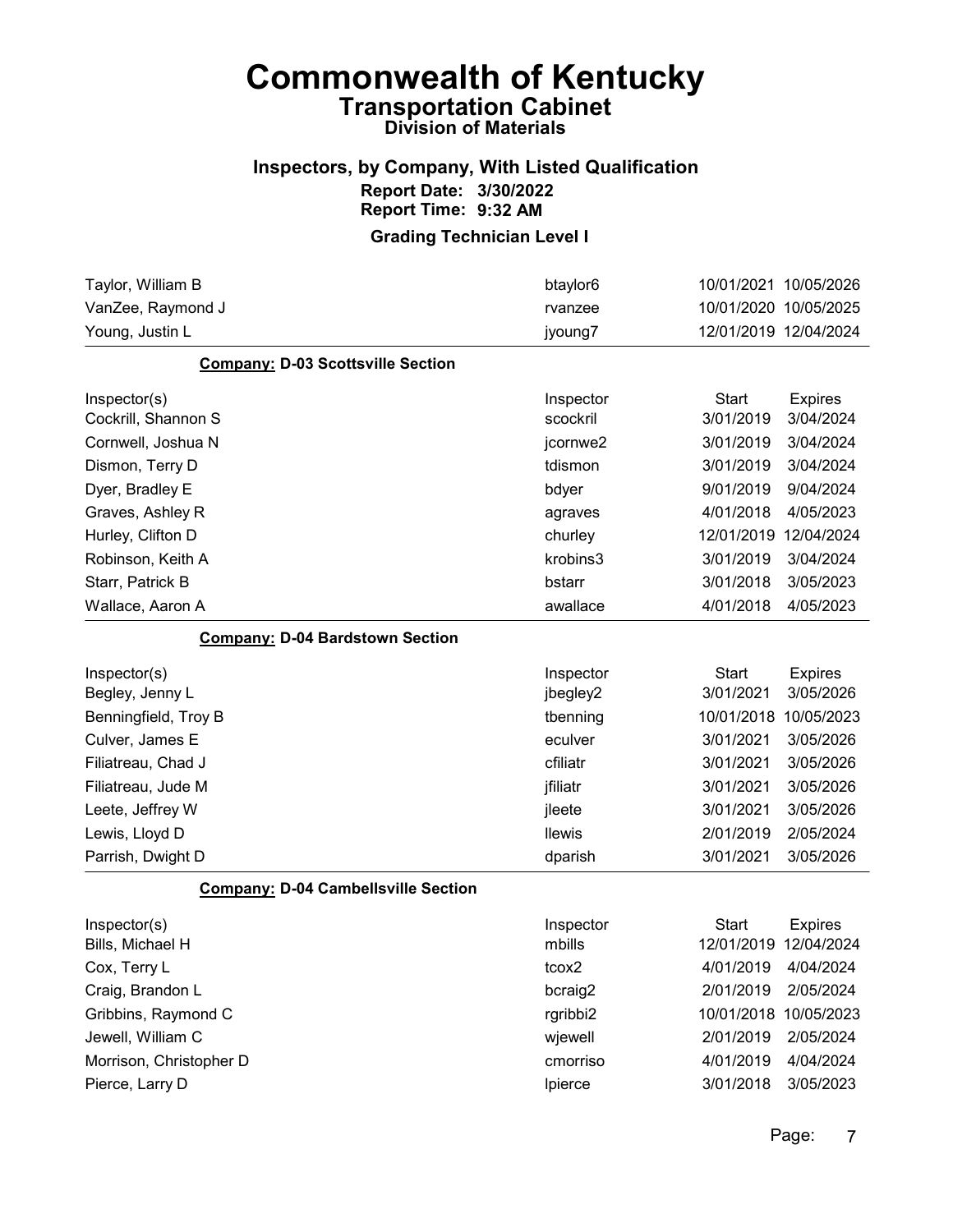#### Inspectors, by Company, With Listed Qualification Report Date: 3/30/2022 Report Time: 9:32 AM

| Riggins, David C                           | driggins  |                       | 10/01/2018 10/05/2023 |
|--------------------------------------------|-----------|-----------------------|-----------------------|
| Squires, Mitchell W                        | msquires  | 6/01/2019             | 6/04/2024             |
| Summers, Craig L                           | csummers  |                       | 11/01/2018 11/05/2023 |
| Wayne, Daniel J                            | dwayne2   |                       | 10/01/2018 10/05/2023 |
| <b>Company: D-04 Elizabethtown Section</b> |           |                       |                       |
| Inspector(s)                               | Inspector | Start                 | <b>Expires</b>        |
| Bagby, Brandon R                           | bbagby    |                       | 12/01/2017 12/05/2022 |
| Bagby, Brandon R                           | bbagby    |                       | 11/01/2017 11/05/2022 |
| Bennett, Chris R                           | cbennet2  | 4/01/2019             | 4/04/2024             |
| Ditto, Cody C                              | cditto    | 2/01/2021             | 2/05/2026             |
| Grey, Craig A                              | cgrey     |                       | 11/01/2019 11/04/2024 |
| Hall, Jarred D                             | jhall     | 11/01/2017 11/05/2022 |                       |
| Hall, Jarred D                             | jhall     |                       | 12/01/2017 12/05/2022 |
| Hobby, Ivey W                              | ihobby    |                       | 10/01/2018 10/05/2023 |
| O'Keefe, Tim B                             | tokeefe   |                       | 11/01/2017 11/05/2022 |
| O'Keefe, Tim B                             | tokeefe   |                       | 12/01/2017 12/05/2022 |
| Reynolds, Justin W                         | jreynol4  |                       | 12/01/2018 12/05/2023 |
| Shockley, Matthew A                        | mshockle  | 2/01/2021             | 2/05/2026             |
| <b>Company: D-04 Hardinsburg Section</b>   |           |                       |                       |
| Inspector(s)                               | Inspector | <b>Start</b>          | <b>Expires</b>        |
| Ammons, Joe C                              | jammons   | 4/01/2019             | 4/04/2024             |
| Duncan, Chris D                            | cduncan   |                       | 10/01/2018 10/05/2023 |
| Gregory, Brian L                           | bgregory  | 3/01/2018             | 3/05/2023             |
| Hodge, Kevin R                             | khodge    | 3/01/2021             | 3/05/2026             |
| Pierce, Kevin M                            | kpierce2  | 3/01/2021             | 3/05/2026             |
| <b>Company: D-04 Materials Section</b>     |           |                       |                       |
| Inspector(s)                               | Inspector | Start                 | <b>Expires</b>        |
| Bradshaw, Johnathon K                      | jbradsh2  |                       | 11/01/2019 11/04/2024 |
| Despain, Marshall W                        | mdespain  | 11/01/2020 11/05/2025 |                       |
| Graham, Delbert                            | dgraham2  |                       | 12/01/2018 12/05/2023 |
| Hayes Jr, Garry D                          | ghayes    |                       | 11/01/2019 11/04/2024 |
| Rabich, Ronald                             | rrabich   | 3/01/2019             | 3/04/2024             |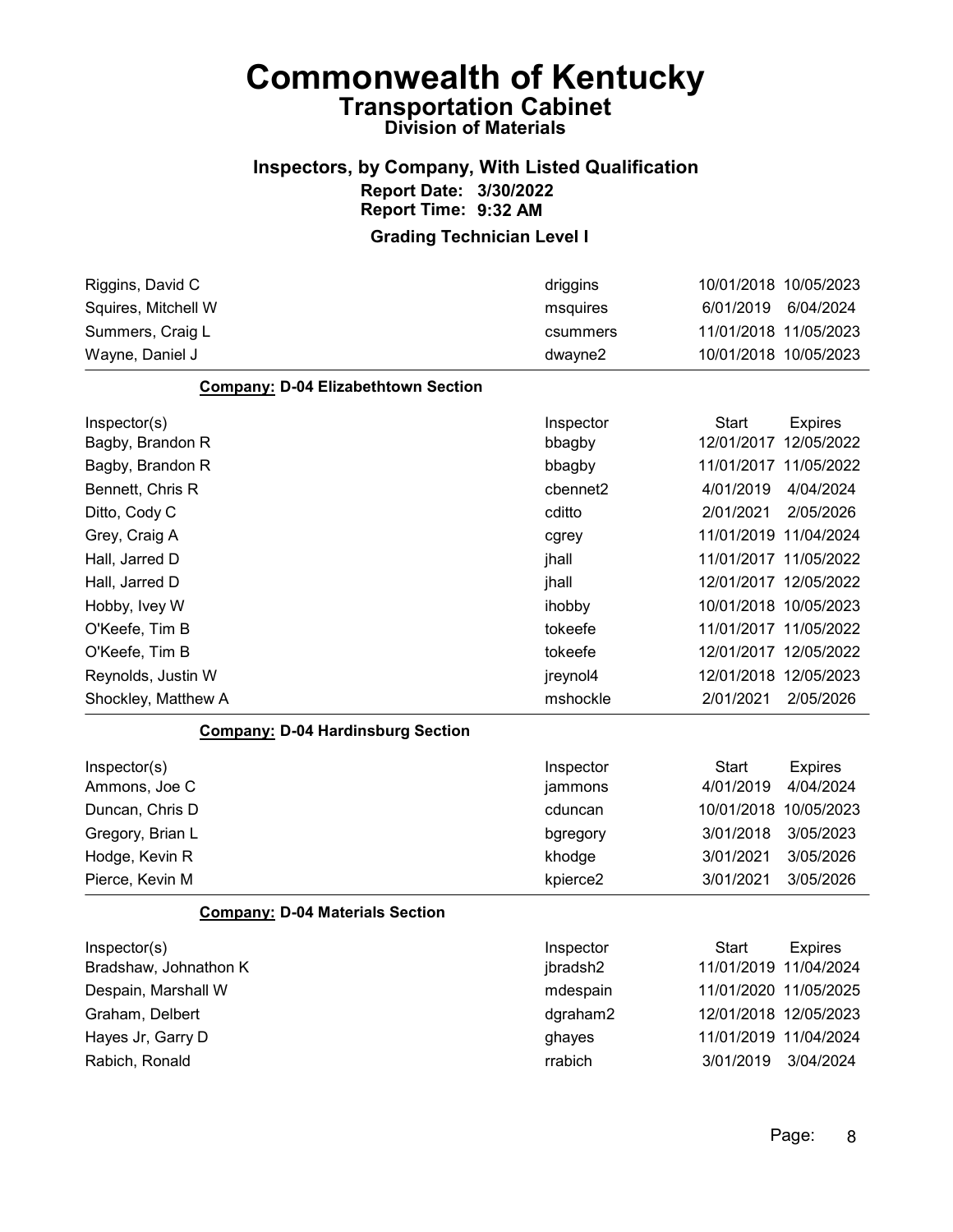#### Inspectors, by Company, With Listed Qualification Report Date: 3/30/2022 Report Time: 9:32 AM Grading Technician Level I

Company: D-05 Frankfort Section Inspector(s) **Inspector** Start Expires Baker, Christopher L cbaker 1/01/2022 1/05/2027 Dean, Jonathan C jdean4 10/01/2018 10/05/2023 Franz, Marianne W mfranz 8/01/2021 8/05/2026 Gabbard, Matthew D mgabbard 2/01/2020 2/04/2025 Kelly, Charles E **charles E** ckelly2 4/01/2019 4/04/2024 Lines, Justin M jlines 8/01/2021 8/05/2026 McCrystal, Travis M tmccryst 1/01/2021 1/05/2026 Mitchell, Michael S mmitche1 2/01/2020 2/04/2025 Wise, Shane O swise 4/01/2019 4/04/2024 Company: D-05 Louisville Section Inspector(s) **Inspector** Start Expires Barker, Richard L rbarker 4/01/2019 4/04/2024 Carmona, Rolando H rcarmona 11/01/2019 11/04/2024 Hall, Justin D jhall8 3/01/2019 3/04/2024 Logan, Shawn C slogan 11/01/2017 11/05/2022 Logan, Shawn C slogan 11/01/2017 11/05/2022 Martin, Bryant J bmartin3 2/01/2020 2/04/2025 Mudd, Kevin C kmudd3 2/01/2021 2/05/2026 Ott, Joe M jott 2/01/2020 2/04/2025 Parks, Kyle W kparks 4/01/2018 4/05/2023 Reeb, Todd J treeb 4/01/2018 4/05/2023 Schenk, Jesse W jschenk 4/01/2018 4/05/2023 Thomas, Kirk P kthomas2 11/01/2020 11/05/2025 Topping, Dow L dtopping 10/01/2018 10/05/2023 Wiggins, Michael E matches and the multiple multiple multiple multiple multiple and the 4/01/2018 4/05/2023 Woods, Bradley K bwoods 10/01/2020 10/05/2025 Company: D-05 Materials Section Inspector(s) **Inspector** Start Expires Chaney, Arthur G achaney 2/01/2020 2/04/2025

|                    | ----------- |                     | _____ |
|--------------------|-------------|---------------------|-------|
| Chaney, Arthur G   | achaney     | 2/01/2020 2/04/2025 |       |
| Durham, Jonathan L | jdurham2    | 4/01/2018 4/05/2023 |       |
| Micka, Jonathan D  | imicka      | 4/01/2018 4/05/2023 |       |
|                    |             |                     |       |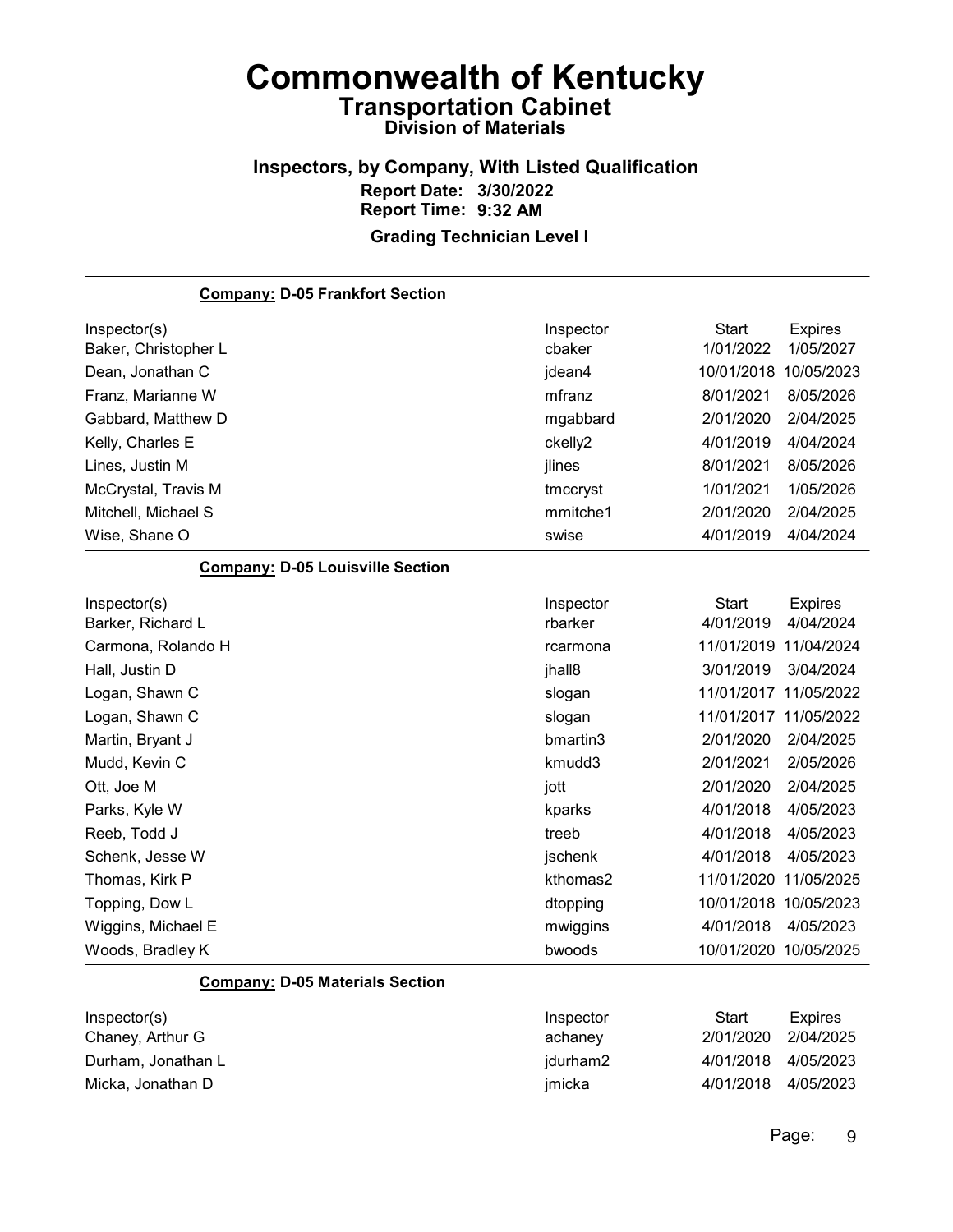#### Inspectors, by Company, With Listed Qualification Report Date: 3/30/2022 Report Time: 9:32 AM

Grading Technician Level I

| Shields, Logan S                            | <b>Ishields</b>      | 10/01/2018 10/05/2023 |                |
|---------------------------------------------|----------------------|-----------------------|----------------|
| Tipton, Michael S                           | stipton2             | 1/01/2018             | 1/05/2023      |
| <b>Company: D-05 New Castle Section</b>     |                      |                       |                |
| Inspector(s)                                | Inspector            | <b>Start</b>          | <b>Expires</b> |
| Arvin, Troy L                               | tarvin2              | 2/01/2020             | 2/04/2025      |
| Lyons, Bradley S                            | blyons               | 5/01/2019             | 5/04/2024      |
| Mobley, James C                             | jmobley2             | 3/01/2019             | 3/04/2024      |
| Nelson, Steven B                            | bnelson              | 4/01/2019             | 4/04/2024      |
| Poe, Robert L                               | rpoe2                | 10/01/2020            | 10/05/2025     |
| Teague, Jeffery L                           | jteague              | 4/01/2019             | 4/04/2024      |
| <b>Company: D-05 Shelbyville Section</b>    |                      |                       |                |
| Inspector(s)                                | Inspector            | <b>Start</b>          | <b>Expires</b> |
| Alfarra, Hamdi A                            | halfarra             | 1/01/2022             | 1/05/2027      |
| Barnett, Joseph W                           | jbarnet <sub>5</sub> | 12/01/2017            | 12/05/2022     |
| Barnett, Joseph W                           | jbarnet <sub>5</sub> | 11/01/2017            | 11/05/2022     |
| Conway, Christopher J                       | cconway              | 3/01/2019             | 3/04/2024      |
| Gossom, Ryan J                              | rgossom              | 10/01/2019            | 10/04/2024     |
| Graves, Chris                               | cgraves2             | 4/01/2018             | 4/05/2023      |
| Ingram, Charles J                           | cingram              | 4/01/2019             | 4/04/2024      |
| Langan, Robert G                            | rlangan              | 4/01/2018             | 4/05/2023      |
| Madras, II, Raymond J                       | rmadras2             | 4/01/2019             | 4/04/2024      |
| Moore, Todd                                 | tmoore3              | 1/01/2018             | 1/05/2023      |
| Roberts, Willie J                           | wrobert4             | 4/01/2019             | 4/04/2024      |
| Smitha, Lee                                 | Ismitha              | 4/01/2019             | 4/04/2024      |
| Vest, Brian J                               | bvest                | 3/01/2019             | 3/04/2024      |
| Ware, Howard S                              | hware                | 3/01/2019             | 3/04/2024      |
| <b>Company: D-05 Shepherdsville Section</b> |                      |                       |                |
| Inspector(s)                                | Inspector            | <b>Start</b>          | <b>Expires</b> |
| Beckham, Paul D                             | pbeckham             | 4/01/2018             | 4/05/2023      |
| Callis, Jonathan T                          | jcallis              | 4/01/2018             | 4/05/2023      |
| Downs, Edward S                             | edowns               | 3/01/2019             | 3/04/2024      |
| Garvin, Wade S                              | wgarvin              | 4/01/2019             | 4/04/2024      |
| Harris, Tate H                              | tharris6             | 11/01/2020 11/05/2025 |                |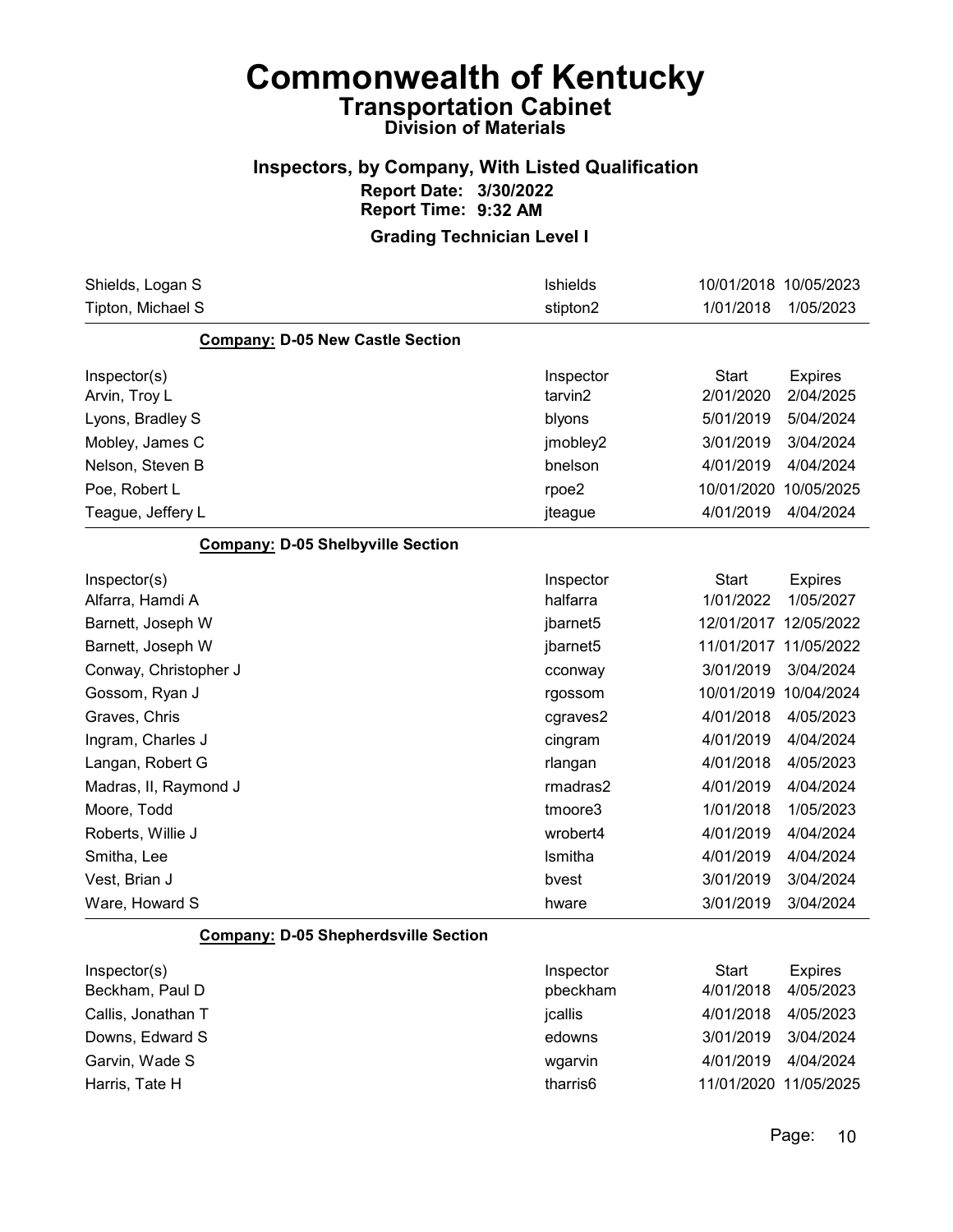#### Inspectors, by Company, With Listed Qualification Report Date: 3/30/2022 Report Time: 9:32 AM Grading Technician Level I

Hilliard, Jimmy L jhilliar 4/01/2019 4/04/2024 Howard, Curtis L choward5 12/01/2020 12/05/2025 Lawson, James B jlawson8 2/01/2018 2/05/2023 Manning, Jeff L jmannin2 11/01/2020 11/05/2025 Nation, Russell D rnation 2/01/2019 2/05/2024 Nichols, Jeremy D jnichol3 3/01/2019 3/04/2024 Nolan, Bill L bnolan 2/01/2019 2/05/2024 Pickerrell, Sean M spicker2 2/20/2019 2/24/2024 Pickerrell, Sean M spicker2 2/01/2019 2/05/2024 Woods, Kabrel E kwoods 2/01/2019 2/05/2024 Company: D-06 Burlington Section Inspector(s) **Inspector** Start Expires Ballard, John A jballard 12/01/2020 12/05/2025 Cheramie, James E jcherami 11/01/2019 11/04/2024 Eising, William K weising 9/01/2021 9/05/2026 Hunt, David A dhunt2 6/01/2019 6/04/2024 Walton, Heather M hwalton 4/01/2021 4/05/2026 Company: D-06 Covington Section Inspector(s) **Inspector** Start Expires Griggs, Anthony D agriggs 4/01/2018 4/05/2023 Howard, Arnett J ahoward3 3/01/2019 3/04/2024 Joering, Bobbie J bjoering 8/01/2021 8/05/2026 Noble, Parisanne E pnoble 1/01/2018 1/05/2023 Riley, Troy A triley3 4/01/2017 4/05/2022 Riley, Troy A triley3 4/01/2017 4/05/2022 Vogt, Dustin M dvogt 1/01/2022 1/05/2027 Vogt, Dustin M dvogt 4/01/2019 4/04/2024 Company: D-06 Falmouth Section Inspector(s) **Inspector** Start Expires Figgins, Brandon L bfiggin2 11/01/2019 11/04/2024 Jones, Megan L mjones4 1/01/2022 1/05/2027 Platt, Josh T jplatt 11/01/2019 11/04/2024

Reis, Christopher M creis 11/01/2020 11/05/2025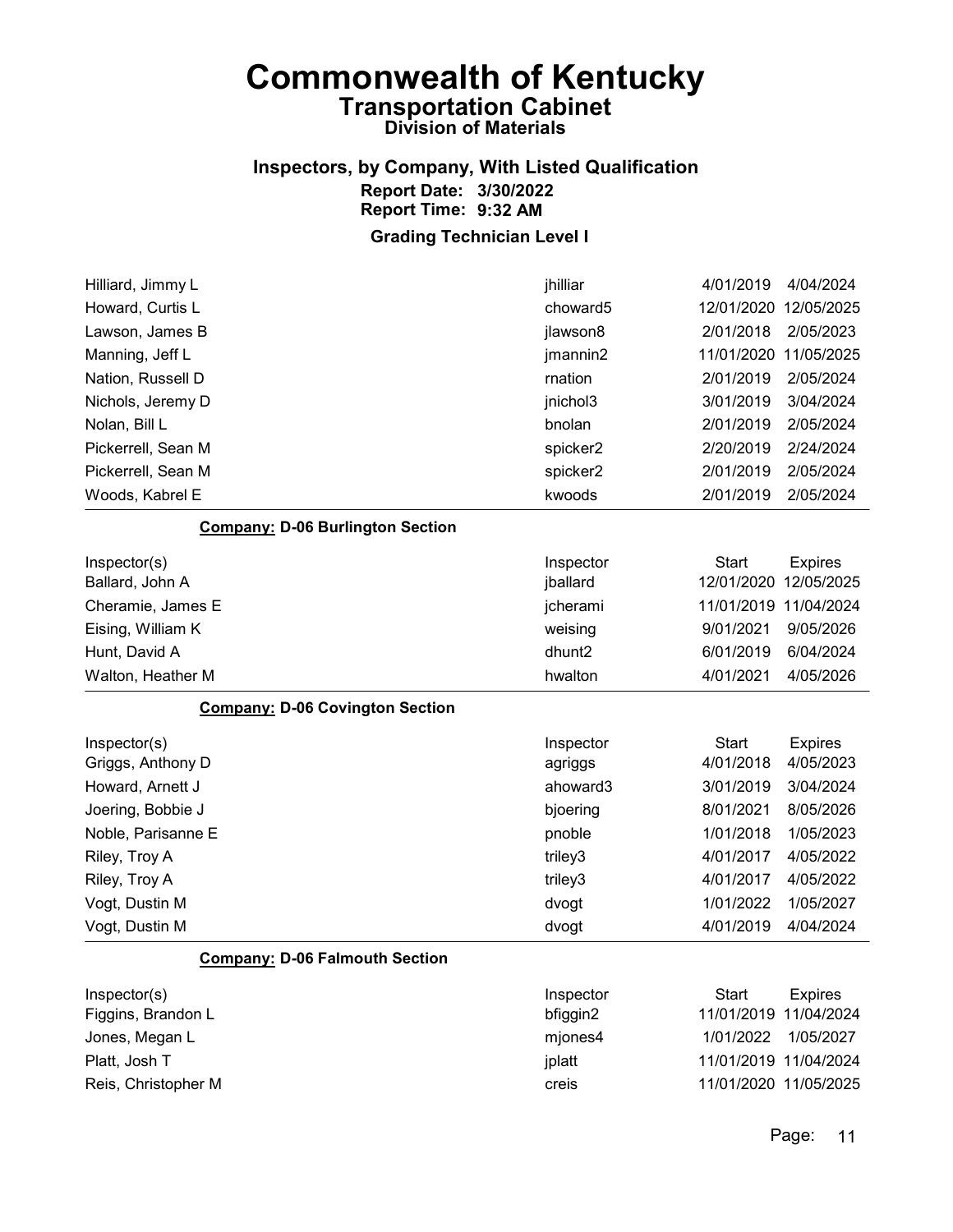### Inspectors, by Company, With Listed Qualification Report Date: 3/30/2022 Report Time: 9:32 AM

| Workman, Darin R                          | dworkman          | 11/01/2019 11/04/2024 |                             |
|-------------------------------------------|-------------------|-----------------------|-----------------------------|
| <b>Company: D-06 Materials Section</b>    |                   |                       |                             |
| Inspector(s)<br>Fox, Adam L               | Inspector<br>afox | Start<br>6/01/2019    | <b>Expires</b><br>6/04/2024 |
| Grimes, Ricky                             | rgrimes3          | 1/01/2018             | 1/05/2023                   |
| Johnson, Tyler A                          | tjohnso5          | 4/01/2017             | 4/05/2022                   |
| Johnson, Tyler A                          | tjohnso5          | 4/01/2017             | 4/05/2022                   |
| Johnston, Rodney J                        | rjohnsto          | 1/01/2022             | 1/05/2027                   |
| Palladino, Henry W                        | hpalladi          | 1/01/2022             | 1/05/2027                   |
| Schneider, Chad A                         | cschneid          | 11/01/2019            | 11/04/2024                  |
| Schnitzler, Chris C                       | cschnitz          | 10/01/2019 10/04/2024 |                             |
| <b>Company: D-06 Owenton Section</b>      |                   |                       |                             |
| Inspector(s)                              | Inspector         | Start                 | <b>Expires</b>              |
| Bishop, Barry L                           | bbishop           | 6/01/2019             | 6/04/2024                   |
| Criswell, John D                          | jcriswel          | 2/01/2018             | 2/05/2023                   |
| Dezarn, Kyle W                            | kdezarn           | 11/01/2019            | 11/04/2024                  |
| Hylton, Johnnie R                         | jhylton           | 2/01/2020             | 2/04/2025                   |
| Perkins, Josh W                           | jperkin3          | 6/01/2019             | 6/04/2024                   |
| Young, Ashley G                           | ayoung            | 10/01/2019 10/04/2024 |                             |
| <b>Company: D-06 Williamstown Section</b> |                   |                       |                             |
| Inspector(s)                              | Inspector         | Start                 | <b>Expires</b>              |
| Barnett, Thomas E                         | tbarnett          | 1/01/2018             | 1/05/2023                   |
| Cobb, Steven R                            | scobb             | 2/01/2021             | 2/05/2026                   |
| Hensley, Kevin D                          | khensley          | 2/01/2021             | 2/05/2026                   |
| Shockley, Bruce A                         | bshockle          | 12/01/2020            | 12/05/2025                  |
| Tumey, David F                            | dtumey            | 6/01/2019             | 6/04/2024                   |
| <b>Company: D-07 Danville Section</b>     |                   |                       |                             |
| Inspector(s)                              | Inspector         | <b>Start</b>          | <b>Expires</b>              |
| Goodlett, Gene T                          | ggoodlet          | 4/01/2018             | 4/05/2023                   |
| Logue, Travis L                           | tlogue            | 2/01/2019             | 2/05/2024                   |
| Sparks, Jeffery L                         | jsparks2          | 10/01/2019 10/04/2024 |                             |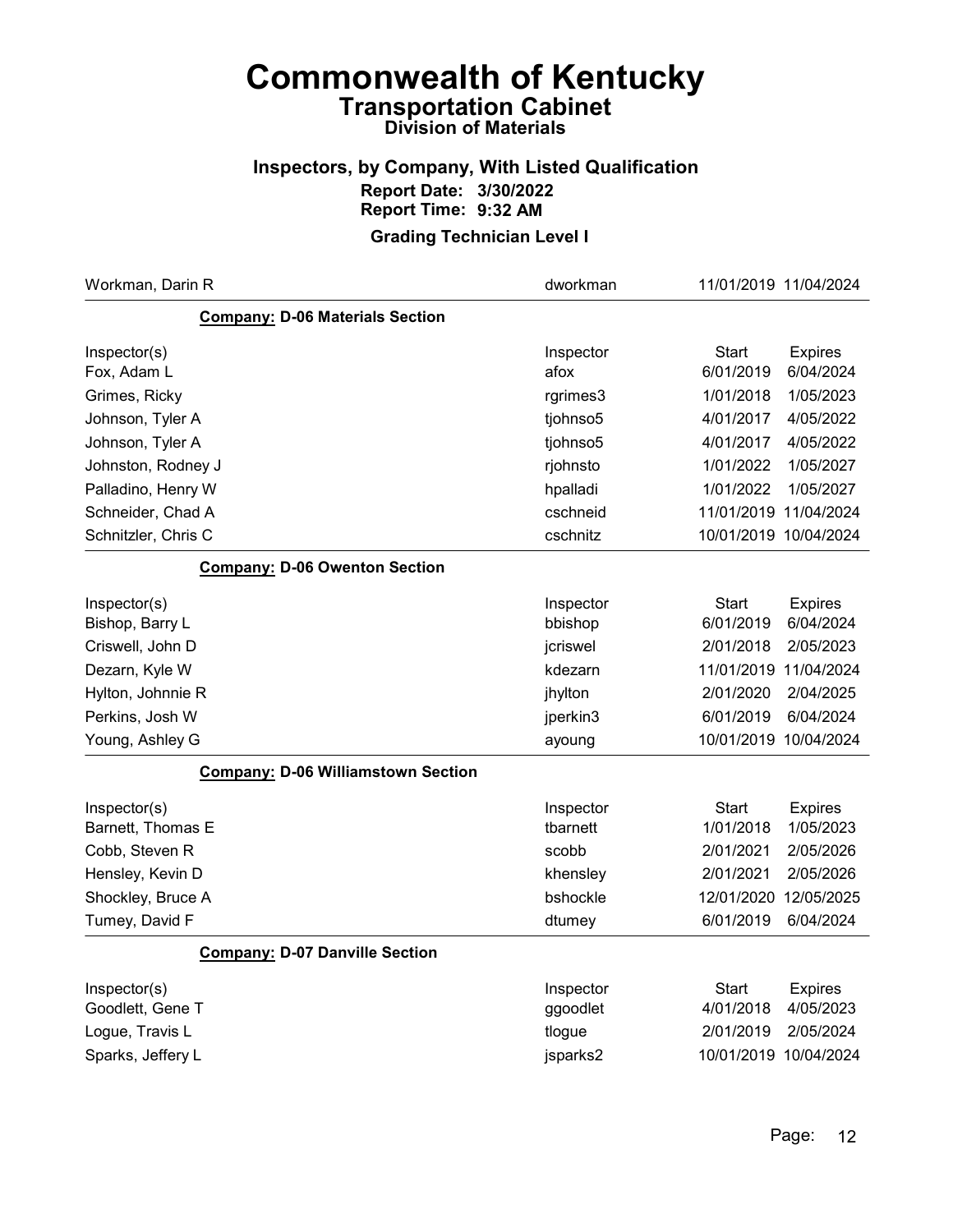### Inspectors, by Company, With Listed Qualification Report Date: 3/30/2022 Report Time: 9:32 AM

#### Grading Technician Level I

| <b>Company: D-07 Georgetown Section</b> |                   |                                |
|-----------------------------------------|-------------------|--------------------------------|
| Inspector(s)                            | Inspector         | Start<br><b>Expires</b>        |
| Smiley, William K                       | wsmiley           | 11/01/2019<br>11/04/2024       |
| <b>Company: D-07 Lexington Section</b>  |                   |                                |
| Inspector(s)                            | Inspector         | <b>Start</b><br><b>Expires</b> |
| Bowman, Eddie O                         | ebowman           | 2/01/2019<br>2/05/2024         |
| Crowe, Brandon L                        | bcrowe            | 1/01/2018<br>1/05/2023         |
| Hornbeck, William B                     | whornbec          | 10/01/2019<br>10/04/2024       |
| Hubbard, Michael R                      | mhubbar2          | 12/01/2019<br>12/04/2024       |
| Keathley, Catherine B                   | cbheard           | 10/01/2020<br>10/05/2025       |
| Marcum, Christopher E                   | cmarcum           | 1/01/2018<br>1/05/2023         |
| Newcomer, Clyde W                       | cnewcome          | 11/01/2019<br>11/04/2024       |
| Walker, Marshall K                      | kwalker           | 11/01/2019 11/04/2024          |
| Webb, David L                           | dwebb4            | 1/01/2018<br>1/05/2023         |
| Withrow, Joshua B                       | jwithrow          | 10/01/2018 10/05/2023          |
| <b>Company: D-07 Materials Section</b>  |                   |                                |
| Inspector(s)                            | Inspector         | <b>Start</b><br><b>Expires</b> |
| Combs, Robert M                         | rcombs2           | 2/01/2018<br>2/05/2023         |
| Mucci, Richard A                        | amucci            | 10/01/2018 10/05/2023          |
| <b>Company: D-07 Richmond Section</b>   |                   |                                |
| Inspector(s)                            | Inspector         | <b>Start</b><br><b>Expires</b> |
| Hale, Cedric Y                          | chale2            | 1/01/2018<br>1/05/2023         |
| Holman, Ronnie E                        | rholman2          | 2/05/2024<br>2/01/2019         |
| Mosby, Barry D                          | bmosby            | 2/01/2018<br>2/05/2023         |
| Osborne, Nicole B                       | nosborne          | 1/01/2022<br>1/05/2027         |
| Thomas, Corey W                         | cthomas2          | 4/01/2019<br>4/04/2024         |
| <b>Company: D-07 Winchester Section</b> |                   |                                |
| Inspector(s)                            | Inspector         | <b>Start</b><br><b>Expires</b> |
| Arnett, Christopher V                   | carnett           | 2/05/2024<br>2/01/2019         |
| Barnes, Charles F                       | cbarnes           | 11/01/2019 11/04/2024          |
| Cox, Kenneth B                          | bcox              | 11/01/2019 11/04/2024          |
| Cox, Ryan S                             | rcox <sub>2</sub> | 11/01/2019 11/04/2024          |
|                                         |                   |                                |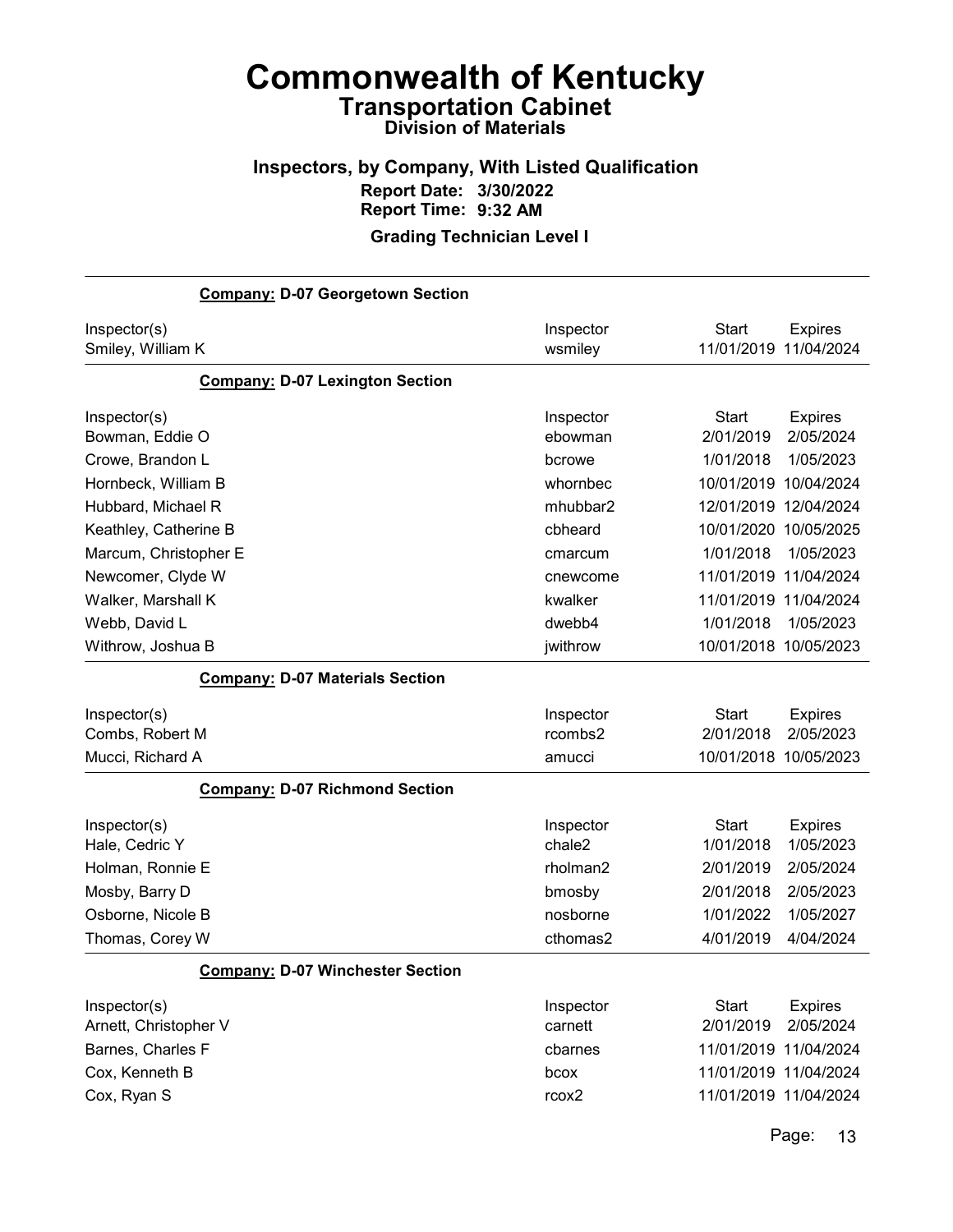#### Inspectors, by Company, With Listed Qualification Report Date: 3/30/2022 Report Time: 9:32 AM

| Winburn, Joseph W                            | jwinburn             | 2/01/2019                 | 2/05/2024                   |
|----------------------------------------------|----------------------|---------------------------|-----------------------------|
| <b>Company: D-08 Materials Section</b>       |                      |                           |                             |
| Inspector(s)<br>Abbott, William B            | Inspector<br>wabbott | <b>Start</b><br>4/01/2019 | <b>Expires</b><br>4/04/2024 |
| Bishop, Dakota H                             | dbishop              | 6/01/2021                 | 6/05/2026                   |
| Duncan, Lance D                              | Iduncan              | 11/01/2019                | 11/04/2024                  |
| Foster, Bruce R                              | bfoster              | 11/01/2019 11/04/2024     |                             |
| Hampton, Jasper D                            | jhampto4             | 11/01/2019 11/04/2024     |                             |
| Harris, Timothy G                            | tharris3             | 4/01/2019                 | 4/04/2024                   |
| Jasper, Devin N                              | djasper3             | 1/01/2019                 | 1/05/2024                   |
| Lowry, Wesley C                              | wlowry               | 4/01/2019                 | 4/04/2024                   |
| Neikirk, Matthew A                           | mneikirk             | 3/01/2018                 | 3/05/2023                   |
| Stykes, Chad C                               | cstykes              | 11/01/2019 11/04/2024     |                             |
| <b>Company: D-08 Monticello Section</b>      |                      |                           |                             |
| Inspector(s)                                 | Inspector            | <b>Start</b>              | <b>Expires</b>              |
| Barnes, James W                              | jbarnes4             | 11/01/2019                | 11/04/2024                  |
| Bruce, Geoffrey D                            | gbruce               | 12/01/2019 12/04/2024     |                             |
| Foster, Mark A                               | mfoster              | 10/01/2020 10/05/2025     |                             |
| Gregory, Matthew L                           | mgregor2             | 10/01/2020 10/05/2025     |                             |
| McCutchen, Jaimeson G                        | jmccutch             | 4/01/2019                 | 4/04/2024                   |
| New, Bradley G                               | bnew                 | 2/01/2020                 | 2/04/2025                   |
| Slaven, Brandon A                            | bslaven              | 12/01/2019                | 12/04/2024                  |
| Upchurch, Michael J                          | mupchurc             | 2/01/2020                 | 2/04/2025                   |
| Vanover, Cortney R                           | cvanover             | 2/01/2020                 | 2/04/2025                   |
| <b>Company: D-08 Russell Springs Section</b> |                      |                           |                             |
| Inspector(s)                                 | Inspector            | <b>Start</b>              | <b>Expires</b>              |
| Abrell, William R                            | wabrell              | 10/01/2018 10/05/2023     |                             |
| Baker, Mark G                                | mbaker2              | 2/01/2020                 | 2/04/2025                   |
| Cundiff, Randy E                             | rcundiff             | 11/01/2020 11/05/2025     |                             |
| Feese, Craig M                               | cfeese               | 2/01/2020                 | 2/04/2025                   |
| Jasper, Gary L                               | gjasper              | 11/01/2020 11/05/2025     |                             |
| Jones, Darren R                              | drjones              | 11/01/2020 11/05/2025     |                             |
| Kulac, Douglas T                             | dkulac               | 10/01/2018 10/05/2023     |                             |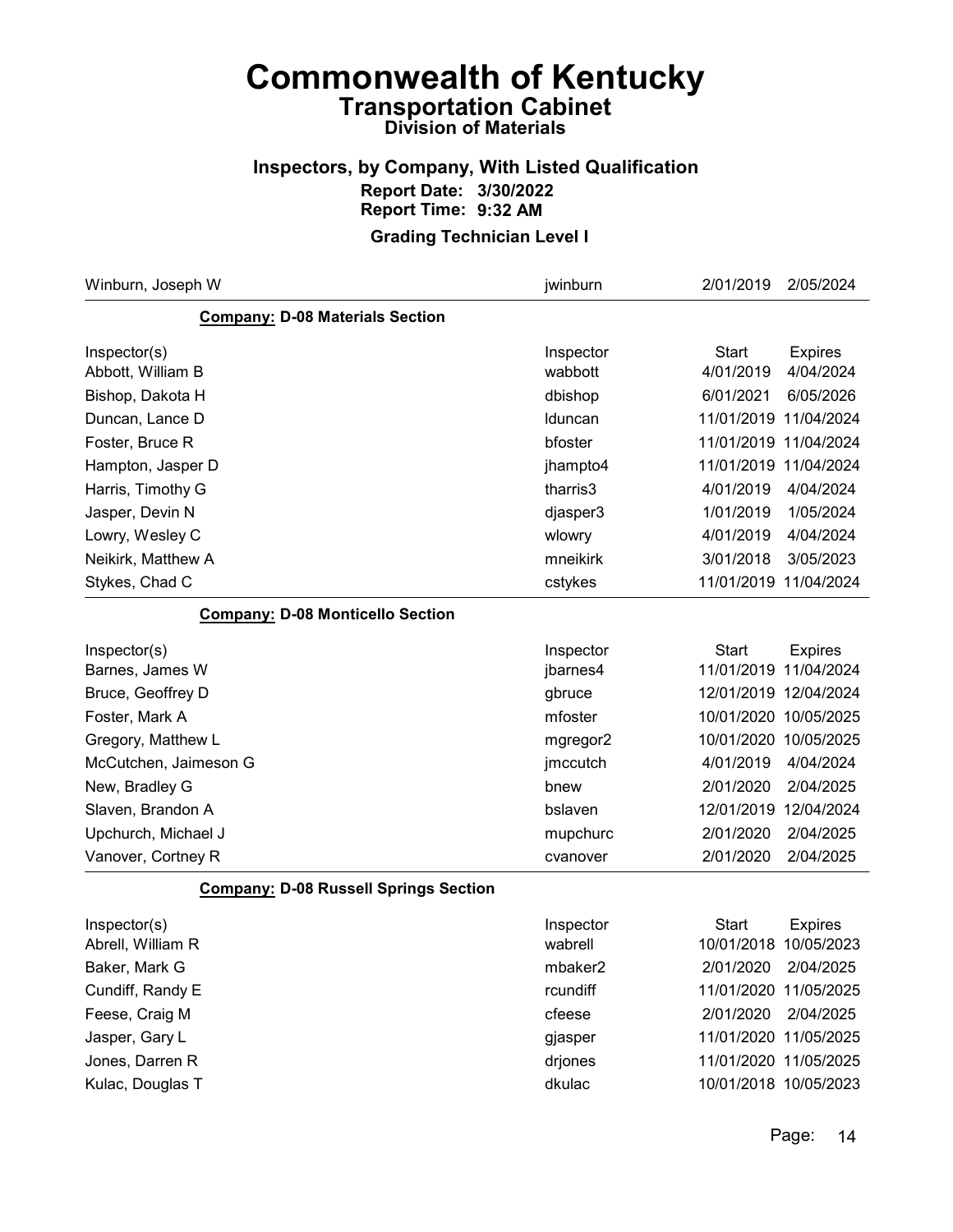#### Inspectors, by Company, With Listed Qualification Report Date: 3/30/2022 Report Time: 9:32 AM

| Stearns, Michael T                    | mstearns             |              | 11/01/2020 11/05/2025 |
|---------------------------------------|----------------------|--------------|-----------------------|
| Taylor, Tracy J                       | ttaylor              | 2/01/2020    | 2/04/2025             |
| Turner, Seth J                        | sturner <sub>5</sub> | 3/01/2019    | 3/04/2024             |
| <b>Company: D-08 Somerset Section</b> |                      |              |                       |
| Inspector(s)                          | Inspector            | <b>Start</b> | <b>Expires</b>        |
| Blake, Stephen W                      | sblake               |              | 12/01/2020 12/05/2025 |
| Buckner, Aaron R                      | abuckner             |              | 11/01/2017 11/05/2022 |
| Buckner, Aaron R                      | abuckner             |              | 11/01/2017 11/05/2022 |
| Church, Bobby L                       | bchurch              |              | 10/01/2018 10/05/2023 |
| Dixon, Adam C                         | adixon2              |              | 11/01/2017 11/05/2022 |
| Dixon, Adam C                         | adixon2              |              | 12/01/2017 12/05/2022 |
| Faulkner, James C                     | cfaulkn2             |              | 12/01/2020 12/05/2025 |
| Gilreath, Stewart B                   | sgilreat             |              | 12/01/2017 12/05/2022 |
| Gilreath, Stewart B                   | sgilreat             |              | 11/01/2017 11/05/2022 |
| Haggard, Rodney D                     | rhaggard             |              | 10/01/2018 10/05/2023 |
| Henderlight, Christopher D            | chenderl             |              | 11/01/2019 11/04/2024 |
| King, Cody W                          | cking3               | 1/01/2022    | 1/05/2027             |
| Ledford, David A                      | dledford             | 2/01/2021    | 2/05/2026             |
| Ledford, David A                      | dledford             |              | 11/01/2019 11/04/2024 |
| Neikirk, Mark R                       | mneikir2             | 3/01/2021    | 3/05/2026             |
| Phelps, Michael F                     | mphelps3             |              | 11/01/2019 11/04/2024 |
| Rainwater, Jeffrey D                  | jrainwat             | 1/01/2019    | 1/05/2024             |
| Robbins, David E                      | drobbins             |              | 11/01/2019 11/04/2024 |
| Shrum, Travis B                       | tshrum               |              | 10/01/2018 10/05/2023 |
| Stykes, Steven C                      | sstykes              |              | 10/01/2018 10/05/2023 |
| Taylor, Travis D                      | ttaylor1             |              | 10/01/2018 10/05/2023 |
| Thomason, Samuel L                    | sthomaso             | 4/01/2019    | 4/04/2024             |
| Williams, Chad L                      | cwilliam             |              | 12/01/2017 12/05/2022 |
| Williams, Chad L                      | cwilliam             |              | 11/01/2017 11/05/2022 |
| <b>Company: D-08 Stanford Section</b> |                      |              |                       |
| Inspector(s)                          | Inspector            | <b>Start</b> | <b>Expires</b>        |
| Downey, Chris D                       | cdowney              | 3/01/2019    | 3/04/2024             |
| Harris, Harold L                      | hharris              |              | 11/01/2019 11/04/2024 |
| Hatter, Zachary R                     | zhatter              | 2/01/2020    | 2/04/2025             |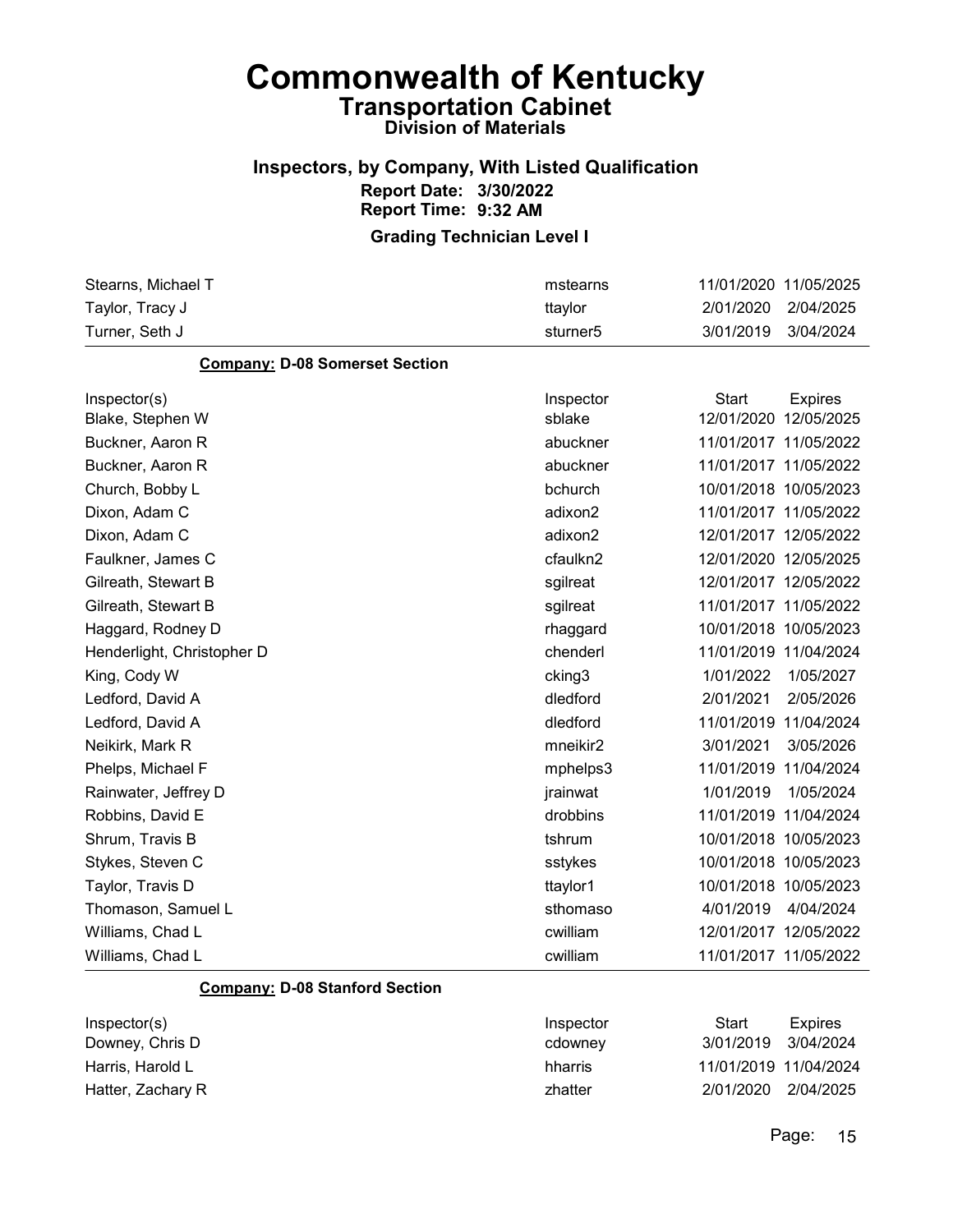### Inspectors, by Company, With Listed Qualification Report Date: 3/30/2022 Report Time: 9:32 AM

| Jenkins, Jeremy D                         | jjenkin3  | 3/01/2021             | 3/05/2026              |
|-------------------------------------------|-----------|-----------------------|------------------------|
| Lucas, William H                          | wlucas    | 2/01/2020             | 2/04/2025              |
| McGuire, Kenneth                          | kmcguire  | 3/01/2019             | 3/04/2024              |
| Mullins, Marvin S                         | mmullin2  | 3/01/2019             | 3/04/2024              |
| Phelps, Lindsey B                         | lphelps1  | 4/01/2019             | 4/04/2024              |
| Price, Scott A                            | sprice2   | 3/01/2019             | 3/04/2024              |
| Rankin, Brian M                           | brankin   | 3/01/2019             | 3/04/2024              |
| Richardson, Jessica D                     | jstringe  | 4/01/2021             | 4/05/2026              |
| Wilson, Morgan A                          | mwilson   | 3/01/2021             | 3/05/2026              |
| Wilson, Morgan A                          | mwilson   | 4/01/2017             | 4/05/2022              |
| Wilson, Morgan A                          | mwilson   | 4/01/2017             | 4/05/2022              |
| <b>Company: D-09 Catlettsburg Section</b> |           |                       |                        |
| Inspector(s)                              | Inspector | <b>Start</b>          | <b>Expires</b>         |
| Brown, Shawn E                            | sbrown4   | 12/01/2021            | 12/05/2026             |
| Jordan, Michael K                         | mjordan2  | 1/01/2022             | 1/05/2027              |
| Marshall, Michael S                       | mmarshal  | 1/16/2020             | 1/19/2025              |
| Reynolds, Robert W                        | rreynol3  | 4/01/2019             | 4/04/2024              |
| <b>Company: D-09 Flemingsburg Section</b> |           |                       |                        |
| Inspector(s)                              | Inspector | Start                 | <b>Expires</b>         |
| Allen, Barry N                            | ballen    | 4/01/2019             | 4/04/2024              |
| Cropper, Travis M                         | tcropper  | 4/01/2018             | 4/05/2023              |
| Evans, Phillip B                          | pevans    | 11/01/2019 11/04/2024 |                        |
| Fryman, Barry                             | bfryman   | 4/01/2018             | 4/05/2023              |
| Hickerson, James                          | jhicker3  | 11/01/2018            | 11/05/2023             |
| Ishmael, Kevin W                          | kishmael  | 4/01/2018             | 4/05/2023              |
| Liles, Cory D                             | cliles    | 2/01/2018             | 2/05/2023              |
| Myers, Gregory T                          |           |                       |                        |
| Rath, Mark A                              | gmyers    | 11/01/2019            | 11/04/2024             |
|                                           | mrath     | 1/01/2021             | 1/05/2026              |
| Smith, Hayden                             | hsmith3   | 4/01/2019             | 4/04/2024              |
| Stephens, Jeff S                          | jstephe7  | 4/17/2019             | 4/20/2024              |
| Thomas, Anthony C                         | athomas   | 4/01/2019             | 4/04/2024              |
| Wells, Brent D<br>Wells, Brent D          | bwells2   | 4/01/2017             | 4/05/2022<br>4/05/2022 |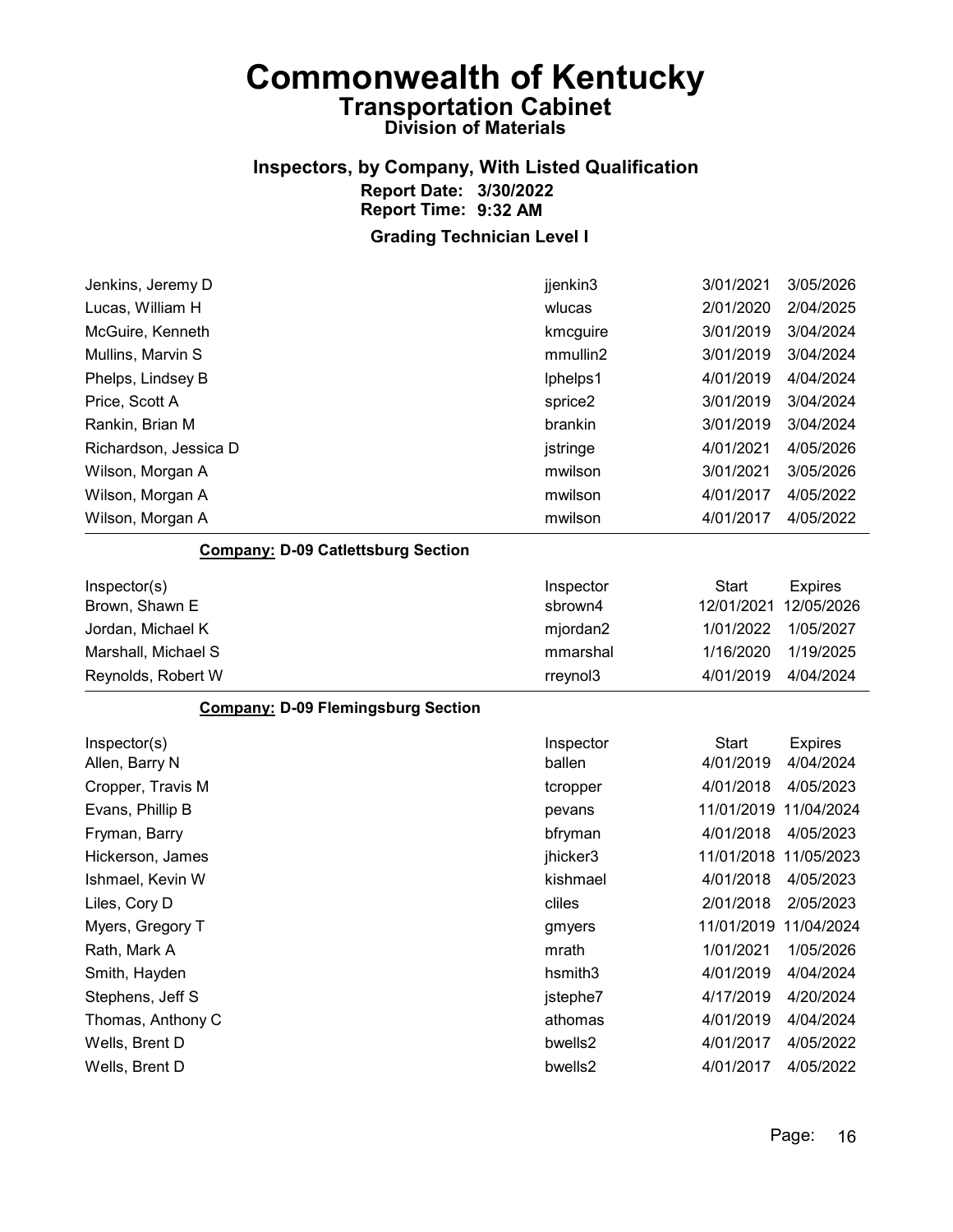#### Inspectors, by Company, With Listed Qualification Report Date: 3/30/2022 Report Time: 9:32 AM Grading Technician Level I

Company: D-09 Grayson Section Inspector(s) **Inspector** Start Expires Elliott, Christopher G celliott 2/01/2019 2/05/2024 Fraley, William R wfraley 2/01/2019 2/05/2024 Gifford, Darren C dgiffor2 12/01/2020 12/05/2025 Gose, Tammy C tgose 10/20/2018 10/24/2023 Gose, Tammy C **tgose** 10/01/2018 10/05/2023 Polley, Russell A rpolley 4/01/2019 4/04/2024 Shaffer, Gregory L gshaffer 3/01/2019 3/04/2024 Sloas, Joshua A jsloas 11/01/2020 11/05/2025 Company: D-09 Materials Section Inspector(s) **Inspector** Start Expires Bradley, William M wbradley 11/01/2019 11/04/2024 Conley, Adam T aconley 11/01/2019 11/04/2024 Dailey, Rick A rdailey 1/01/2022 1/05/2027 Earlywine, Robbie R rearlywi 2/01/2019 2/05/2024 Helterbrand, Stevie A shelterb  $4/01/2019$  4/04/2024 Hickerson, David S dhickers 2/01/2018 2/05/2023 Holbrook, Shannon sholbro3 11/01/2018 11/05/2023 Logan, Devin dlogan3 11/01/2019 11/04/2024 McClure, Jimmy D **imes and the set of the set of the set of the set of the set of the set of the set of the set of the set of the set of the set of the set of the set of the set of the set of the set of the set of the set** Tucker, Danny K dtucker2 11/01/2019 11/04/2024 Zeigler, Jerry D jzeigler 4/01/2019 4/04/2024 Company: D-09 Morehead Section Inspector(s) **Inspector** Start Expires

| $InS$             | <b>Inspector</b> | Start     | Expires               |
|-------------------|------------------|-----------|-----------------------|
| Crouch, Derrick O | dcrouch          | 4/01/2019 | 4/04/2024             |
| DeBord, Thomas D  | tdebord          | 4/01/2019 | 4/04/2024             |
| Lewis, David A    | dlewis3          |           | 11/01/2019 11/04/2024 |
| Lewis, Gary T     | glewis           | 4/01/2019 | 4/04/2024             |
| Lowe, Garrett E   | glowe            | 4/01/2018 | 4/05/2023             |
| Purvis, Sam L     | spurvis          | 2/01/2018 | 2/05/2023             |
| Ramey, Shane G    | sramey           | 4/01/2018 | 4/05/2023             |
| Rose, Donnie E    | drose2           |           | 10/01/2018 10/05/2023 |
|                   |                  |           |                       |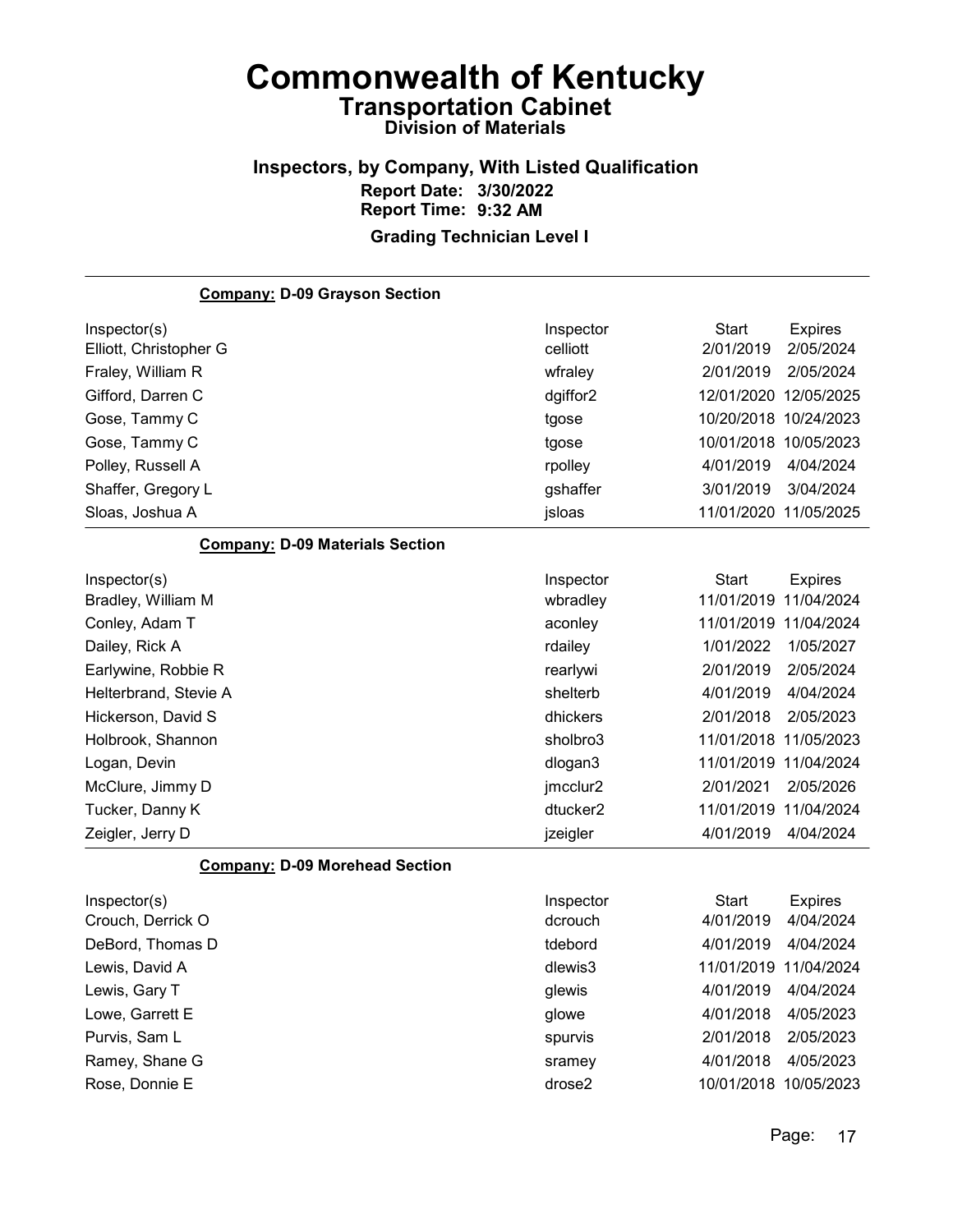### Inspectors, by Company, With Listed Qualification Report Date: 3/30/2022 Report Time: 9:32 AM

| Rudd, Shawn C                        | srudd     |              | 12/01/2020 12/05/2025 |
|--------------------------------------|-----------|--------------|-----------------------|
| <b>Company: D-10 Hazard Section</b>  |           |              |                       |
| Inspector(s)                         | Inspector | <b>Start</b> | <b>Expires</b>        |
| Boggs, James C                       | jboggs    | 12/01/2020   | 12/05/2025            |
| Boggs, James L                       | jboggs2   |              | 12/01/2020 12/05/2025 |
| Clemons, William R                   | wclemons  |              | 11/01/2020 11/05/2025 |
| Gabbard, Stephen R                   | sgabbar2  | 6/01/2019    | 6/04/2024             |
| Lawson, Don J                        | dlawson2  | 6/11/2019    | 6/14/2024             |
| Leveridge, David K                   | dleverid  | 6/01/2019    | 6/04/2024             |
| Peters, Donnie W                     | dpeters2  | 10/01/2019   | 10/04/2024            |
| Ritchie, Brian K                     | britchie  | 6/01/2019    | 6/04/2024             |
| <b>Company: D-10 Jackson Section</b> |           |              |                       |
| Inspector(s)                         | Inspector | <b>Start</b> | <b>Expires</b>        |
| Back, David A                        | dback     | 11/01/2019   | 11/04/2024            |
| Back, Joshua D                       | jback4    | 6/11/2019    | 6/14/2024             |
| Baker, James A                       | jbaker3   | 6/12/2019    | 6/15/2024             |
| Barnett, Haven J                     | hbarnet2  | 6/11/2019    | 6/14/2024             |
| Bush, Nick D                         | nbush     | 6/11/2019    | 6/14/2024             |
| Campbell, Dustin L                   | dcampbel  | 5/01/2021    | 5/05/2026             |
| Cole, Dennis J                       | dcole6    | 12/01/2019   | 12/04/2024            |
| Colvin, Jacub M                      | jcolvin   | 9/01/2021    | 9/05/2026             |
| Deaton, Michael W                    | mdeaton   | 10/01/2019   | 10/04/2024            |
| Deaton, Stephen D                    | sdeaton   | 2/01/2021    | 2/05/2026             |
| Flynn, Colby T                       | cflynn    | 6/11/2019    | 6/14/2024             |
| Gibson, Ira D                        | igibson   | 10/01/2019   | 10/04/2024            |
| Haddix, Jesse K                      | jhaddix   | 4/01/2017    | 4/05/2022             |
| Haddix, Jesse K                      | jhaddix   | 4/01/2017    | 4/05/2022             |
| Harvey, Ronnie A                     | rharvey   | 9/01/2019    | 9/04/2024             |
| Henson, Brandon C                    | bhenson3  |              | 10/01/2019 10/04/2024 |
| Howard, Chester M                    | choward6  |              | 10/01/2019 10/04/2024 |
| Kirby, Matthew D                     | mkirby3   | 6/11/2019    | 6/14/2024             |
| Landsaw, Nathan C                    | nlandsaw  | 11/01/2021   | 11/05/2026            |
| Mazurek, Richard S                   | rmazurek  | 6/11/2019    | 6/14/2024             |
| McWain, Ryan S                       | rmcwain   | 6/12/2019    | 6/15/2024             |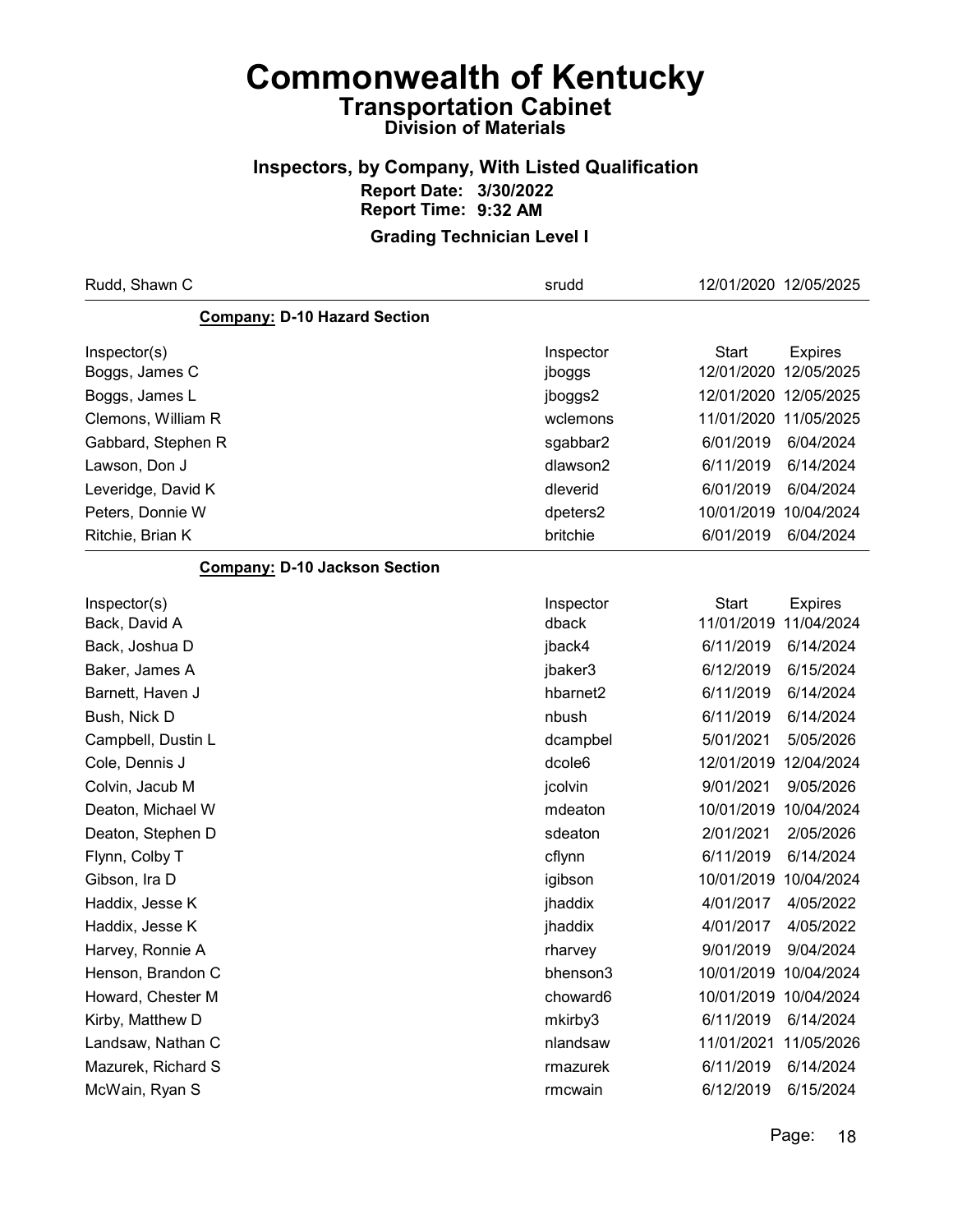#### Inspectors, by Company, With Listed Qualification Report Date: 3/30/2022 Report Time: 9:32 AM

| Owens, Chester L                          | cowens3              | 10/01/2019 10/04/2024 |                |
|-------------------------------------------|----------------------|-----------------------|----------------|
| Rife, Dale S                              | drife                | 6/12/2019             | 6/15/2024      |
| Risner, Vaughn D                          | vrisner              | 6/01/2019             | 6/04/2024      |
| Stewart, Gary W                           | gstewart             | 12/01/2019 12/04/2024 |                |
| Tomlin, John R                            | jtomlin              | 12/01/2017 12/05/2022 |                |
| Tomlin, John R                            | jtomlin              | 11/01/2017 11/05/2022 |                |
| Watts, Jonathan                           | jwatts6              | 12/01/2019 12/04/2024 |                |
| Watts, Steven D                           | swatts2              | 11/01/2019 11/04/2024 |                |
| Whitaker, Jason E                         | jwhitak3             | 9/01/2019             | 9/04/2024      |
| Wiseman, Mark D                           | mwiseman             | 6/11/2019             | 6/14/2024      |
| <b>Company: D-10 Materials Section</b>    |                      |                       |                |
| Inspector(s)                              | Inspector            | <b>Start</b>          | <b>Expires</b> |
| Alcorn, Charles E                         | calcorn              | 9/01/2019             | 9/04/2024      |
| Brewer, William T                         | wbrewer2             | 11/01/2017 11/05/2022 |                |
| Brewer, William T                         | wbrewer2             | 12/01/2017 12/05/2022 |                |
| Deaton, Josh T                            | jdeaton              | 6/01/2019             | 6/04/2024      |
| Dunn Jr., Anthony P                       | adunn                | 11/01/2017 11/05/2022 |                |
| Dunn Jr., Anthony P                       | adunn                | 12/01/2017 12/05/2022 |                |
| Jackson, William B                        | wjackso5             | 9/01/2019             | 9/04/2024      |
| McIntosh, Keenas                          | kmcinto <sub>2</sub> | 6/01/2019             | 6/04/2024      |
| Rowland, Dustin J                         | drowlan2             | 4/01/2019             | 4/04/2024      |
| <b>Company: D-10 Stanton Section</b>      |                      |                       |                |
| Inspector(s)                              | Inspector            | <b>Start</b>          | <b>Expires</b> |
| Johnson, James D                          | jjohns13             | 11/01/2017            | 11/05/2022     |
| Johnson, James D                          | jjohns13             | 11/01/2017 11/05/2022 |                |
| Sparks, Dan W                             | dsparks2             | 2/01/2020             | 2/04/2025      |
| <b>Company: D-10 West Liberty Section</b> |                      |                       |                |
| Inspector(s)                              | Inspector            | <b>Start</b>          | <b>Expires</b> |
| Bailey, Matthew P                         | mbailey2             | 6/12/2019             | 6/15/2024      |
| Bartley, Donnie B                         | dbartle2             | 9/01/2019             | 9/04/2024      |
| Cantrell, Channing A                      | ccantrel             | 6/01/2019             | 6/04/2024      |
| Evans, Barry R                            | bevans               | 2/01/2021             | 2/05/2026      |
| Gevedon, Jason D                          | jgevedon             | 2/01/2021             | 2/05/2026      |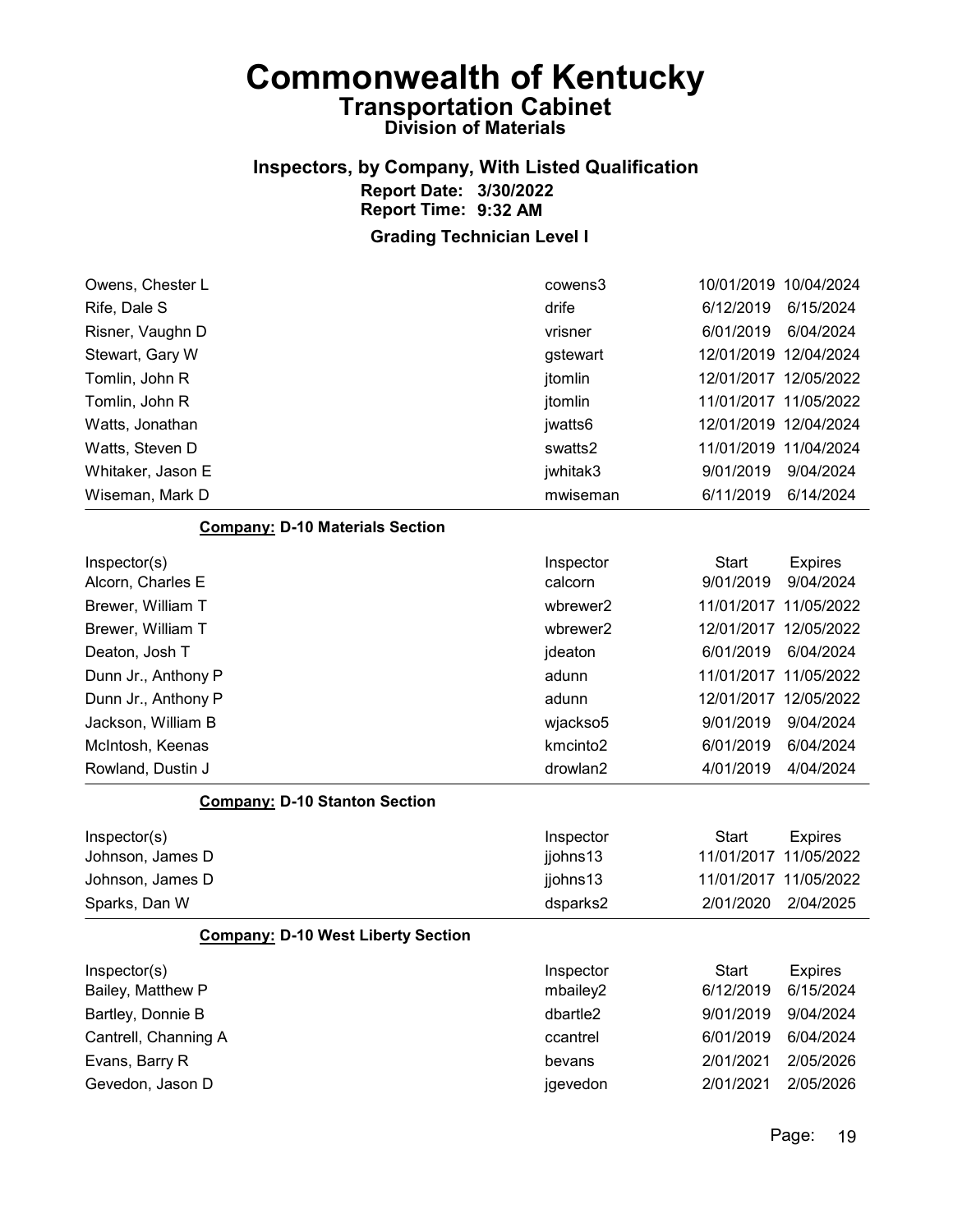### Inspectors, by Company, With Listed Qualification Report Date: 3/30/2022 Report Time: 9:32 AM

| Gullett, Wade                           | wgullett  | 2/01/2021    | 2/05/2026             |
|-----------------------------------------|-----------|--------------|-----------------------|
| Hammons, Faron R                        | fhammons  | 9/01/2019    | 9/04/2024             |
| Kinner, Channing N                      | ckinner   |              | 11/01/2017 11/05/2022 |
| Kinner, Channing N                      | ckinner   |              | 11/01/2017 11/05/2022 |
| Oney, Scott D                           | soney     |              | 10/01/2019 10/04/2024 |
| Ratliff, Wes                            | wratliff  | 4/01/2019    | 4/04/2024             |
| Roberts, Jonathan W                     | jrobert9  |              | 10/01/2019 10/04/2024 |
| Stamper, Anthony W                      | astamper  |              | 10/01/2019 10/04/2024 |
| Ward, Charles R                         | cward3    | 9/01/2019    | 9/04/2024             |
| Williams, George K                      | gwilliam  | 2/01/2021    | 2/05/2026             |
| <b>Company: D-11 London Section</b>     |           |              |                       |
| Inspector(s)                            | Inspector | <b>Start</b> | <b>Expires</b>        |
| Angel, Kenneth D                        | kangel    |              | 10/01/2018 10/05/2023 |
| Bingham, Travis L                       | tbingham  |              | 10/01/2018 10/05/2023 |
| Dewees, Gregory S                       | gdewees   |              | 10/01/2018 10/05/2023 |
| Gregory, Gene S                         | ggregory  |              | 12/01/2017 12/05/2022 |
| Gregory, Gene S                         | ggregory  |              | 11/01/2017 11/05/2022 |
| Hatcher, Robbie D                       | rhatcher  | 8/01/2021    | 8/05/2026             |
| Hibbard, Charles C                      | chibbard  |              | 12/01/2018 12/05/2023 |
| Kuhl, II, Harvey L                      | Ikuhl     |              | 12/01/2017 12/05/2022 |
| Kuhl, II, Harvey L                      | Ikuhl     |              | 11/01/2017 11/05/2022 |
| Morgan, John H                          | jmorgan9  |              | 12/01/2018 12/05/2023 |
| Morgan, Lonnie D                        | Imorgan   | 1/01/2018    | 1/05/2023             |
| Napier, Ian W                           | inapier   |              | 11/01/2017 11/05/2022 |
| Napier, Ian W                           | inapier   |              | 12/01/2017 12/05/2022 |
| Roark, Douglas                          | droark2   | 2/01/2020    | 2/04/2025             |
| Vickers, James P                        | jvickers  |              | 10/01/2018 10/05/2023 |
| <b>Company: D-11 Manchester Section</b> |           |              |                       |
| Inspector(s)                            | Inspector | <b>Start</b> | <b>Expires</b>        |
| Allen, Roy G                            | rallen3   | 4/01/2019    | 4/04/2024             |
| Bays, Benjamin T                        | bbays     | 3/01/2019    | 3/04/2024             |
| Morgan, Dwight D                        | dmorgan   | 4/01/2019    | 4/04/2024             |
| Napier, Craig A                         | cnapier1  | 4/01/2019    | 4/04/2024             |
| Parks, Tim L                            | tparks2   | 4/01/2019    | 4/04/2024             |
|                                         |           |              |                       |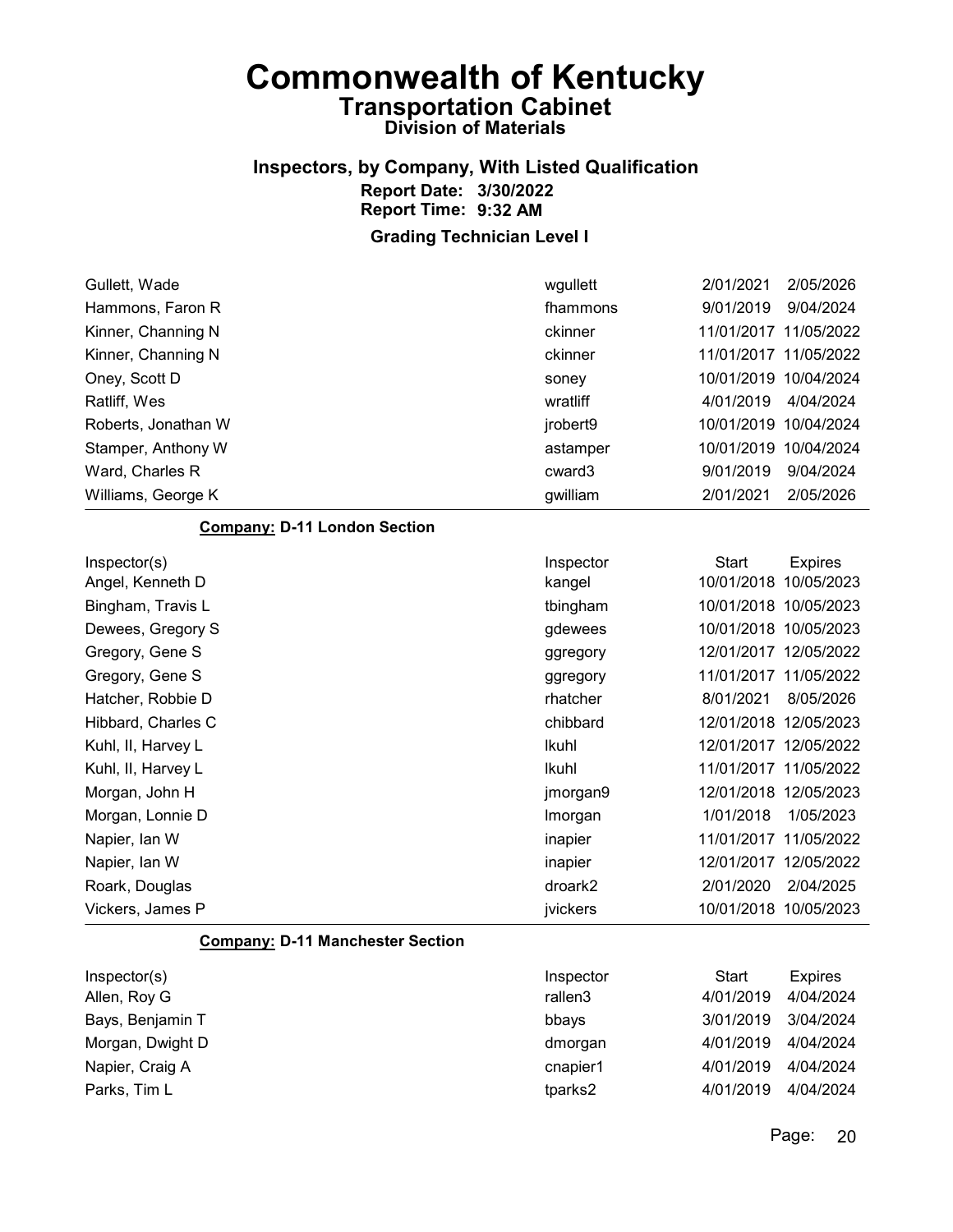### Inspectors, by Company, With Listed Qualification Report Date: 3/30/2022 Report Time: 9:32 AM

| Riley, John D                             | jriley2              | 12/01/2021 12/05/2026          |
|-------------------------------------------|----------------------|--------------------------------|
| <b>Company: D-11 Materials Section</b>    |                      |                                |
| Inspector(s)                              | Inspector            | <b>Start</b><br><b>Expires</b> |
| Butler, Michael B                         | mbutler <sub>2</sub> | 11/01/2019 11/04/2024          |
| Jarvis, Danny W                           | djarvis2             | 11/01/2019 11/04/2024          |
| Swafford, Kenneth                         | kswaffor             | 11/01/2019 11/04/2024          |
| <b>Company: D-11 Pineville Section</b>    |                      |                                |
| Inspector(s)                              | Inspector            | Start<br><b>Expires</b>        |
| Green, Justin T                           | jgreen6              | 9/01/2021<br>9/05/2026         |
| Hall, Eric D                              | ehall                | 2/01/2020<br>2/04/2025         |
| Hensley, Shawn A                          | shensle <sub>2</sub> | 2/01/2019<br>2/05/2024         |
| Howard, Stephen D                         | showard              | 2/01/2021<br>2/05/2026         |
| Maggard, Jack F                           | jmaggard             | 2/01/2021<br>2/05/2026         |
| Roberts, Brian K                          | broberts             | 10/01/2018 10/05/2023          |
| Short, Troy B                             | tshort               | 2/01/2019<br>2/05/2024         |
| Sproles, David C                          | dsproles             | 11/01/2019 11/04/2024          |
| Young, Jeffery                            | jyoung11             | 10/01/2018 10/05/2023          |
| <b>Company: D-11 Williamsburg Section</b> |                      |                                |
| Inspector(s)                              | Inspector            | Start<br><b>Expires</b>        |
| Bowlin, Tommy L                           | tbowlin              | 11/01/2019 11/04/2024          |
| Branscum, Joshua A                        | jbranscu             | 12/01/2019 12/04/2024          |
| Moses, Darrell                            | dmoses               | 11/01/2021 11/05/2026          |
| <b>Company: D-12 Materials Section</b>    |                      |                                |
| Inspector(s)                              | Inspector            | <b>Start</b><br><b>Expires</b> |
| Anderson, Jeffrey                         | janders3             | 12/01/2018 12/05/2023          |
| Gullett, James R                          | jgullett             | 12/01/2021 12/05/2026          |
| Hamilton, Dustin S                        | dhamilt4             | 10/01/2019 10/04/2024          |
| Murray, Kenneth                           | kmurray              | 11/01/2017 11/05/2022          |
| Murray, Kenneth                           | kmurray              | 11/01/2017 11/05/2022          |
| Scarberry, Wayne L                        | wscarber             | 10/01/2019 10/04/2024          |
| Wright, Nick D                            | nwright              | 10/01/2019 10/04/2024          |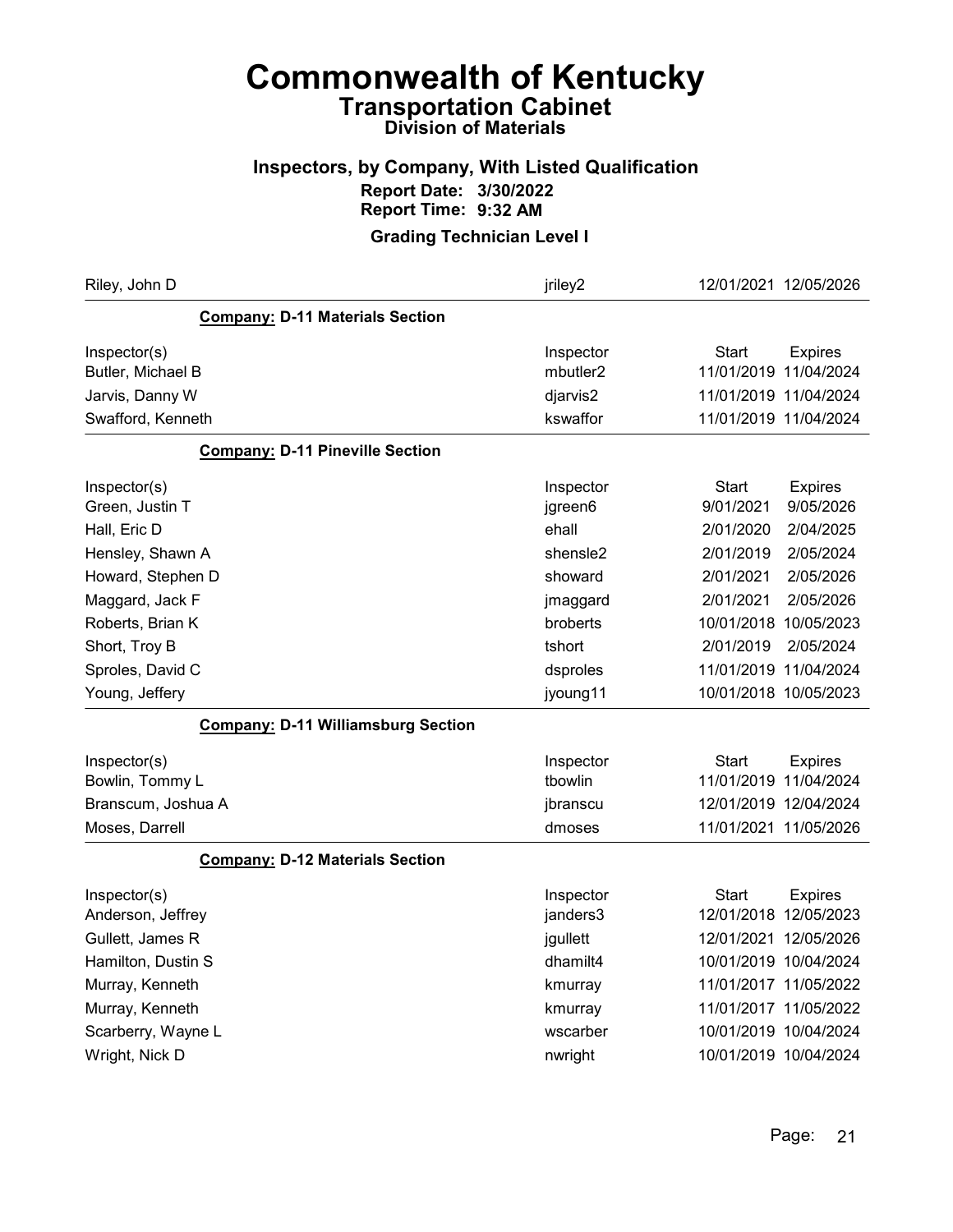#### Inspectors, by Company, With Listed Qualification Report Date: 3/30/2022 Report Time: 9:32 AM Grading Technician Level I

#### Company: D-12 Paintsville Section Inspector(s) **Inspector** Start Expires Allen, Houston L hallen 10/01/2019 10/04/2024 Auxier, Johnathan S and South Communication of the state is a jauxier and the 10/01/2018 10/05/2023 Blevins, Michael D mblevins 11/01/2017 11/05/2022 Blevins, Michael D mblevins 11/01/2017 11/05/2022 Erwin, Ethan K eerwin 3/01/2021 3/05/2026 Fyffe, Jeffrey S jfyffe 10/01/2018 10/05/2023 Hall, Hunter R hhall2 12/01/2018 12/05/2023 Horn, Samuel D **Shorn2** 10/01/2019 10/04/2024 LeMaster, Ricky E rlemaste 12/01/2018 12/05/2023 Rice, Barry D brice 11/01/2017 11/05/2022 Rice, Barry D brice 11/01/2017 11/05/2022 Segraves, Michael J msegrave 4/01/2019 4/04/2024 Wright, James D jwright2 11/01/2017 11/05/2022 Wright, James D jwright2 11/01/2017 11/05/2022 Company: D-12 Pikeville Section Inspector(s) **Inspector** Start Expires Fleming, Jayme Q **interpretent in the set of the set of the set of the set of the set of the set of the set of the set of the set of the set of the set of the set of the set of the set of the set of the set of the set of t** Gayheart, Brett T bgayhear 10/01/2019 10/04/2024 Hamilton, Donovan T **Matter and Type 10/01/2018 10/05/2023** dhamilt8 10/01/2018 10/05/2023 Johnson, Larry W ljohnso4 11/01/2017 11/05/2022 Johnson, Tanner W tjohnso9 10/01/2018 10/05/2023 Kender, Jared D **ikender** 10/01/2018 10/05/2023 Kendrick, Christopher D and the Christopher D ckendric 2010/01/2019 10/04/2024 Kendrick, Tim P tkendric 10/01/2018 10/05/2023 Little, Lillian M llittle 11/01/2017 11/05/2022 Little, Lillian M llittle 12/01/2017 12/05/2022 Mullins, Kenneth G kmullins 2/01/2020 2/04/2025 Potter, Phillip G ppotter 12/01/2017 12/05/2022 Potter, Phillip G ppotter 11/01/2017 11/05/2022

Thacker, Barry M bthacke2 12/01/2018 12/05/2023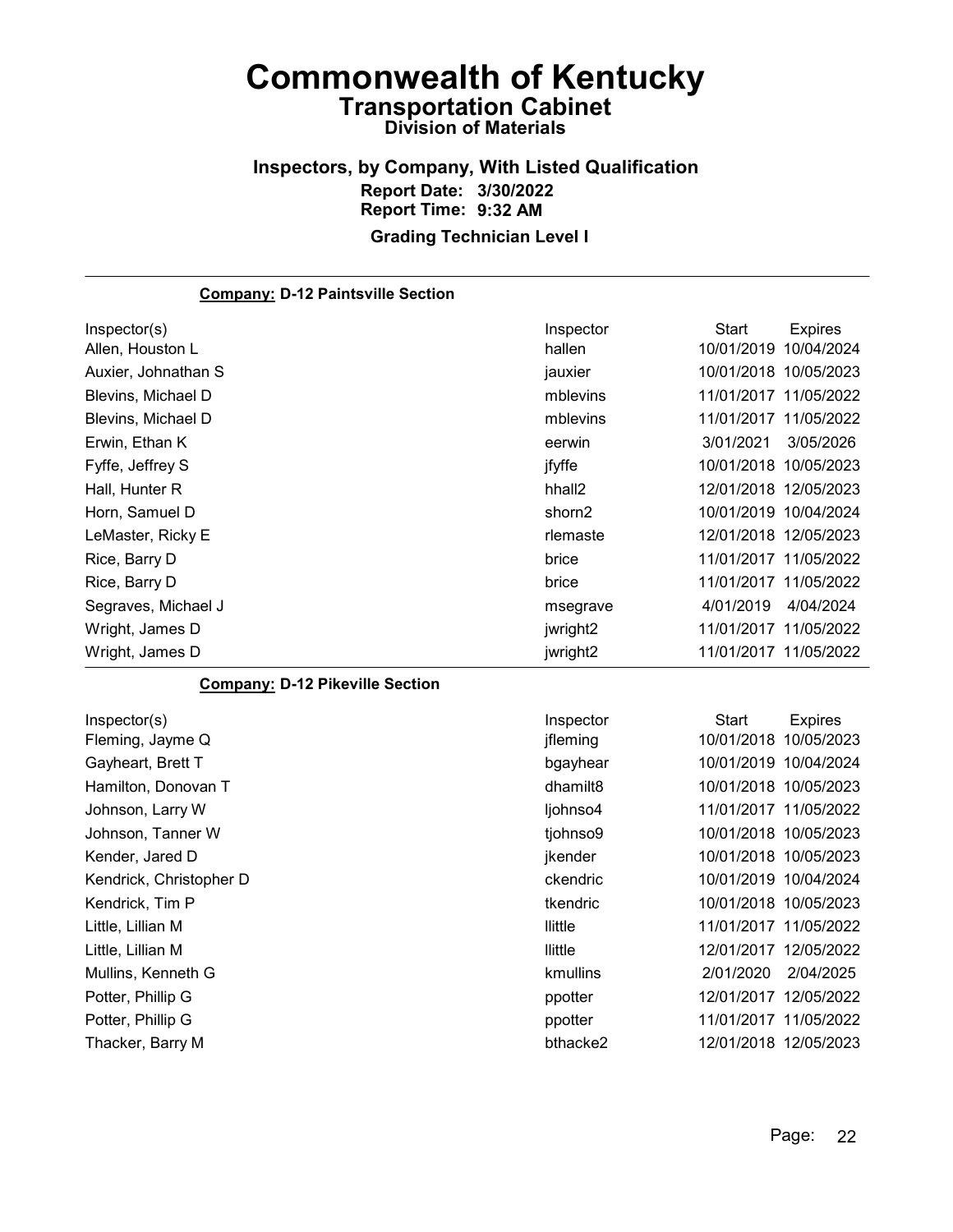#### Inspectors, by Company, With Listed Qualification Report Date: 3/30/2022 Report Time: 9:32 AM Grading Technician Level I

## Company: D-12 Prestonsburg Section Inspector(s) **Inspector** Start Expires Cline, Weston H wcline 11/01/2017 11/05/2022 Cline, Weston H wcline 11/01/2017 11/05/2022 Lafferty, Brian K blaffert 12/01/2018 12/05/2023 Company: D-12 Whitesburg Section Inspector(s) **Inspector** Start Expires Fugate, Tony G tfugate 10/01/2018 10/05/2023 Holbrook, Heath D hholbroo 10/01/2019 10/04/2024 Holliday, Mack A mhollida 2/01/2020 2/04/2025 Johnson, Ryan S rjohnso7 2/01/2020 2/04/2025 Lewis, Lonnie D llewis2 12/01/2018 12/05/2023 Walters, Andrew L awalters 2/01/2020 2/04/2025 Company: DLZ Inspector(s) **Inspector** Start Expires Woodall, Heather hwoodall 2/01/2021 2/05/2026 Company: Delta Testing, Inc. Inspector(s) **Inspector** Start Expires Lewis, Joseph R jlewis3 3/01/2018 3/05/2023 Company: District Eight Inspector(s) **Inspector** Start Expires Burton, Robert W rburton3 2/01/2020 2/04/2025 Coffey, James E jcoffey2 10/01/2020 10/05/2025 Dobbs, Brad A bdobbs 11/01/2019 11/04/2024 Little, Jason P jlittle 12/01/2019 12/04/2024 Company: District Eleven Inspector(s) **Inspector** Start Expires Bishop, John P jbishop3 12/01/2017 12/05/2022 Bishop, John P jbishop3 11/01/2017 11/05/2022 Boyd, Luke E lboyd 10/01/2018 10/05/2023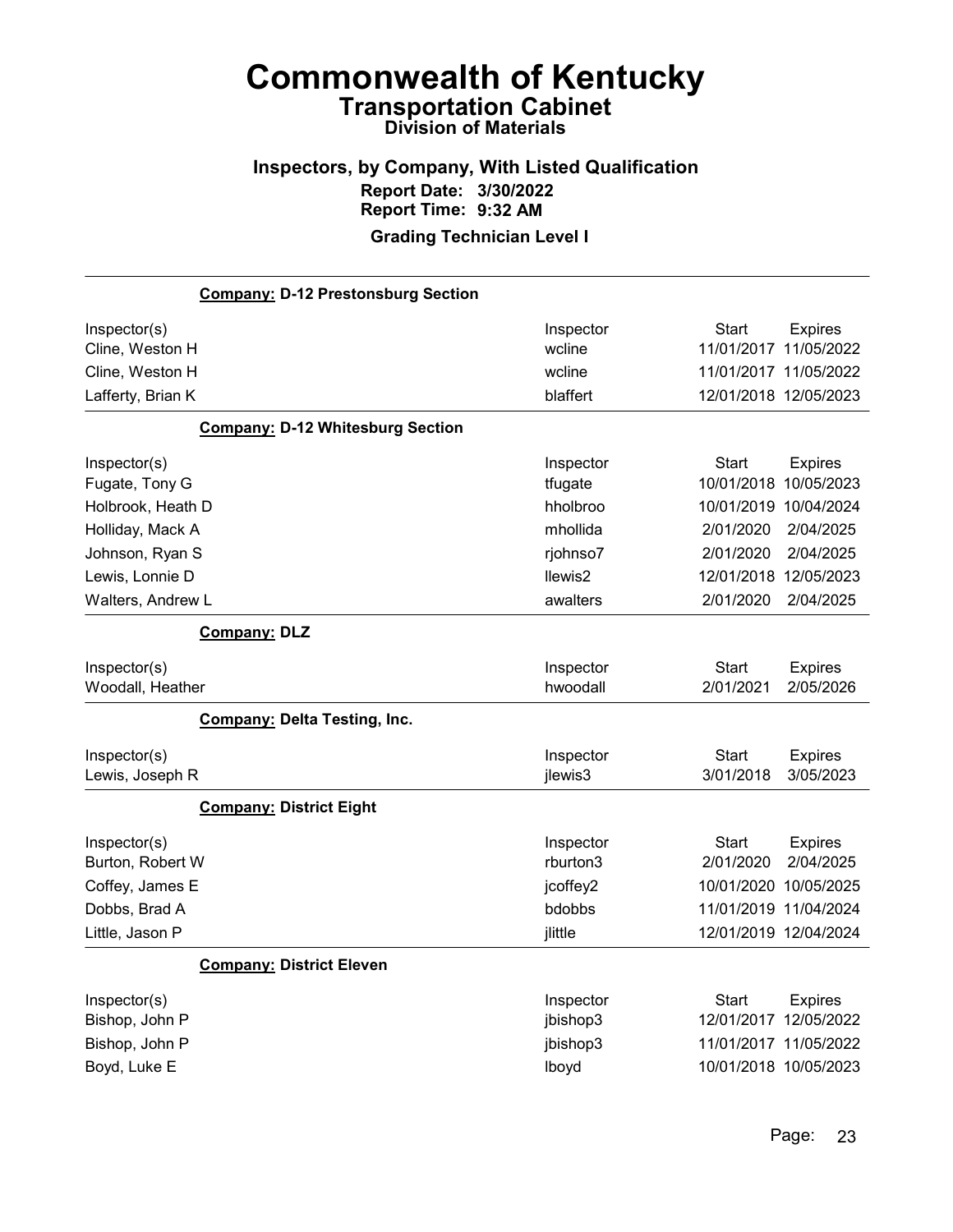## Inspectors, by Company, With Listed Qualification Report Date: 3/30/2022 Report Time: 9:32 AM

|                         | <b>Company: District Five</b>         |                    |                       |                       |
|-------------------------|---------------------------------------|--------------------|-----------------------|-----------------------|
| Inspector(s)            |                                       | Inspector          | <b>Start</b>          | <b>Expires</b>        |
| Cotton, Zach K          |                                       | zcotton            | 2/01/2018             | 2/05/2023             |
| Coulter, Stephen D      |                                       | scoulter           | 8/01/2021             | 8/05/2026             |
| Hamilton, Steve G       |                                       | shamilto           | 4/01/2019             | 4/04/2024             |
| King, Howard Keith      |                                       | hking <sub>2</sub> | 1/01/2018             | 1/05/2023             |
| McGruder, Thad S        |                                       | tmcgrude           | 10/01/2020            | 10/05/2025            |
| Shields, Jamie R        |                                       | jshield2           | 4/01/2019             | 4/04/2024             |
|                         | Company: District Five - Crew No. 610 |                    |                       |                       |
| Inspector(s)            |                                       | Inspector          | Start                 | <b>Expires</b>        |
| Ly, Huy Q               |                                       | hly                | 1/01/2018             | 1/05/2023             |
|                         | <b>Company: District Four</b>         |                    |                       |                       |
| Inspector(s)            |                                       | Inspector          | <b>Start</b>          | <b>Expires</b>        |
| Benningfield, Jeffery L |                                       | jbenning           |                       | 12/01/2018 12/05/2023 |
| Graham, Gilbert G       |                                       | ggraham            | 4/01/2019             | 4/04/2024             |
| Hall, Aaron             |                                       | ahall5             |                       | 11/01/2019 11/04/2024 |
| Robinson, Ronnie S      |                                       | rrobins3           |                       | 11/01/2020 11/05/2025 |
|                         | <b>Company: District Nine</b>         |                    |                       |                       |
| Inspector(s)            |                                       | Inspector          | Start                 | <b>Expires</b>        |
| Corbin, David W         |                                       | dcorbin            | 2/01/2019             | 2/05/2024             |
| Dehart, Eddie D         |                                       | edehart            | 2/01/2018             | 2/05/2023             |
| Emmons, Cody G          |                                       | cemmons            | 2/01/2019             | 2/05/2024             |
| Hardin, Chris D         |                                       | chardin            | 6/01/2019             | 6/04/2024             |
|                         | <b>Company: District One</b>          |                    |                       |                       |
| Inspector(s)            |                                       | Inspector          | Start                 | <b>Expires</b>        |
| Green, Matthew M        |                                       | mgreen             | 3/01/2018             | 3/05/2023             |
| Lyons, Matthew A        |                                       | mlyons2            | 7/01/2021             | 7/05/2026             |
|                         | Company: District One - Crew No. 200  |                    |                       |                       |
| Inspector(s)            |                                       | Inspector          | Start                 | <b>Expires</b>        |
| Turner, Bradley C       |                                       | bturner            | 11/01/2019 11/04/2024 |                       |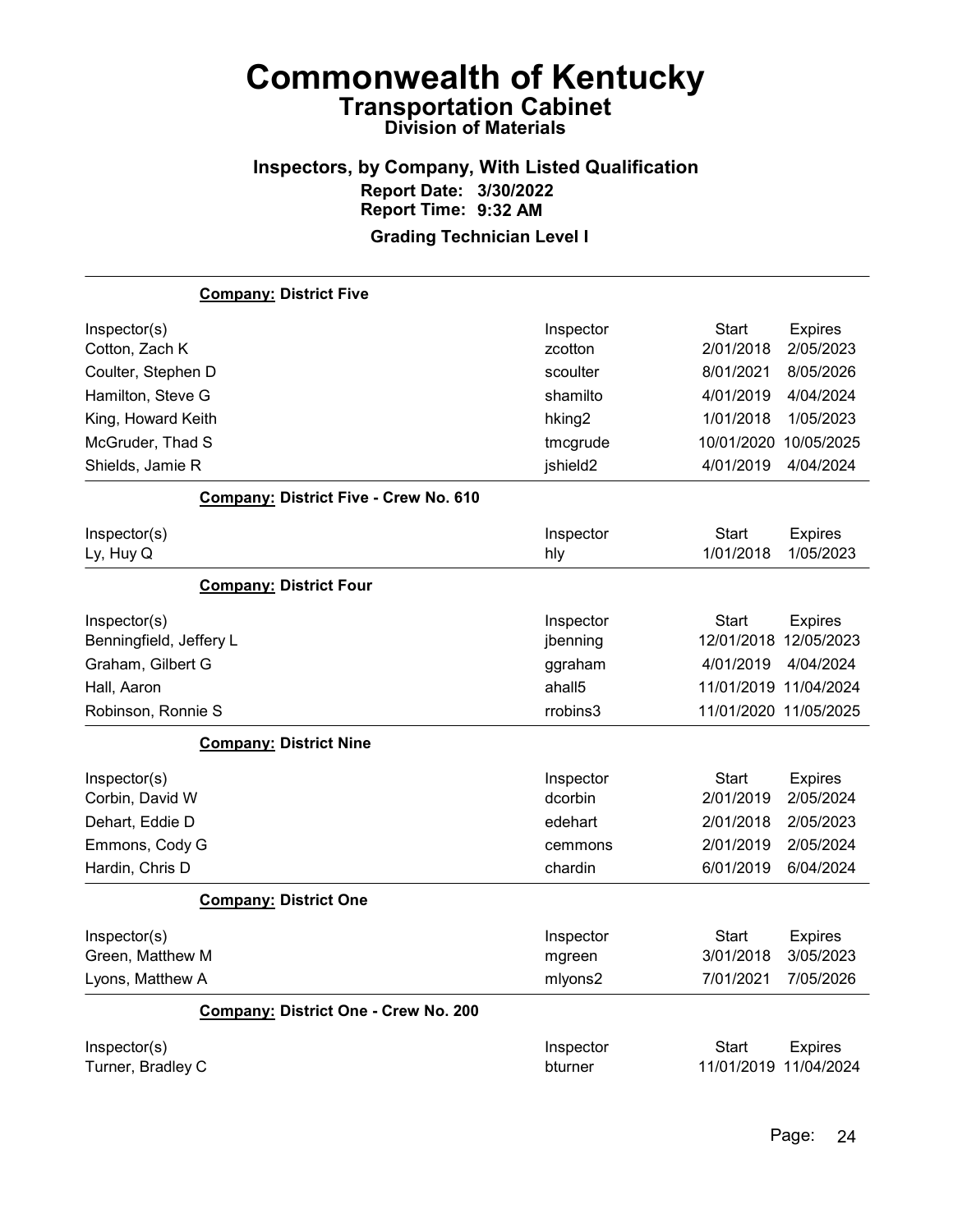## Inspectors, by Company, With Listed Qualification Report Date: 3/30/2022 Report Time: 9:32 AM

| <b>Company: District Seven</b>       |           |                       |                |
|--------------------------------------|-----------|-----------------------|----------------|
| Inspector(s)                         | Inspector | <b>Start</b>          | <b>Expires</b> |
| Best, Jerry D                        | jbest     | 2/01/2019             | 2/05/2024      |
| Cook, Daniel T                       | dcook     | 2/01/2020             | 2/04/2025      |
| DeSimone, Gregory H                  | gdesimon  | 11/01/2019 11/04/2024 |                |
| Drury, Stephen B                     | sdrury    | 4/04/2018             | 4/08/2023      |
| Jackson, Darren S                    | djackso3  | 11/01/2017 11/05/2022 |                |
| Jackson, Darren S                    | djackso3  | 11/01/2017 11/05/2022 |                |
| <b>Company: District Six</b>         |           |                       |                |
| Inspector(s)                         | Inspector | <b>Start</b>          | <b>Expires</b> |
| Allender, Robert M                   | rallende  | 11/01/2021            | 11/05/2026     |
| Bonar, Jacob A                       | jbonar2   | 11/01/2019 11/04/2024 |                |
| Burke, Jodi E                        | jburke2   | 4/01/2019             | 4/04/2024      |
| Fryman, Jeff T                       | jfryman   | 11/01/2019 11/04/2024 |                |
| Company: District Six - Crew No. 317 |           |                       |                |
| Inspector(s)                         | Inspector | <b>Start</b>          | <b>Expires</b> |
| Stanley, William J                   | wstanley  | 10/01/2018            | 10/05/2023     |
| <b>Company: District Ten</b>         |           |                       |                |
| Inspector(s)                         | Inspector | <b>Start</b>          | <b>Expires</b> |
| Dooley, Jeffery C                    | jdooley   | 10/01/2019            | 10/04/2024     |
| Gilbert, Timothy D                   | tgilbert  | 10/01/2019 10/04/2024 |                |
| Montgomery, Jonathan N               | jmontgo3  | 10/01/2019 10/04/2024 |                |
| Morgan, Hunter W                     | hmorgan   | 10/01/2019 10/04/2024 |                |
| Napier, Joey                         | jnapier3  | 2/01/2020             | 2/04/2025      |
| Patrick, Chad E                      | cpatric2  | 2/01/2020             | 2/04/2025      |
| Pollard, Titus A                     | tpollard  | 2/01/2020             | 2/04/2025      |
| Prater, Lanney S                     | Iprater2  | 2/01/2020             | 2/04/2025      |
| Rose, John R                         | jrose2    | 6/01/2019             | 6/04/2024      |
| Smith, Jerry D                       | jsmith25  | 2/01/2020             | 2/04/2025      |
| Spicer, Chris                        | cspicer   | 10/01/2019 10/04/2024 |                |
| Stamper, Kenneth                     | kstampe2  | 10/01/2019 10/04/2024 |                |
| Thacker, Bruce L                     | bthacke3  | 2/01/2020             | 2/04/2025      |
| Trusty, James L                      | jtrusty   | 9/01/2019             | 9/04/2024      |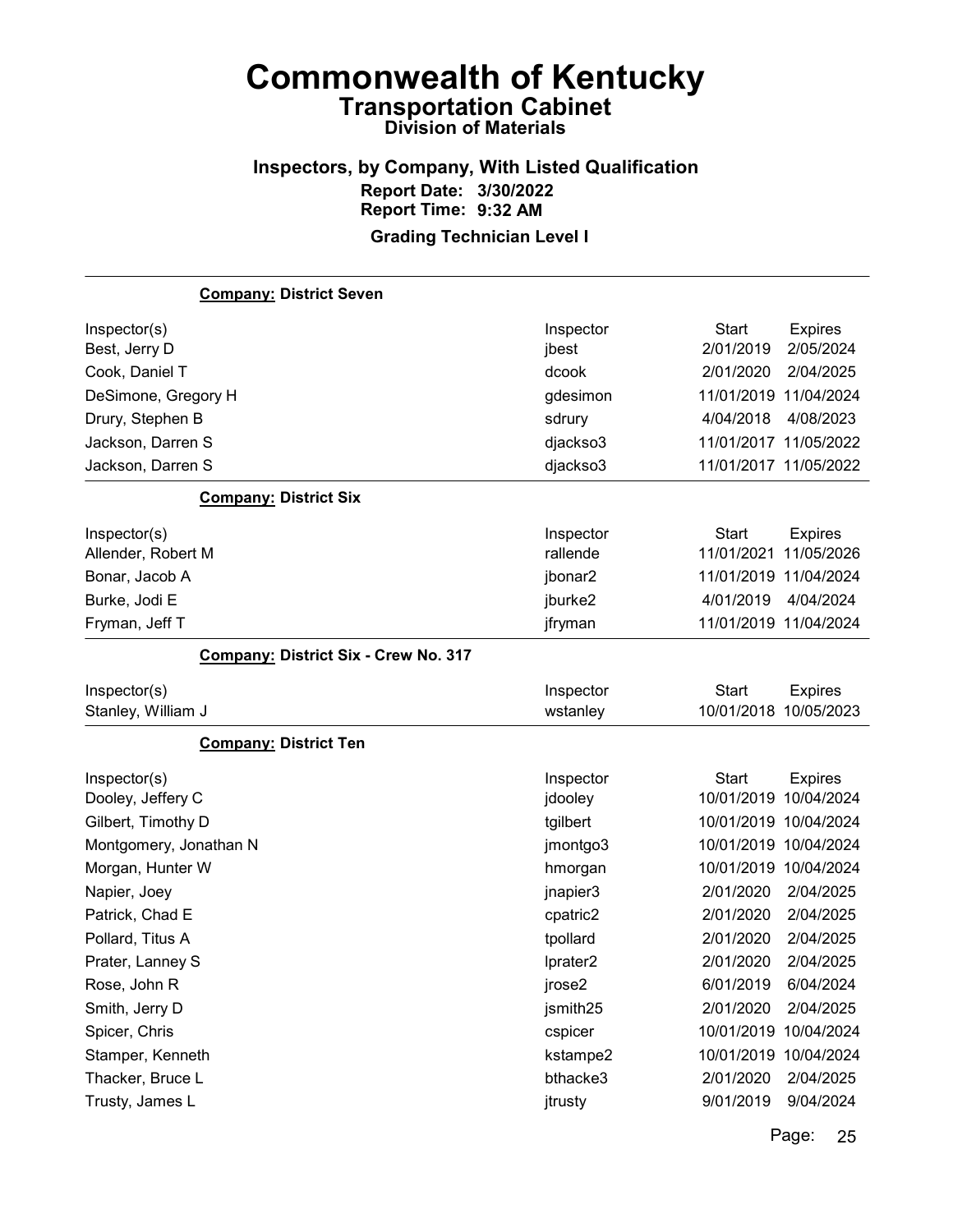## Inspectors, by Company, With Listed Qualification Report Date: 3/30/2022 Report Time: 9:32 AM

|                               | <b>Company: District Three</b>                 |                    |                                                          |
|-------------------------------|------------------------------------------------|--------------------|----------------------------------------------------------|
| Inspector(s)                  |                                                | Inspector          | Start<br><b>Expires</b>                                  |
| Cary, Shawn L                 |                                                | scary              | 3/01/2018<br>3/05/2023                                   |
| Smith, Tyler T                |                                                | tsmith10           | 11/01/2017<br>11/05/2022                                 |
| Smith, Tyler T                |                                                | tsmith10           | 12/01/2017 12/05/2022                                    |
| Smith, Tyler T                |                                                | tsmith10           | 3/01/2018<br>3/05/2023                                   |
| Whittle, Joe T                |                                                | jwhittle           | 7/01/2019<br>7/04/2024                                   |
|                               | <b>Company: District Twelve</b>                |                    |                                                          |
| Inspector(s)                  |                                                | Inspector          | <b>Start</b><br><b>Expires</b>                           |
| Austin, Carl W                |                                                | caustin            | 10/01/2018<br>10/05/2023                                 |
| Copley, David J               |                                                | dcopley            | 10/05/2023<br>10/01/2018                                 |
| Goff, Tanner C                |                                                | tgoff              | 2/01/2020<br>2/04/2025                                   |
|                               | <b>Company: District Two</b>                   |                    |                                                          |
| Inspector(s)                  |                                                | Inspector          | Start<br><b>Expires</b>                                  |
| Cecil, Bryan T                |                                                | bcecil             | 11/04/2024<br>11/01/2019                                 |
| Fallin, David M               |                                                | dfallin            | 11/04/2024<br>11/01/2019                                 |
| Smith, Russell D              |                                                | rsmith11           | 2/01/2020<br>2/04/2025                                   |
| Sutton, Larry L               |                                                | Isutton            | 2/01/2020<br>2/04/2025                                   |
|                               | <b>Company: Division Of Maintenance</b>        |                    |                                                          |
| Inspector(s)<br>Rust, Kevin J |                                                | Inspector<br>krust | <b>Start</b><br><b>Expires</b><br>4/05/2026<br>4/01/2021 |
|                               | <b>Company: E &amp; B Paving - Clarksville</b> |                    |                                                          |
| Inspector(s)                  |                                                | Inspector          | Start<br><b>Expires</b>                                  |
| Froman, Jonathan D            |                                                | jfroman            | 10/01/2018 10/05/2023                                    |
|                               | <b>Company: ECS Limited - Louisville</b>       |                    |                                                          |
| Inspector(s)                  |                                                | Inspector          | Start<br><b>Expires</b>                                  |
| Hayden, Corey J               |                                                | chayden2           | 11/01/2020 11/05/2025                                    |
|                               | <b>Company: East Coast Right of Way</b>        |                    |                                                          |
| Inspector(s)                  |                                                | Inspector          | Start<br><b>Expires</b>                                  |
| Baldwin, Jason E              |                                                | jbaldwin           | 10/01/2018 10/05/2023                                    |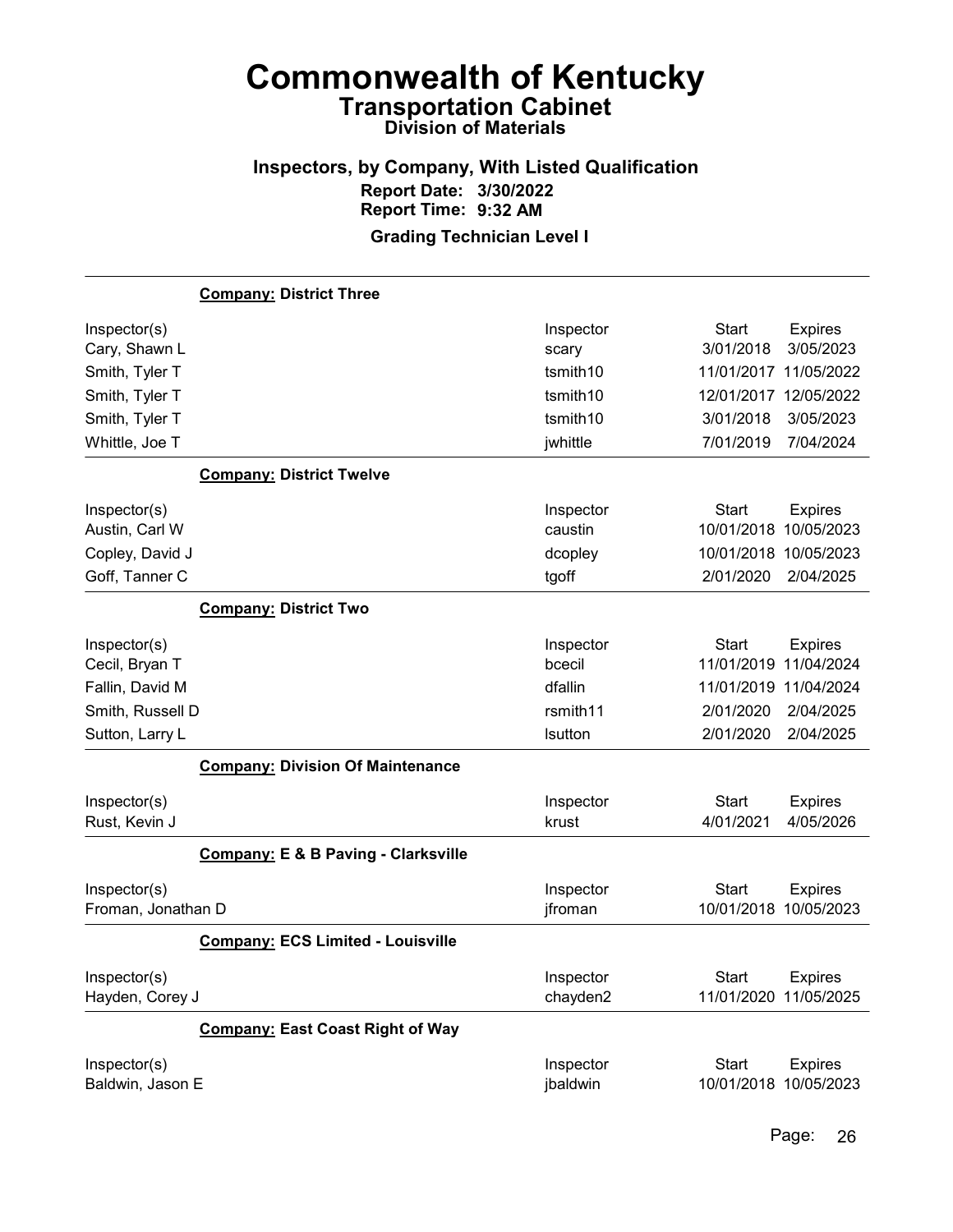#### Inspectors, by Company, With Listed Qualification Report Date: 3/30/2022 Report Time: 9:32 AM Grading Technician Level I

Company: GPI Inspector(s) **Inspector** Start Expires Leach, Randy Z **11/01/2021** 11/05/2026 Smith, Douglas E dsmith7 2/01/2018 2/05/2023 Warnock, Mike D mwarnock 11/01/2021 11/05/2026 Company: GRW Engineers - Lexington Inspector(s) **Inspector** Start Expires Fister, Eric B efister 11/01/2019 11/04/2024 Main, Raymond J rmain 11/01/2019 11/04/2024 Company: GRW Engineers, Inc. Inspector(s) **Inspector** Start Expires Bruns, George R gbruns 4/01/2019 4/04/2024 Ellis, Seth D sellis3 11/01/2019 11/04/2024 Owen, Kevin R kowen 4/01/2019 4/04/2024 Robinson, Randy M rrobinso 11/01/2019 11/04/2024 Winsett, Joel S **immediate 11/01/2019** 11/04/2024 Wittenberg, Robert **11/01/2019** 11/04/2024 Company: Gohmann Asphalt - Clarksville Inspector(s) **Inspector** Start Expires Webb, David H dwebb 1/01/2018 1/05/2023 Company: Greenman-Pedersen, Inc. Inspector(s) **Inspector** Start Expires Thomas, Britney K bthomas3 4/01/2017 4/05/2022 Thomas, Britney K bthomas3 4/01/2017 4/05/2022 Company: Gresham, Smith and Partners Inspector(s) **Inspector** Start Expires Hunter, Randall W rhunter2 4/01/2019 4/04/2024 Company: H. C. Nutting Co. (Terracon) Inspector(s) **Inspector** Start Expires Roberts, David drobert2 4/01/2017 4/05/2022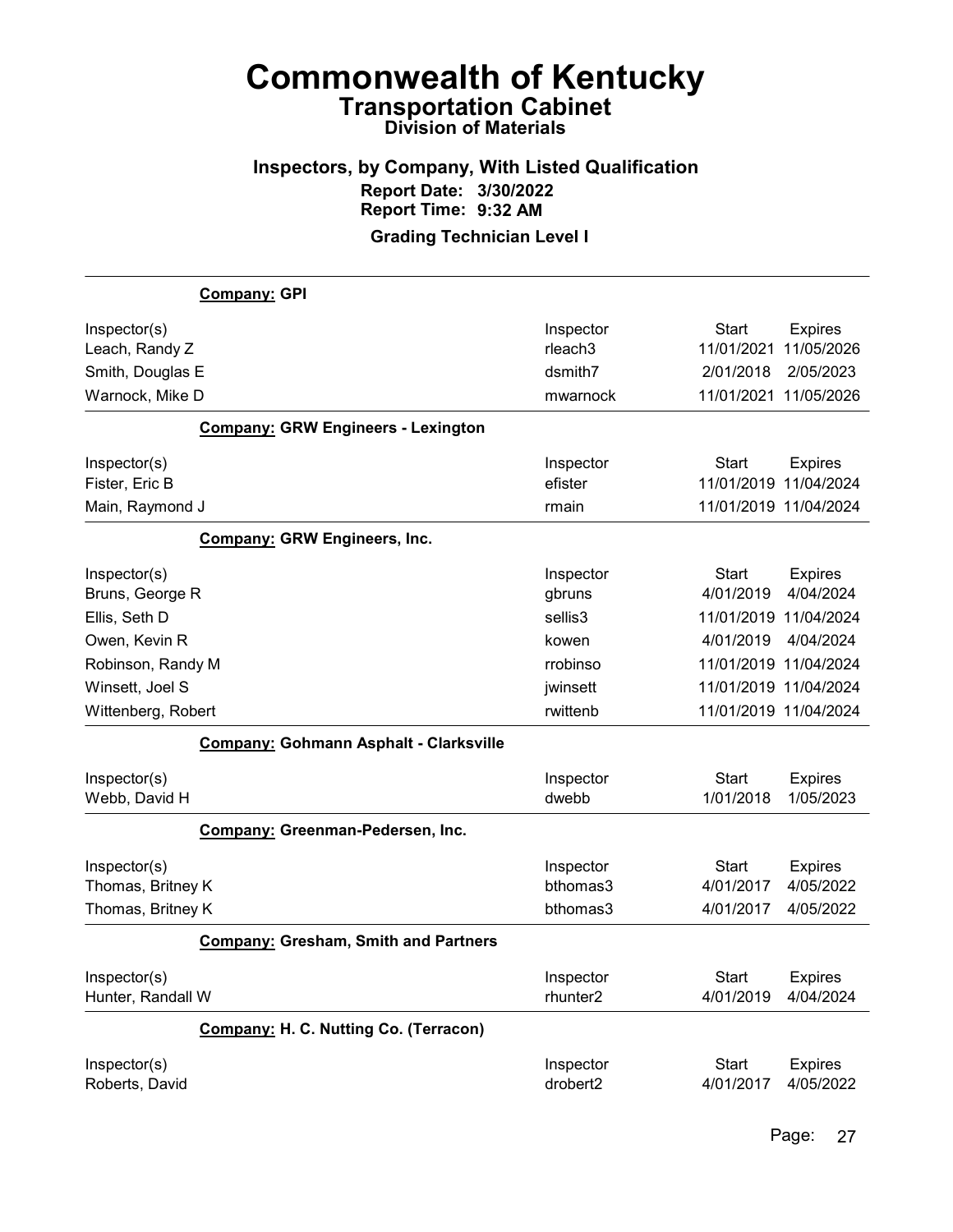### Inspectors, by Company, With Listed Qualification Report Date: 3/30/2022 Report Time: 9:32 AM

Grading Technician Level I

| Roberts, David                     | drobert2  | 4/01/2017             | 4/05/2022      |
|------------------------------------|-----------|-----------------------|----------------|
| Company: H. G. Mays Corp.          |           |                       |                |
| Inspector(s)                       | Inspector | <b>Start</b>          | <b>Expires</b> |
| Bennett, Duane A                   | dbennett  | 1/01/2018             | 1/05/2023      |
| Childers, William P                | pchilder  | 2/01/2019             | 2/05/2024      |
| Childers, William P                | pchilder  | 2/01/2019             | 2/05/2024      |
| Dungan, Nicholas G                 | ndungan   | 1/01/2018             | 1/05/2023      |
| McGlone, Anthony L                 | amcglone  | 1/01/2018             | 1/05/2023      |
| Sparrow, Kyle C                    | ksparro2  | 1/01/2018             | 1/05/2023      |
| <b>Company: HDR - Lexington</b>    |           |                       |                |
| Inspector(s)                       | Inspector | <b>Start</b>          | <b>Expires</b> |
| Adams, Timothy R                   | tadams    | 4/01/2021             | 4/05/2026      |
| Blanton, Amy M                     | ablanton  | 3/01/2021             | 3/05/2026      |
| Carson, John F                     | jcarson   | 3/01/2021             | 3/05/2026      |
| Cravens, Emanuel D                 | dcravens  | 12/01/2019 12/04/2024 |                |
| Pennington, Scott D                | spenning  | 11/01/2019 11/04/2024 |                |
| Stevens, Shane B                   | sstevens  | 4/01/2019             | 4/04/2024      |
| Tate, Cameron J                    | ctate     | 12/01/2020 12/05/2025 |                |
| Wheeler, Josh W                    | jwheele3  | 12/01/2019 12/04/2024 |                |
| <b>Company: HDR - Louisville</b>   |           |                       |                |
| Inspector(s)                       | Inspector | <b>Start</b>          | <b>Expires</b> |
| Akers, James A                     | jakers    | 7/01/2021             | 7/05/2026      |
| Ballard, Thomas K                  | tballard  | 10/01/2018            | 10/05/2023     |
| Daumen, Jr., Michael J             | mdaumen2  | 3/01/2021             | 3/05/2026      |
| Holmes, Clinton D                  | cholmes   | 12/01/2019 12/04/2024 |                |
| Singleton, Nick W                  | nsinglet  | 11/01/2019 11/04/2024 |                |
| <b>Company: HDR - Madisonville</b> |           |                       |                |
| Inspector(s)                       | Inspector | <b>Start</b>          | <b>Expires</b> |
| Stanley, Chris R                   | cstanley  | 11/01/2017 11/05/2022 |                |
| Stanley, Chris R                   | cstanley  | 12/01/2017 12/05/2022 |                |
| <b>Company: HDR - Owensboro</b>    |           |                       |                |
| Inspector(s)                       | Inspector | <b>Start</b>          | <b>Expires</b> |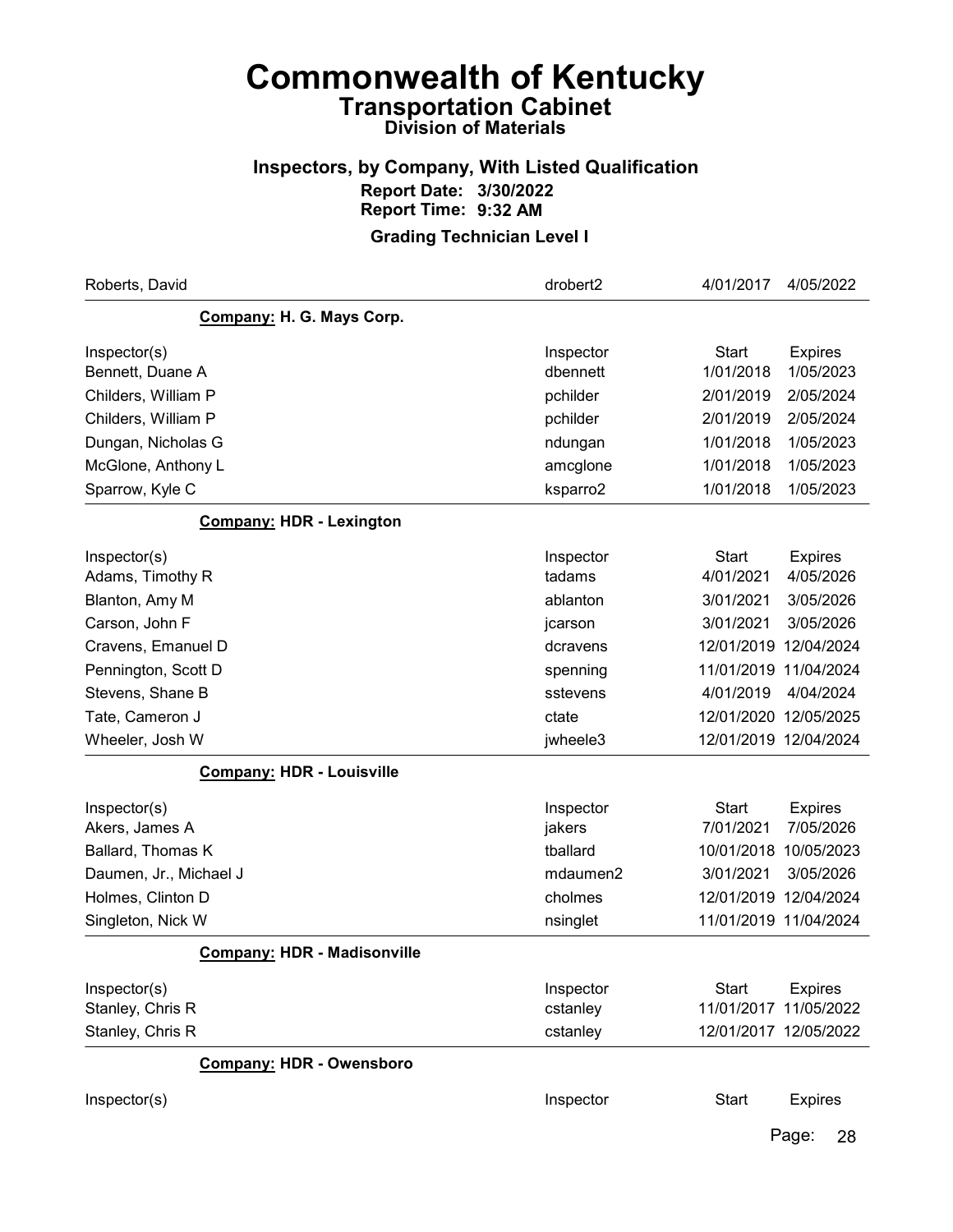#### Inspectors, by Company, With Listed Qualification Report Date: 3/30/2022 Report Time: 9:32 AM

| Edge, Keith                                        |                                                      | kedge                             | 12/01/2019 12/04/2024                                                            |
|----------------------------------------------------|------------------------------------------------------|-----------------------------------|----------------------------------------------------------------------------------|
|                                                    | <b>Company: HDR - Paducah</b>                        |                                   |                                                                                  |
| Inspector(s)<br>Agee Jr, John T                    |                                                      | Inspector<br>jagee2               | <b>Start</b><br><b>Expires</b><br>8/01/2021<br>8/05/2026                         |
| Childers, Charles B                                |                                                      | cchilder                          | 11/05/2025<br>11/01/2020                                                         |
| Potts, Kenneth K                                   |                                                      | kpotts2                           | 2/01/2021<br>2/05/2026                                                           |
|                                                    | <b>Company: Hinkle Contracting Corp. - Paris</b>     |                                   |                                                                                  |
| Inspector(s)<br>Benningfield, Bernard R            |                                                      | Inspector<br>bbenning             | <b>Start</b><br><b>Expires</b><br>2/01/2019<br>2/05/2024                         |
|                                                    | <b>Company: Hinkle Contracting Corp. - Stanton</b>   |                                   |                                                                                  |
| Inspector(s)<br>Ware, Roy E                        |                                                      | Inspector<br>rware                | <b>Start</b><br><b>Expires</b><br>6/01/2019<br>6/04/2024                         |
|                                                    | <b>Company: Hoeworx</b>                              |                                   |                                                                                  |
| Inspector(s)<br>Bryan, Jeffrey M                   |                                                      | Inspector<br>jbryan               | <b>Start</b><br><b>Expires</b><br>4/05/2023<br>4/01/2018                         |
| Cunningham, Janine M                               |                                                      | jcunnin5                          | 3/05/2026<br>3/01/2021                                                           |
|                                                    | <b>Company: Hopkins County Public Works</b>          |                                   |                                                                                  |
| Inspector(s)<br>Gordon, Timothy A                  |                                                      | Inspector<br>tgordon2             | <b>Start</b><br><b>Expires</b><br>5/01/2021<br>5/05/2026                         |
|                                                    | <b>Company: Jim Smith Contracting</b>                |                                   |                                                                                  |
| Inspector(s)<br>Downing, Kyle                      |                                                      | Inspector<br>kdowning             | <b>Start</b><br><b>Expires</b><br>11/01/2020<br>11/05/2025                       |
|                                                    | <b>Company: Jim Smith Contracting - Grand Rivers</b> |                                   |                                                                                  |
| Inspector(s)<br>Taliaferro, Greg G<br>Wilson, Gene |                                                      | Inspector<br>gtaliafe<br>gwilson2 | <b>Start</b><br><b>Expires</b><br>11/01/2020 11/05/2025<br>11/01/2020 11/05/2025 |
|                                                    | <b>Company: KDOH District 9</b>                      |                                   |                                                                                  |
| Inspector(s)<br>Laney, Dwayne L                    |                                                      | Inspector<br>dlaney               | <b>Start</b><br><b>Expires</b><br>2/05/2023<br>2/01/2018                         |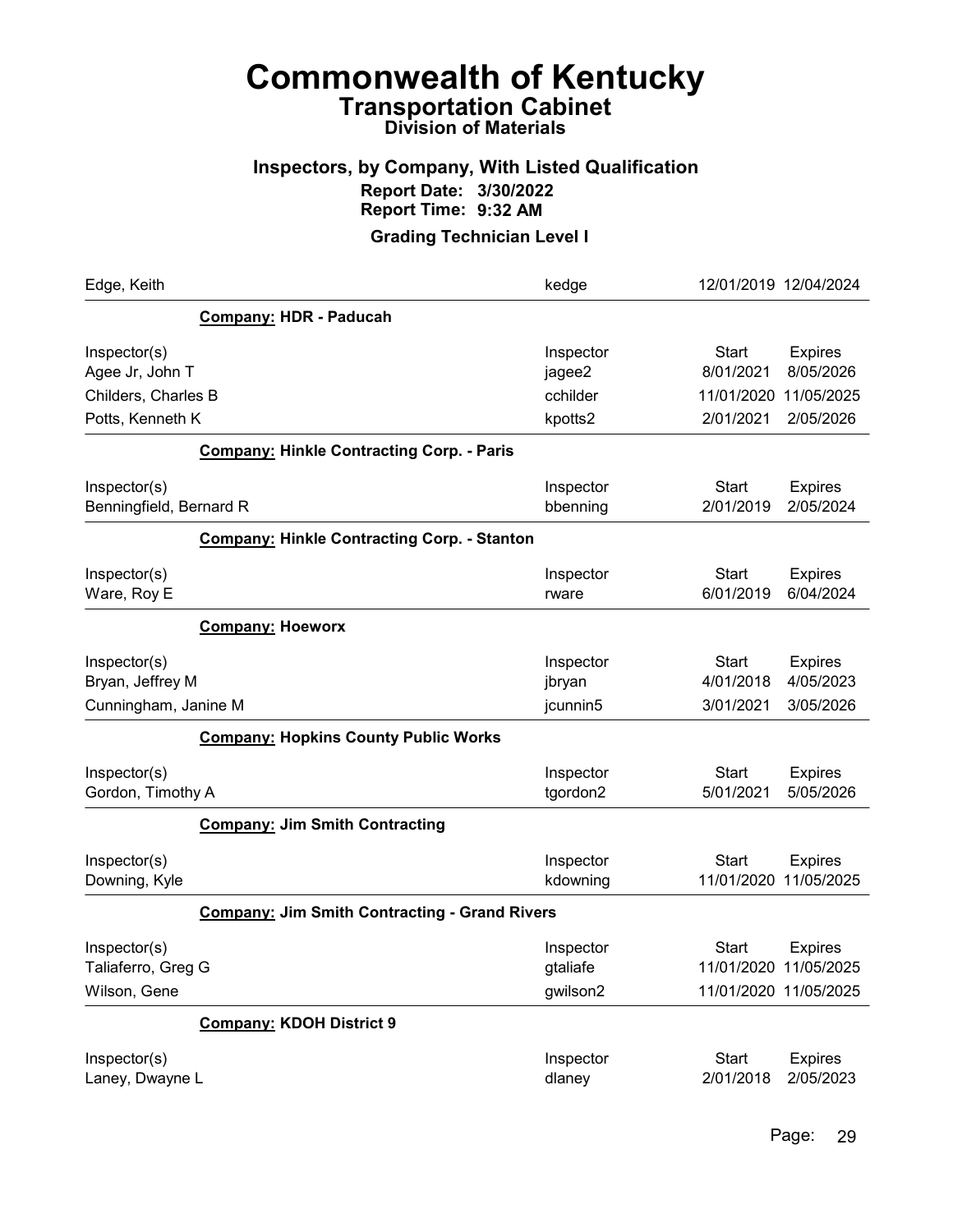### Inspectors, by Company, With Listed Qualification Report Date: 3/30/2022 Report Time: 9:32 AM

Grading Technician Level I

| <b>Company: Kenton County Public</b>                     |           |                                |
|----------------------------------------------------------|-----------|--------------------------------|
| Inspector(s)                                             | Inspector | <b>Start</b><br><b>Expires</b> |
| Hansman, Scott A                                         | shansman  | 7/01/2021<br>7/05/2026         |
| <b>Company: L E Gregg Associates</b>                     |           |                                |
| Inspector(s)                                             | Inspector | <b>Start</b><br><b>Expires</b> |
| Bowles, Daniel K                                         | dbowles   | 1/01/2018<br>1/05/2023         |
| Storie, Eric K                                           | estorie   | 1/05/2023<br>1/01/2018         |
| <b>Company: Lexington Fayette Urban County Governmen</b> |           |                                |
| Inspector(s)                                             | Inspector | <b>Start</b><br><b>Expires</b> |
| Bryant, Bart B                                           | bbryant   | 11/05/2022<br>11/01/2017       |
| Bryant, Bart B                                           | bbryant   | 11/01/2017 11/05/2022          |
| Mehnert, Russell P                                       | rmehnert  | 11/01/2019 11/04/2024          |
| Wallingford, Darrin L                                    | dwalling  | 1/08/2020<br>1/11/2025         |
| <b>Company: Lochmueller Group</b>                        |           |                                |
| Inspector(s)                                             | Inspector | <b>Start</b><br><b>Expires</b> |
| Brinegar, Samuel M                                       | sbrinega  | 5/01/2021<br>5/05/2026         |
| Dolt III, Frederick (Corey) C                            | fdolt     | 6/01/2021<br>6/05/2026         |
| Douglas, Mason S                                         | mdougla2  | 6/01/2021<br>6/05/2026         |
| Ramirez, Justin A                                        | jramirez  | 6/01/2021<br>6/05/2026         |
| <b>Company: Lochner</b>                                  |           |                                |
| Inspector(s)                                             | Inspector | <b>Start</b><br><b>Expires</b> |
| Britt, Roy W                                             | wbritt    | 4/04/2024<br>4/01/2019         |
| Cooper, Michael (Mike) L                                 | mcooper2  | 1/01/2018<br>1/05/2023         |
| Gilpin, Thomas J                                         | tgilpin   | 1/01/2022<br>1/05/2027         |
| Holder, Edwin V                                          | eholder   | 7/01/2021<br>7/05/2026         |
| Price, Larry D                                           | Iprice    | 1/01/2022<br>1/05/2027         |
| Vice, Gregory T                                          | gvice     | 7/01/2021<br>7/05/2026         |
| <b>Company: Lochner Engrs</b>                            |           |                                |
| Inspector(s)                                             | Inspector | <b>Start</b><br><b>Expires</b> |
| Connors, Anthony W                                       | aconners  | 11/01/2019 11/04/2024          |
| McKee, Kirk A                                            | kmckee    | 11/01/2019 11/04/2024          |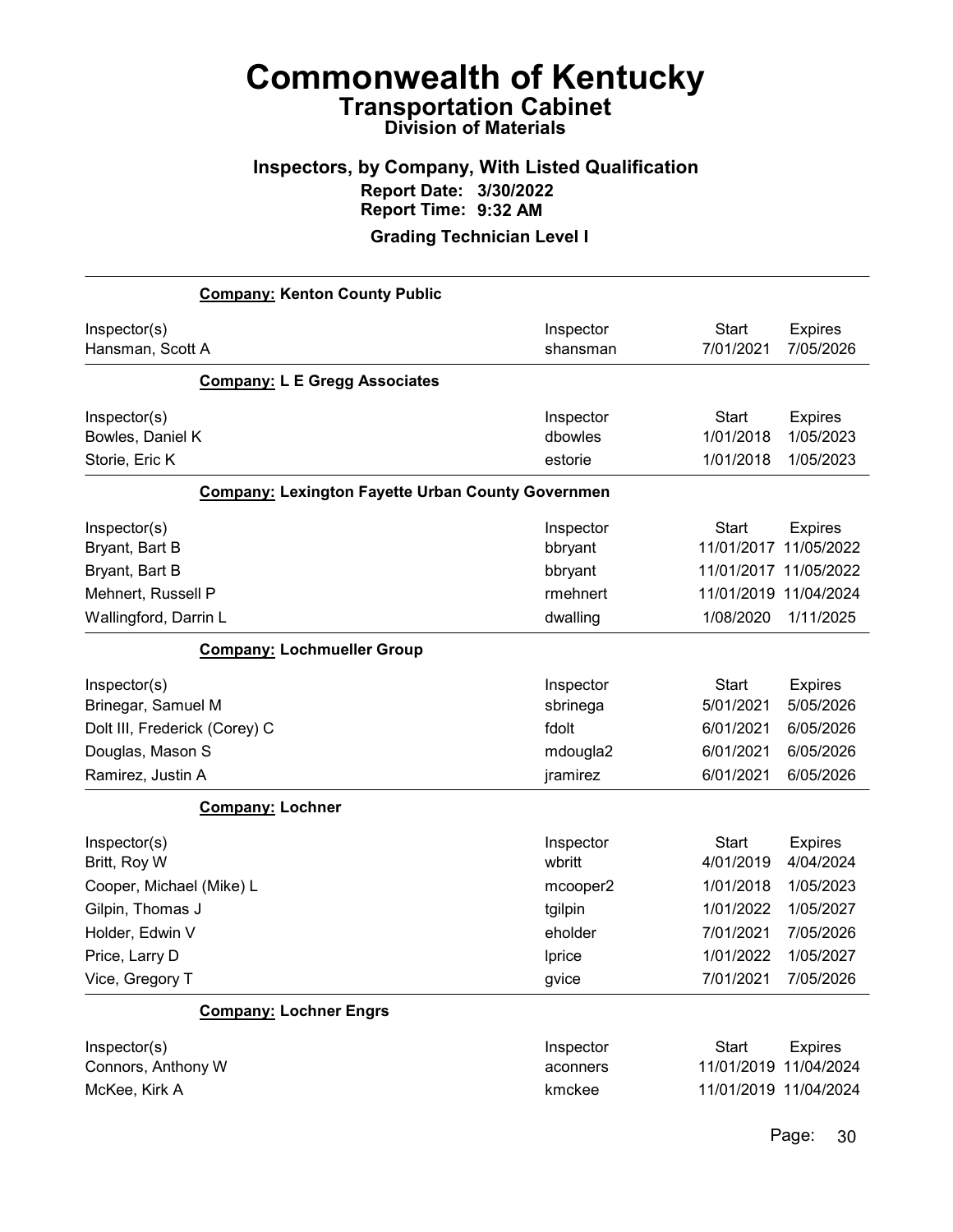#### Inspectors, by Company, With Listed Qualification Report Date: 3/30/2022 Report Time: 9:32 AM

| Smoot, Gregory A                              | gsmoot    | 11/01/2019 11/04/2024 |                       |
|-----------------------------------------------|-----------|-----------------------|-----------------------|
| <b>Company: Louisville Metro Government</b>   |           |                       |                       |
| Inspector(s)                                  | Inspector | Start                 | <b>Expires</b>        |
| Allen, Craig L                                | callen4   |                       | 12/01/2017 12/05/2022 |
| Allen, Craig L                                | callen4   | 11/01/2017 11/05/2022 |                       |
| Barnes, Ronald P                              | rbarnes2  | 2/01/2020             | 2/04/2025             |
| Barnett, Joseph E                             | jbarnet2  | 12/01/2017 12/05/2022 |                       |
| Barr, Gerald F                                | gbarr     | 11/01/2017 11/05/2022 |                       |
| Barr, Gerald F                                | gbarr     | 11/01/2017 11/05/2022 |                       |
| Giovenco, Todd J                              | tgiovenc  | 2/01/2020             | 2/04/2025             |
| Montgomery, Bobby R                           | bmontgom  | 11/01/2019 11/04/2024 |                       |
| Reynolds, Austin K                            | areynol2  | 3/01/2021             | 3/05/2026             |
| Rohrman, Ronald                               | rrohrman  | 11/01/2017 11/05/2022 |                       |
| Rohrman, Ronald                               | rrohrman  | 11/01/2017 11/05/2022 |                       |
| Schnaus, Timothy W                            | tschnaus  | 12/01/2020 12/05/2025 |                       |
| Taylor, Levi J                                | Itaylor5  | 10/01/2018 10/05/2023 |                       |
| <b>Company: Louisville Metro Public Works</b> |           |                       |                       |
| Inspector(s)                                  | Inspector | Start                 | <b>Expires</b>        |
| Davis, Bryan T                                | bdavis6   | 11/01/2021            | 11/05/2026            |
| Company: Louisville Paving - AMP050308        |           |                       |                       |
| Inspector(s)                                  | Inspector | Start                 | <b>Expires</b>        |
| Hatfield, Tate W                              | thatfie2  | 11/01/2019 11/04/2024 |                       |
| Sherer, Tyler D                               | tsherer   |                       | 11/01/2019 11/04/2024 |
| Weddington, Isaac T                           | iwedding  | 11/01/2019 11/04/2024 |                       |
| <b>Company: McLean County Fiscal Court</b>    |           |                       |                       |
| Inspector(s)                                  | Inspector | Start                 | <b>Expires</b>        |
| Lynn, David K                                 | dlynn     | 11/01/2021            | 11/05/2026            |
| <b>Company: Michael Baker International</b>   |           |                       |                       |
| Inspector(s)                                  | Inspector | Start                 | <b>Expires</b>        |
| Larkin, Cory W                                | clarkin   | 10/01/2019 10/04/2024 |                       |
| Rhody, Brent E                                | brhody    | 11/01/2021 11/05/2026 |                       |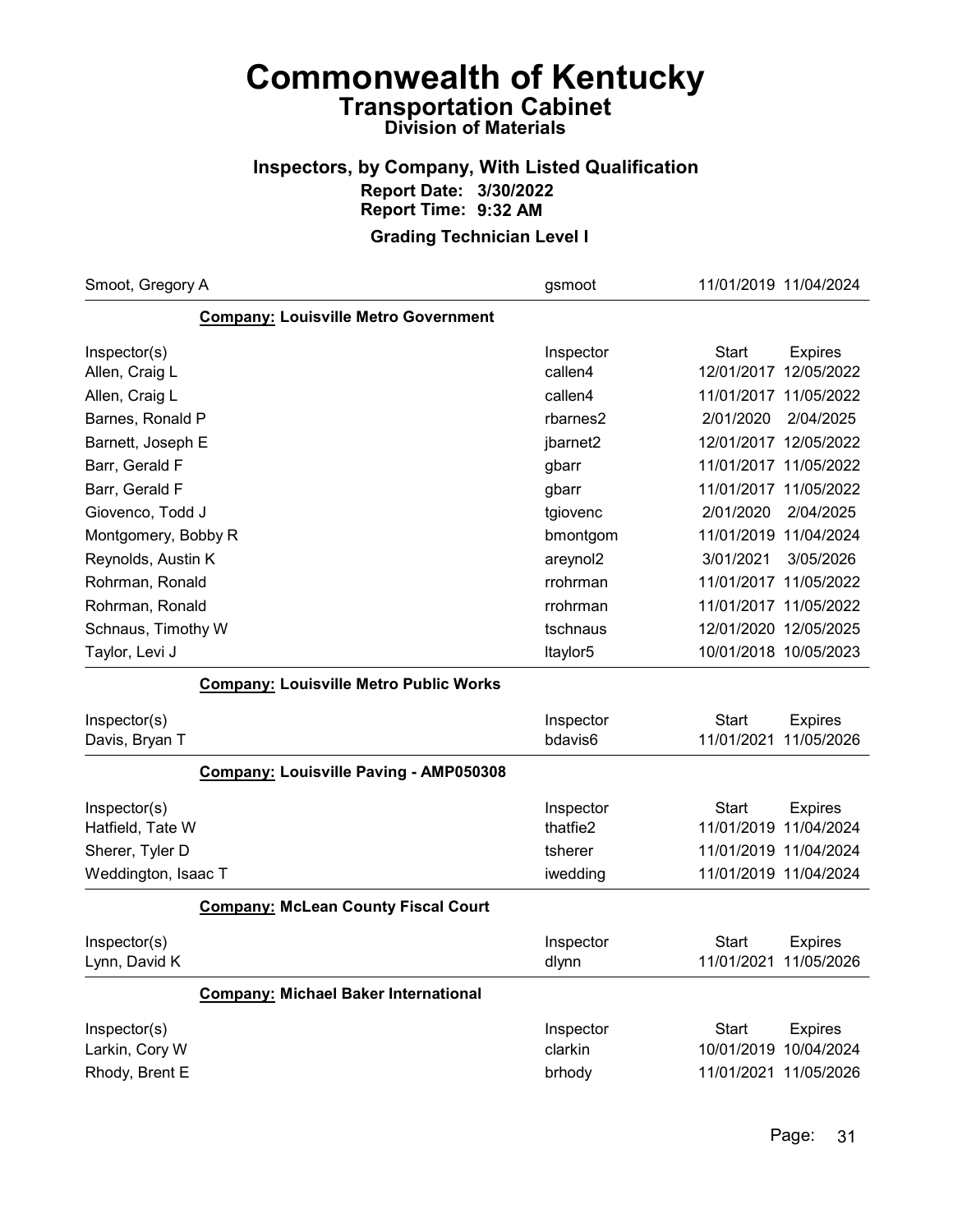#### Inspectors, by Company, With Listed Qualification Report Date: 3/30/2022 Report Time: 9:32 AM Grading Technician Level I

Company: Michael Baker Jr. Inc. Inspector(s) **Inspector** Start Expires Collins, Larry S lcollins 2/01/2018 2/05/2023 Greene, Shawn L sgreene 10/01/2018 10/05/2023 Hirsch, Eric P ehirsch 9/01/2019 9/04/2024 Kessinger, Dav T dkessing 2/01/2018 2/05/2023 Levett Sr, Steven J slevett 6/01/2021 6/05/2026 Perry, Jeffrey M mperry 2/01/2021 2/05/2026 Riley, Alan J **ariley 12/01/2020 12/05/2025** Tackett, Emma L etackett 2/01/2018 2/05/2023 Company: Mountain Enterprises - AMP090105 Inspector(s) **Inspector** Start Expires Collins, John B jcollin2 12/01/2019 12/04/2024 Company: NKU - Grounds Inspector(s) **Inspector** Start Expires Walker, Charles T cwalker2 4/01/2017 4/05/2022 Walker, Charles T cwalker2 4/01/2017 4/05/2022 Company: Nelson County Road Department Inspector(s) **Inspector** Start Expires Mattingly, Joseph L **imattin2** jmattin2 11/01/2019 11/04/2024 Company: Oldham County Engineer's Office Inspector(s) **Inspector** Start Expires Thompson, Michael L mthomps3 3/01/2021 3/05/2026 Company: Pace Contracting/Commercial Pavers Inspector(s) **Inspector** Start Expires Johnson, Larry W ljohnso2 12/01/2017 12/05/2022 Company: Palmer Engineering Inspector(s) **Inspector** Start Expires Arlinghaus, Matthew J marlingh 2/01/2020 2/04/2025 Reichert, Zachary J zreicher 3/01/2021 3/05/2026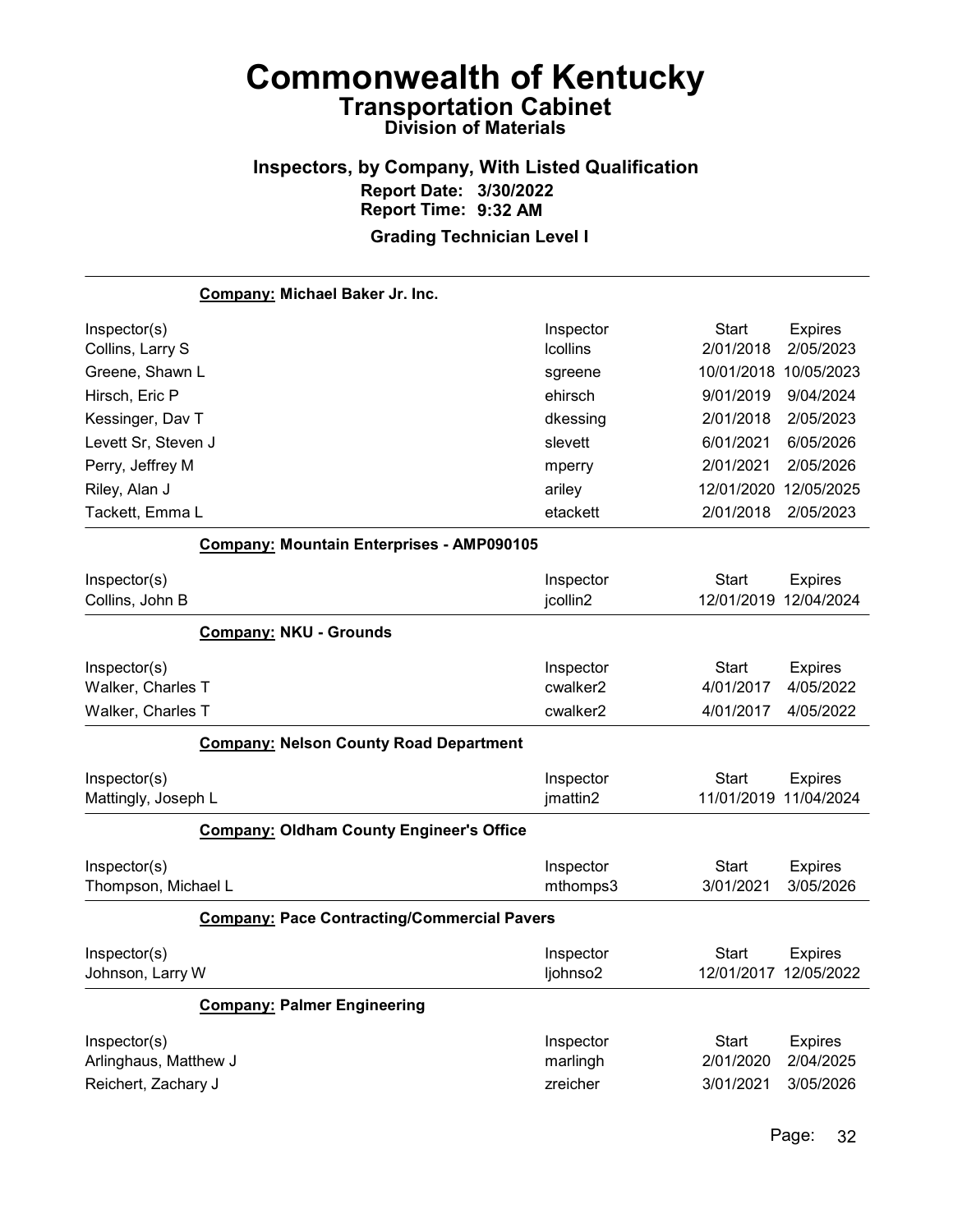#### Inspectors, by Company, With Listed Qualification Report Date: 3/30/2022 Report Time: 9:32 AM

Grading Technician Level I

| Reichert, Zachary J                                | zreicher  | 2/01/2020             | 2/04/2025      |
|----------------------------------------------------|-----------|-----------------------|----------------|
| Totty, Jon M                                       | jtotty    | 2/01/2019             | 2/05/2024      |
| Vincent, Dylan                                     | dvincen3  | 3/01/2021             | 3/05/2026      |
| <b>Company: Parsons Transportation Group, Inc.</b> |           |                       |                |
| Inspector(s)                                       | Inspector | <b>Start</b>          | <b>Expires</b> |
| Leslie, Janice L                                   | jleslie   | 12/01/2019            | 12/04/2024     |
| <b>Company: Precision Engineering</b>              |           |                       |                |
| Inspector(s)                                       | Inspector | <b>Start</b>          | <b>Expires</b> |
| Barnett, John R                                    | jbarnett  | 11/01/2019 11/04/2024 |                |
| Company: QK4                                       |           |                       |                |
| Inspector(s)                                       | Inspector | <b>Start</b>          | <b>Expires</b> |
| Bean, Eric M                                       | ebean     | 9/01/2019             | 9/04/2024      |
| Beisler, Sydney                                    | sbeisler  | 3/01/2021             | 3/05/2026      |
| Booker, Kim R                                      | kbooker   | 11/01/2021            | 11/05/2026     |
| Clifford, Andrea S                                 | acliffor  | 3/01/2021             | 3/05/2026      |
| Collins, Kevin W                                   | kcollins  | 10/01/2019            | 10/04/2024     |
| Coulter, Jeffery S                                 | jcoulter  | 9/01/2019             | 9/04/2024      |
| Gilland, Rob W                                     | rgilland  | 9/01/2019             | 9/04/2024      |
| Hubbard, George A                                  | ghubbard  | 12/01/2017            | 12/05/2022     |
| Hubbard, George A                                  | ghubbard  | 11/01/2017 11/05/2022 |                |
| Keohane, Erika M                                   | ekeohane  | 9/01/2019             | 9/04/2024      |
| Least, Luke P                                      | lleast    | 2/01/2021             | 2/05/2026      |
| Lewis, Joseph M                                    | jlewis4   | 3/01/2018             | 3/05/2023      |
| Littleton, Cindy L                                 | clittlet  | 9/01/2019             | 9/04/2024      |
| Moore, Robert S                                    | rmoore2   | 12/01/2020            | 12/05/2025     |
| New, William C                                     | cnew      | 1/01/2022             | 1/05/2027      |
| Planck, Clifford E                                 | cplanck   | 9/01/2019             | 9/04/2024      |
| Ratliff, Richard T                                 | rratliff  | 9/01/2019             | 9/04/2024      |
| Vowels, Thomas K                                   | tvowels   | 9/01/2019             | 9/04/2024      |
| Woosley, Madison R                                 | mwoosle2  | 9/01/2019             | 9/04/2024      |

Company: Quality Control Services

Inspector(s) **Inspector** Start Expires Myers, Matthew C **Music Contract Contract Contract Contract Contract Contract Contract Contract Contract Contract Contract Contract Contract Contract Contract Contract Contract Contract Contract Contract Contract Contract**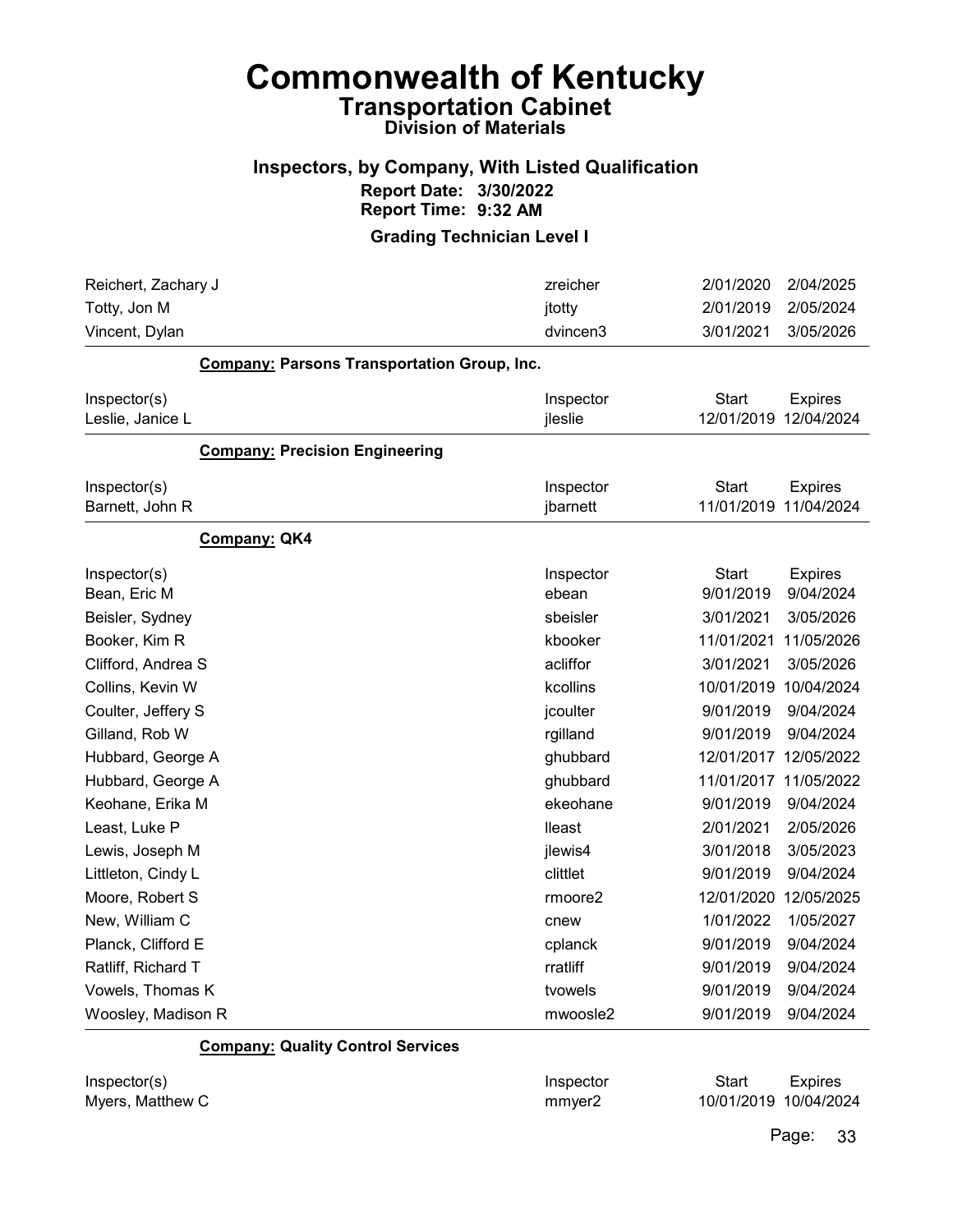#### Inspectors, by Company, With Listed Qualification Report Date: 3/30/2022 Report Time: 9:32 AM

| Pahlevani, Reza                                 | rpahleva  | 11/01/2019 11/04/2024          |
|-------------------------------------------------|-----------|--------------------------------|
| Yantes, Jeremy S                                | jyantes   | 10/01/2019 10/04/2024          |
| <b>Company: RETIRED</b>                         |           |                                |
| Inspector(s)                                    | Inspector | <b>Start</b><br><b>Expires</b> |
| Johnson, Larry M                                | ljohnson  | 12/01/2017<br>12/05/2022       |
| Lewis, Robert C                                 | rlewis    | 2/05/2023<br>2/01/2018         |
| <b>Company: Ready Mix Concrete - Somerset</b>   |           |                                |
| Inspector(s)                                    | Inspector | <b>Start</b><br><b>Expires</b> |
| Wright, James D                                 | jwright3  | 11/01/2017<br>11/05/2022       |
| <b>Company: Reclamation Services Unl., Inc.</b> |           |                                |
| Inspector(s)                                    | Inspector | <b>Start</b><br><b>Expires</b> |
| Cardwell, Jacqueline L                          | jcardwel  | 3/05/2023<br>3/01/2018         |
| Company: Resource International, Inc.           |           |                                |
| Inspector(s)                                    | Inspector | <b>Start</b><br><b>Expires</b> |
| Crain, Darin L                                  | dcrain    | 11/01/2019 11/04/2024          |
| <b>Company: S&amp;ME Inc.</b>                   |           |                                |
| Inspector(s)                                    | Inspector | <b>Start</b><br><b>Expires</b> |
| Baker, Kinney R                                 | kbaker5   | 11/05/2025<br>11/01/2020       |
| Graves, Michael K                               | mgraves3  | 3/01/2021<br>3/05/2026         |
| Graves, Tee N                                   | tgraves   | 3/01/2021<br>3/05/2026         |
| Mardis, Matthew A                               | mmardis   | 4/01/2021<br>4/05/2026         |
| Roberts, Bradley                                | brobert7  | 2/01/2021<br>2/05/2026         |
| Shuler, Matthew P                               | mshuler   | 10/01/2020<br>10/05/2025       |
| Soucy, lan J                                    | isoucy    | 11/01/2020<br>11/05/2025       |
| Wilson, Scott A                                 | swilson2  | 2/01/2018<br>2/05/2023         |
| Company: S&ME, Inc.                             |           |                                |
| Inspector(s)                                    | Inspector | <b>Start</b><br><b>Expires</b> |
| Basham-Curtis, Cayla S                          | cbasham2  | 11/05/2025<br>11/01/2020       |
| Beckham, Justin L                               | jbeckham  | 1/01/2018<br>1/05/2023         |
| Beckham, Justin L                               | jbeckham  | 2/01/2021<br>2/05/2026         |
| Clements, Dean                                  | dclement  | 11/01/2020 11/05/2025          |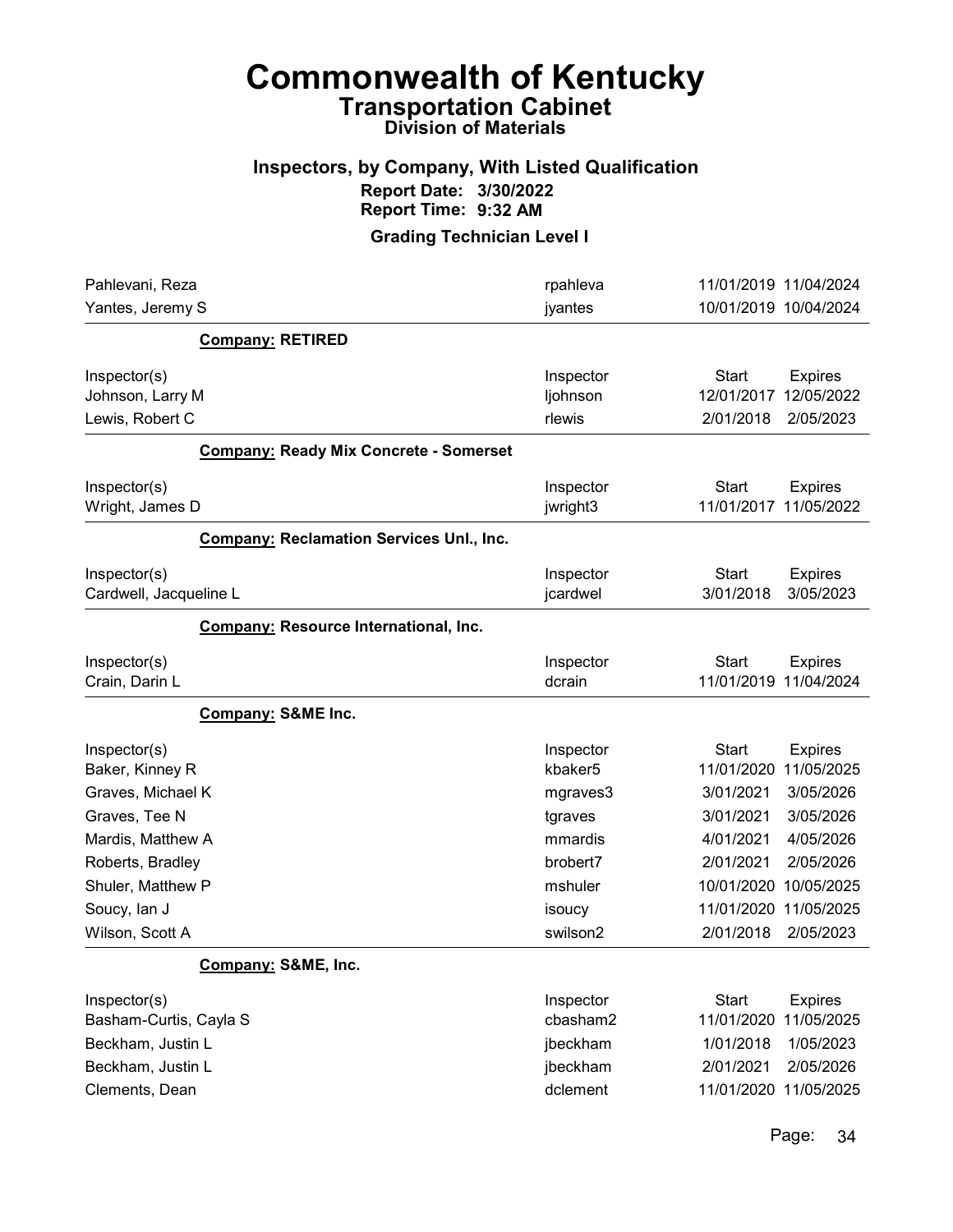#### Inspectors, by Company, With Listed Qualification Report Date: 3/30/2022 Report Time: 9:32 AM

Grading Technician Level I

| Fisher, Josh S                                    | jfisher5  | 6/01/2021    | 6/05/2026             |
|---------------------------------------------------|-----------|--------------|-----------------------|
| Honeycutt, Ryan C                                 | rhoneycu  | 6/01/2021    | 6/05/2026             |
| Humble, Victor L                                  | vhumble   | 2/01/2021    | 2/05/2026             |
| James, Jay B                                      | jjames4   | 12/01/2020   | 12/05/2025            |
| Kirkpatrick, Christopher S                        | ckirkpat  |              | 10/01/2020 10/05/2025 |
| Lamothe, Joseph A                                 | jlamothe  | 4/01/2021    | 4/05/2026             |
| Pennington, Christopher K                         | cpenning  | 11/01/2020   | 11/05/2025            |
| Roberts II, Bryan K                               | brobert8  | 4/01/2021    | 4/05/2026             |
| Salman, Mahmood F                                 | msalman   | 6/01/2021    | 6/05/2026             |
| Shelley, Benjamin                                 | bshelley  | 3/01/2021    | 3/05/2026             |
| Spivey, Jim S                                     | jspivey2  | 12/01/2020   | 12/05/2025            |
| Stump, Ricky J                                    | rstump    | 6/01/2021    | 6/05/2026             |
| Tipton, Elbert H                                  | etipton   | 4/01/2018    | 4/05/2023             |
| Unterharnscheidt, Friedrich A                     | funterha  | 4/01/2017    | 4/05/2022             |
| Unterharnscheidt, Friedrich A                     | funterha  | 4/01/2017    | 4/05/2022             |
| <b>Company: Stantec - Putney</b>                  |           |              |                       |
| Inspector(s)                                      | Inspector | <b>Start</b> | <b>Expires</b>        |
| Clem, Billy W                                     | bclem     | 3/01/2021    | 3/05/2026             |
| <b>Company: Stantec Consulting</b>                |           |              |                       |
| Inspector(s)                                      | Inspector | <b>Start</b> | <b>Expires</b>        |
| Houser, Tony A                                    | thouser   | 6/01/2021    | 6/05/2026             |
| <b>Company: Stantec Consulting Services, Inc.</b> |           |              |                       |
| Inspector(s)                                      | Inspector | <b>Start</b> | <b>Expires</b>        |
| Benifield, Bruce E                                | bbenifie  | 4/01/2017    | 4/05/2022             |

| Benifield, Bruce E | bbenifie | 4/01/2017             | 4/05/2022 |
|--------------------|----------|-----------------------|-----------|
| Criswell, Steven D | scriswel | 2/01/2019             | 2/05/2024 |
| Durbin, Andrew L   | adurbin  | 3/01/2021             | 3/05/2026 |
| Frazier, Jeffrey S | jfrazier | 4/01/2021             | 4/05/2026 |
| Hartley, Daniel T  | dhartley | 2/01/2020             | 2/04/2025 |
| Montgomery, John C | jmontgom | 11/01/2019 11/04/2024 |           |

#### Company: Strand Associates, Inc.

| Inspector(s)         | Inspector | Start               | <b>Expires</b> |
|----------------------|-----------|---------------------|----------------|
| Michalski, Abagael E | amichals  | 2/01/2019 2/05/2024 |                |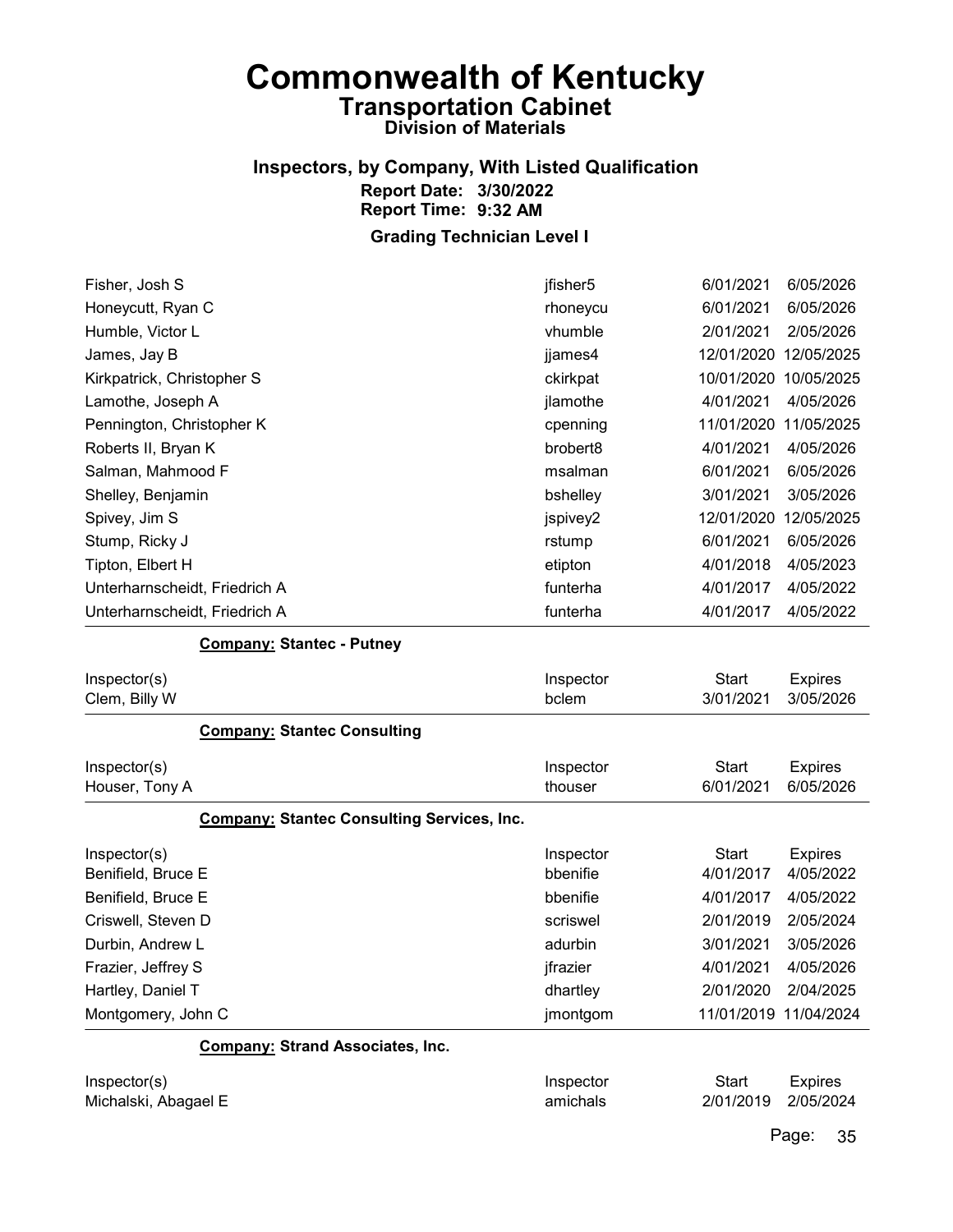#### Inspectors, by Company, With Listed Qualification Report Date: 3/30/2022 Report Time: 9:32 AM

| Tinsley, Ryan D                          | rtinsle2              | 2/01/2018                 | 2/05/2023                               |
|------------------------------------------|-----------------------|---------------------------|-----------------------------------------|
| <b>Company: Stupp Bridge Company</b>     |                       |                           |                                         |
| Inspector(s)<br>Poynter, James C         | Inspector<br>jpoynter | <b>Start</b><br>4/01/2018 | <b>Expires</b><br>4/05/2023             |
| <b>Company: Summit Engineering, Inc.</b> |                       |                           |                                         |
| Inspector(s)<br>Justice, Cleve           | Inspector<br>cjustic2 | <b>Start</b>              | <b>Expires</b><br>11/01/2019 11/04/2024 |
| <b>Company: Terracon</b>                 |                       |                           |                                         |
| Inspector(s)<br>Beya-Matamba, Samuel     | Inspector<br>sbeyamat | <b>Start</b><br>6/01/2019 | <b>Expires</b><br>6/04/2024             |
| Brehm, Katie M<br>Bryant, Thomas F       | kbrehm<br>tbryant     | 6/01/2019<br>10/01/2019   | 6/04/2024<br>10/04/2024                 |
| Curlin, Rob<br>Curlin, Rob               | rcurlin<br>rcurlin    | 4/01/2017<br>4/01/2017    | 4/05/2022<br>4/05/2022                  |
| DeMeo, Nicholas                          | ndemeo                | 4/01/2017                 | 4/05/2022                               |
| DeMeo, Nicholas<br>Earnshaw, Mark R      | ndemeo<br>mearnsha    | 4/01/2017<br>2/01/2020    | 4/05/2022<br>2/04/2025                  |
| Eger, Christopher A                      | ceger                 | 12/01/2017                | 12/05/2022                              |
| Eger, Christopher A<br>Eger, Evan        | ceger<br>eeger        | 11/01/2017<br>6/01/2019   | 11/05/2022<br>6/04/2024                 |
| Gill, Jason                              | jgill                 | 2/01/2018                 | 2/05/2023                               |
| Green, Anthony W<br>Hardesty, Isaac T    | agreen2<br>ihardest   | 10/01/2019<br>11/01/2017  | 10/04/2024<br>11/05/2022                |
| Hardesty, Isaac T                        | ihardest              |                           | 12/01/2017 12/05/2022                   |
| Huber, Henry M                           | hhuber                | 6/01/2019                 | 6/04/2024                               |
| Jones, Parker V<br>Kinard, Gary K        | pjones3<br>gkinard    | 6/01/2019<br>6/01/2019    | 6/04/2024<br>6/04/2024                  |
| Laine, Katie E                           | klaine                | 6/01/2019                 | 6/04/2024                               |
| Melnyk, Lilly J                          | Imelnyk               | 6/01/2019                 | 6/04/2024                               |
| Miller, Derek D                          | dmiller1              | 9/01/2021                 | 9/05/2026                               |
| Miller, Derrick M                        | dmiller8              | 6/01/2019                 | 6/04/2024                               |
| Morgan, Charles D<br>Moser, Shane R      | cmorgan2<br>smoser2   | 3/01/2021<br>4/01/2018    | 3/05/2026<br>4/05/2023                  |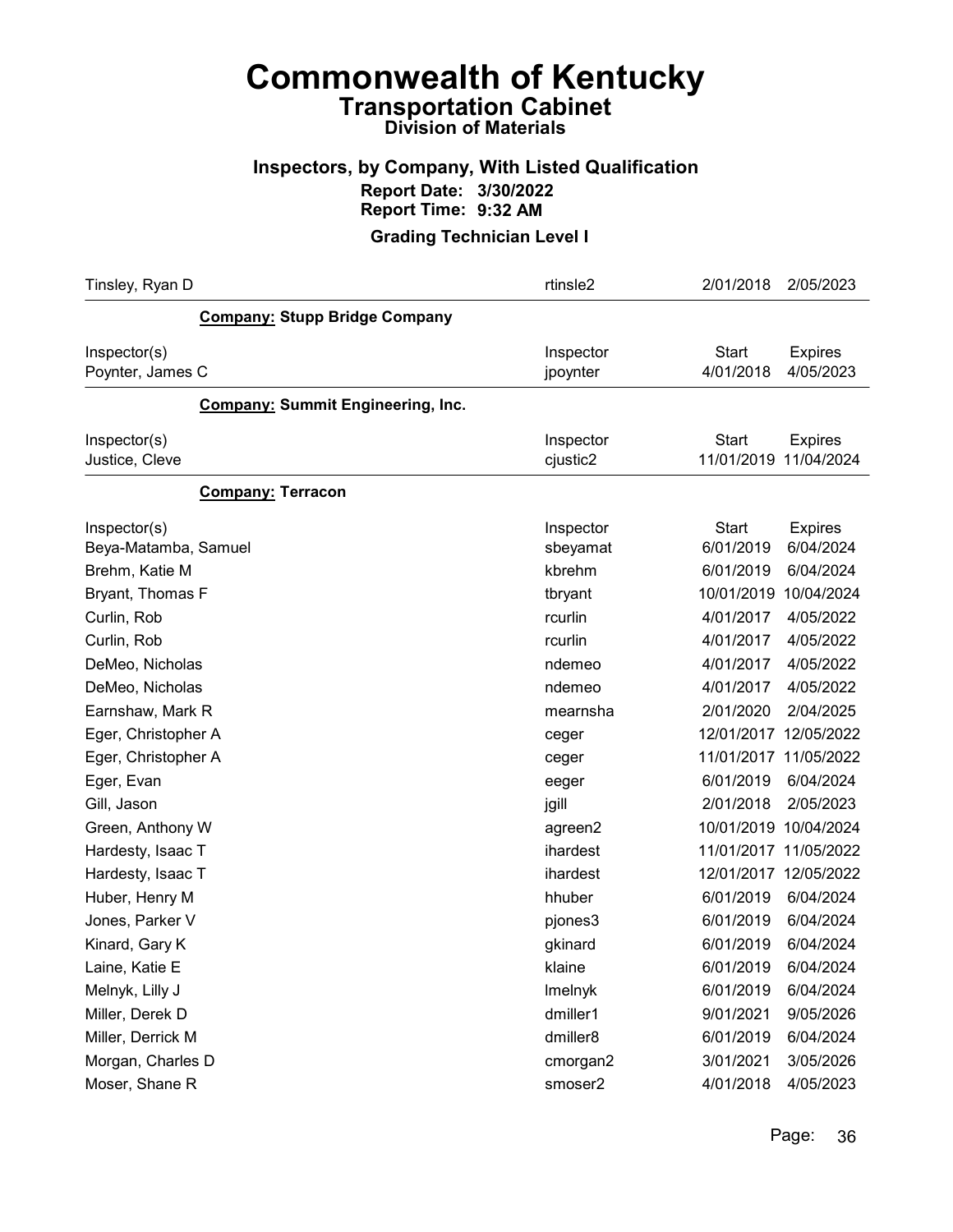## Inspectors, by Company, With Listed Qualification Report Date: 3/30/2022 Report Time: 9:32 AM

Grading Technician Level I

| Powley, Mark L                                 | mpowley             | 11/01/2017 11/05/2022     |                             |
|------------------------------------------------|---------------------|---------------------------|-----------------------------|
| Powley, Mark L                                 | mpowley             |                           | 11/01/2017 11/05/2022       |
| Quehl, Daniel J                                | dquehl              | 2/01/2020                 | 2/04/2025                   |
| Sanchez, Isabella                              | isanchez            | 4/01/2019                 | 4/04/2024                   |
| Sargent, Gary M                                | gsargent            | 10/01/2019 10/04/2024     |                             |
| Schenck, Robert J                              | rschenck            | 6/01/2019                 | 6/04/2024                   |
| Shoukry, Omar K                                | oshoukry            | 4/01/2019                 | 4/04/2024                   |
| Snyder, Marshall A                             | msnyder2            | 6/01/2019                 | 6/04/2024                   |
| Sparks, George R                               | gsparks             | 1/01/2018                 | 1/05/2023                   |
| Stewart, Lanord A                              | Istewar2            | 6/01/2019                 | 6/04/2024                   |
| Stieby, Daniel T                               | dstieby             | 6/01/2019                 | 6/04/2024                   |
| Tipton, Jack                                   | jtipton2            | 2/01/2020                 | 2/04/2025                   |
| Tupman, Jason K                                | jtupman             | 4/01/2021                 | 4/05/2026                   |
| VanArsdale, Charles                            | cvanarsd            | 2/01/2018                 | 2/05/2023                   |
| Westermann, Mark D                             | mwesterm            | 4/01/2019                 | 4/04/2024                   |
| Whitehouse, Jeremy S                           | jwhiteh2            | 10/01/2019 10/04/2024     |                             |
| <b>Company: Tommy Wells Construction, Inc.</b> |                     |                           |                             |
| Inspector(s)<br>Gray, Creed A                  | Inspector<br>cgray4 | <b>Start</b><br>2/01/2020 | <b>Expires</b><br>2/04/2025 |
| Gray, Jackson A                                | jgray8              | 2/01/2020                 | 2/04/2025                   |
| Wells, TA                                      | twells3             | 2/01/2020                 | 2/04/2025                   |
| <b>Company: Vaughn &amp; Melton</b>            |                     |                           |                             |
| Inspector(s)                                   |                     |                           |                             |
| Cornett, Cody T                                | Inspector           | <b>Start</b>              | <b>Expires</b>              |
|                                                | ccornett            | 12/01/2019                | 12/04/2024                  |
| <b>Company: Vaughnn &amp; Melton Engineers</b> |                     |                           |                             |
| Inspector(s)                                   | Inspector           | <b>Start</b>              | <b>Expires</b>              |
| Herald, Mitchel C                              | mherald             | 4/01/2018                 | 4/05/2023                   |
| <b>Company: Vector Engineering</b>             |                     |                           |                             |
| Inspector(s)                                   | Inspector           | <b>Start</b>              | <b>Expires</b>              |
| Mullins, Taylor G                              | tmullin3            | 9/01/2021                 | 9/05/2026                   |
| <b>Company: Veolia</b>                         |                     |                           |                             |